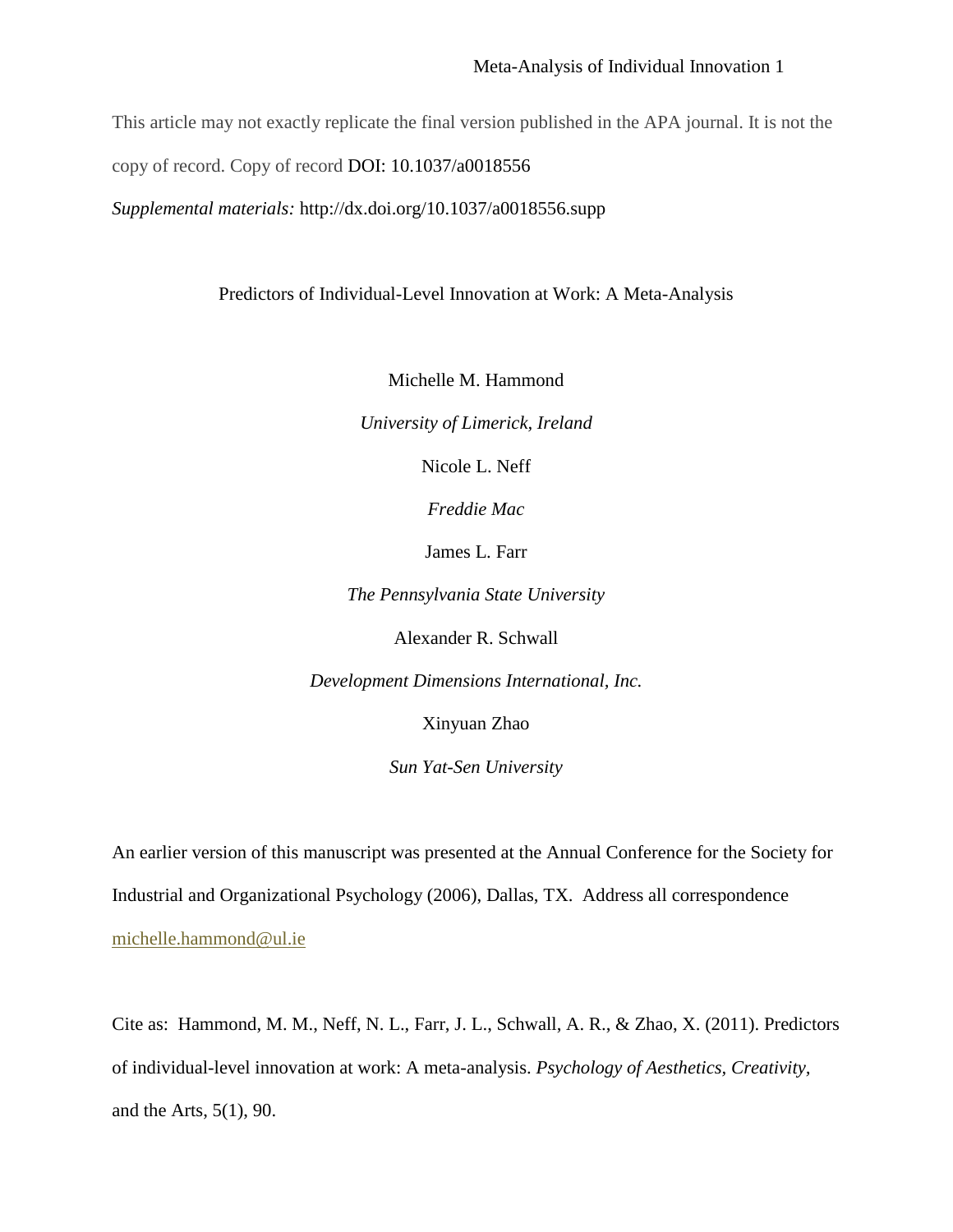Meta-Analysis of Individual Innovation 2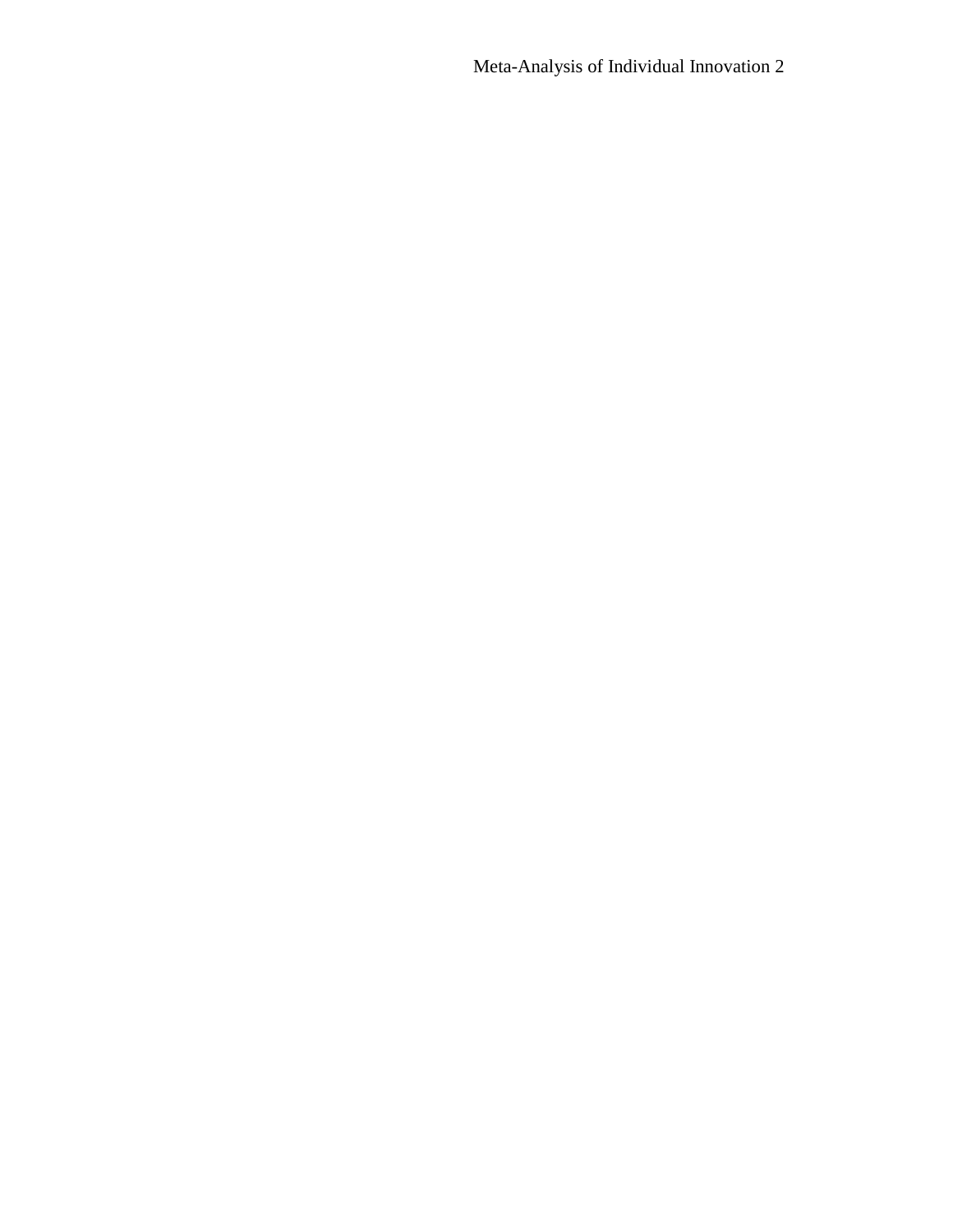Abstract

Numerous narrative reviews related to innovation in work organizations have been published, yet very few quantitative reviews have been conducted. The present meta-analysis investigates the relationships between four predictor types (individual differences, motivation, job characteristics, and contextual influences) and individual-level workplace innovation. Results indicated that individual factors, characteristics of the job, and factors of the environment were moderately associated with phases of the innovation process. Implications for future research opportunities are discussed.

# Keywords:

Innovation, meta-analysis, personality, climate, motivation, leadership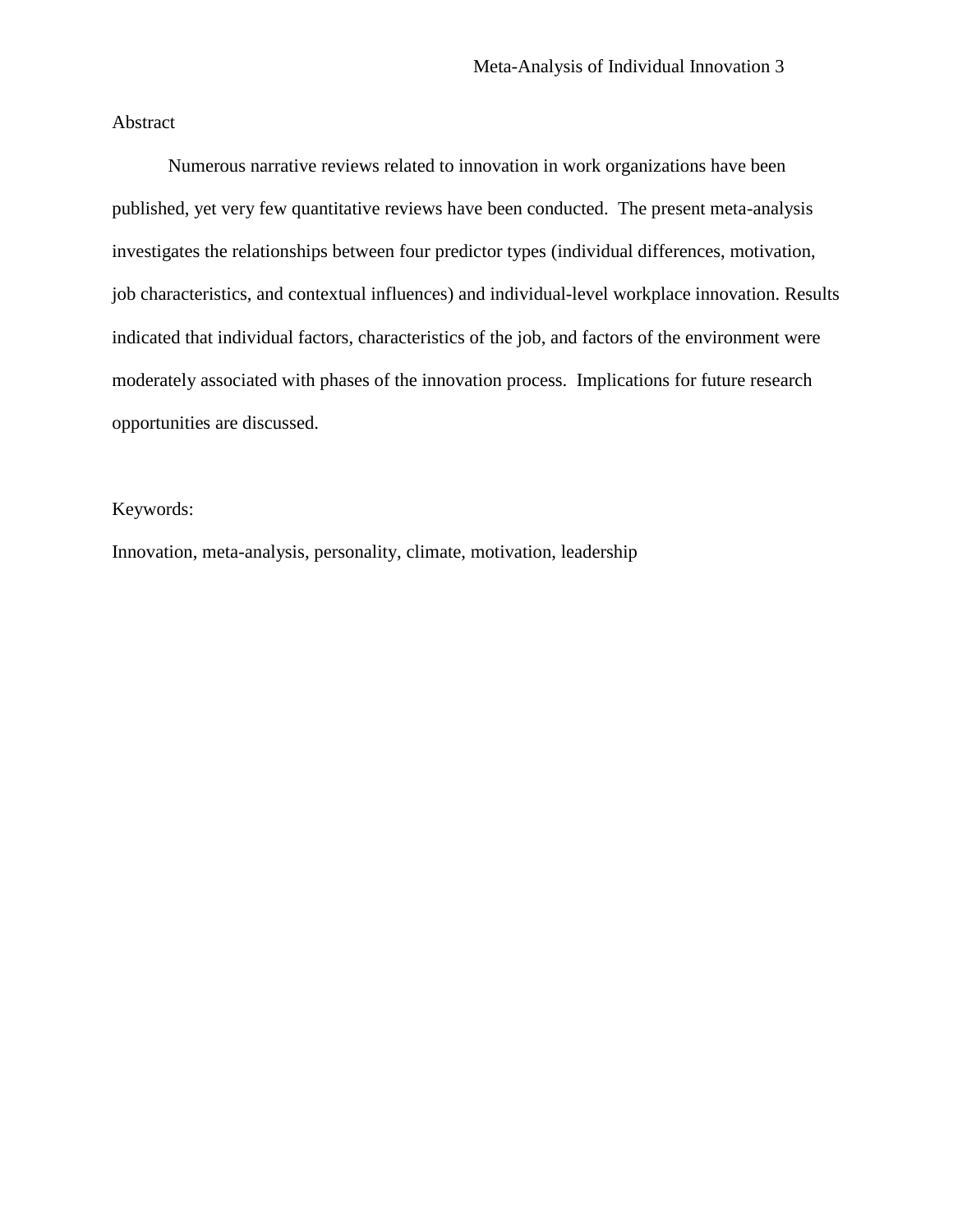Predictors of Individual-Level Innovation at Work: A Meta-Analysis

The importance of innovation for organizational success has been increasingly noted in the conceptual and empirical literature of the organizational sciences (e.g., Agars, Kaufman, & Locke, 2008; Anderson, De Dreu, & Nijstad, 2004; West, 2002). In response to the emergence of innovation as a critical factor in creating and maintaining organizational competitiveness, a wide array of individual, job, and environmental factors have been examined in relation to employee innovation. Although numerous narrative reviews of work-related innovation have been published (e.g., Egan, 2005; Mumford, 2003; Patterson, 2002; Shalley & Gilson, 2004; Shalley, Zhou, & Oldham, 2004; Zhou & Shalley, 2003), little attention has been given to quantitative reviews. Baas, DeDreu, and Nijstad (2008) conducted a meta-analysis on mood and creativity; however, the majority of the included studies were laboratory experiments with student participants. With the exception of one meta-analysis of organizational level innovation (Damanpour, 1991), a second examining personality and creativity for artists and scientists (Feist, 1999), and another examining climate for creativity (Hunter, Bedell, & Mumford, 2007), no studies have quantitatively reviewed individual-level employee creativity or innovation, despite calls for meta-analyses in this area (e.g., Anderson & King, 1993; Anderson et al., 2004).

A particular gap in the published literature is quantitative assessment of the predictors of employee or individual-level innovation. Specifically, meta-analytic data in this domain may advance innovation research by identifying the relative contributions of various predictors that allow more definite conclusions to be drawn (Anderson et al., 2004). Meta-analyses permit statistical corrections to account for distortions created by measurement error, sampling error, and other artifacts inherent in individual research studies (Schmidt & Hunter, 2004). This is particularly advantageous for research on innovation, in which there are a number of studies using relatively small sample sizes (Anderson et al., 2004). As such, conclusions drawn from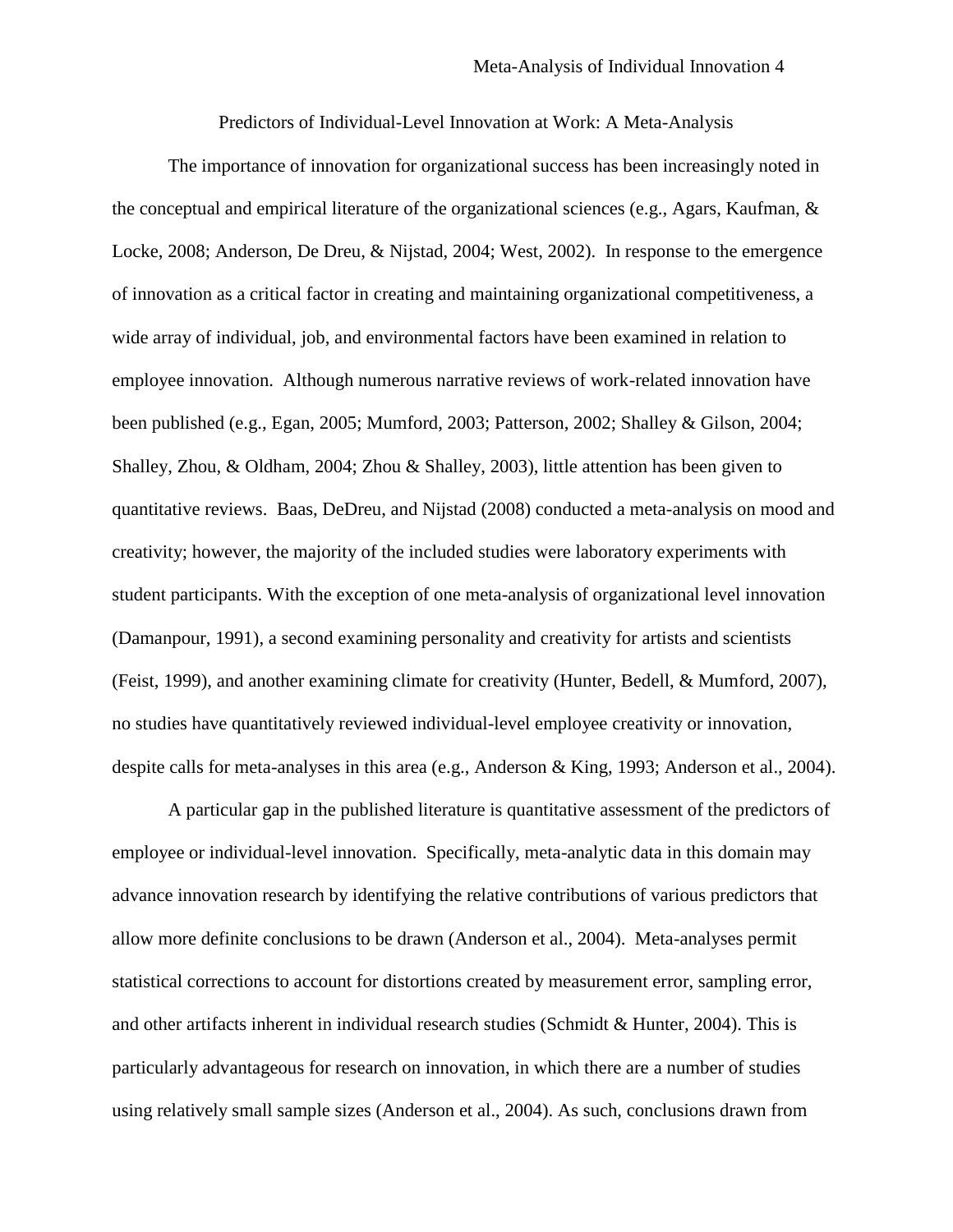meta-analyses tend to be much more accurate than conclusions drawn from narrative reviews. Further, meta-analyses may help clarify inconsistent results that are so often found in research (Rosenthal & DiMatteo, 2001). It may also be important to conduct meta-analyses in this area because there has been confusion with regard to the definition and measurement of both creativity and innovation.

The purpose of the present study is to test the relationships between various predictor types (individual differences, motivation, job characteristics, and contextual influences) and individual-level innovation using meta-analysis. In addition to providing a quantitative review of relevant predictors, this meta-analysis seeks to advance the study of innovation in three additional ways. First, we shed light on the debate regarding the nature of the possible elements of the innovative process (particularly the distinction between creativity and implementation) by contrasting the effects of various predictors on these outcomes. Additionally, we provide a comparison of multiple sources of judgments about the level of innovative processes, such as innovation rated by oneself or by one's supervisor. Finally, we provide direction for future research by highlighting under-researched areas of this domain.

#### *Distinguishing Creativity and Innovation*

Although there is not broad consensus with regard to the definition and dimensions of creativity, there is reasonable agreement regarding the definitional differences between creativity and innovation in applied settings, such as workplaces. For example, Unsworth (2001) and Anderson et al. (2004) both noted that, although creativity focuses on the generation of novel ideas, innovation in work organizations is concerned with the generation of possible alternatives, selection from among those alternatives, and implementation of the chosen alternative(s). As such, workplace innovation can be understood as a broader process that includes idea generation (creativity), but also the implementation of ideas within the work setting. Additionally,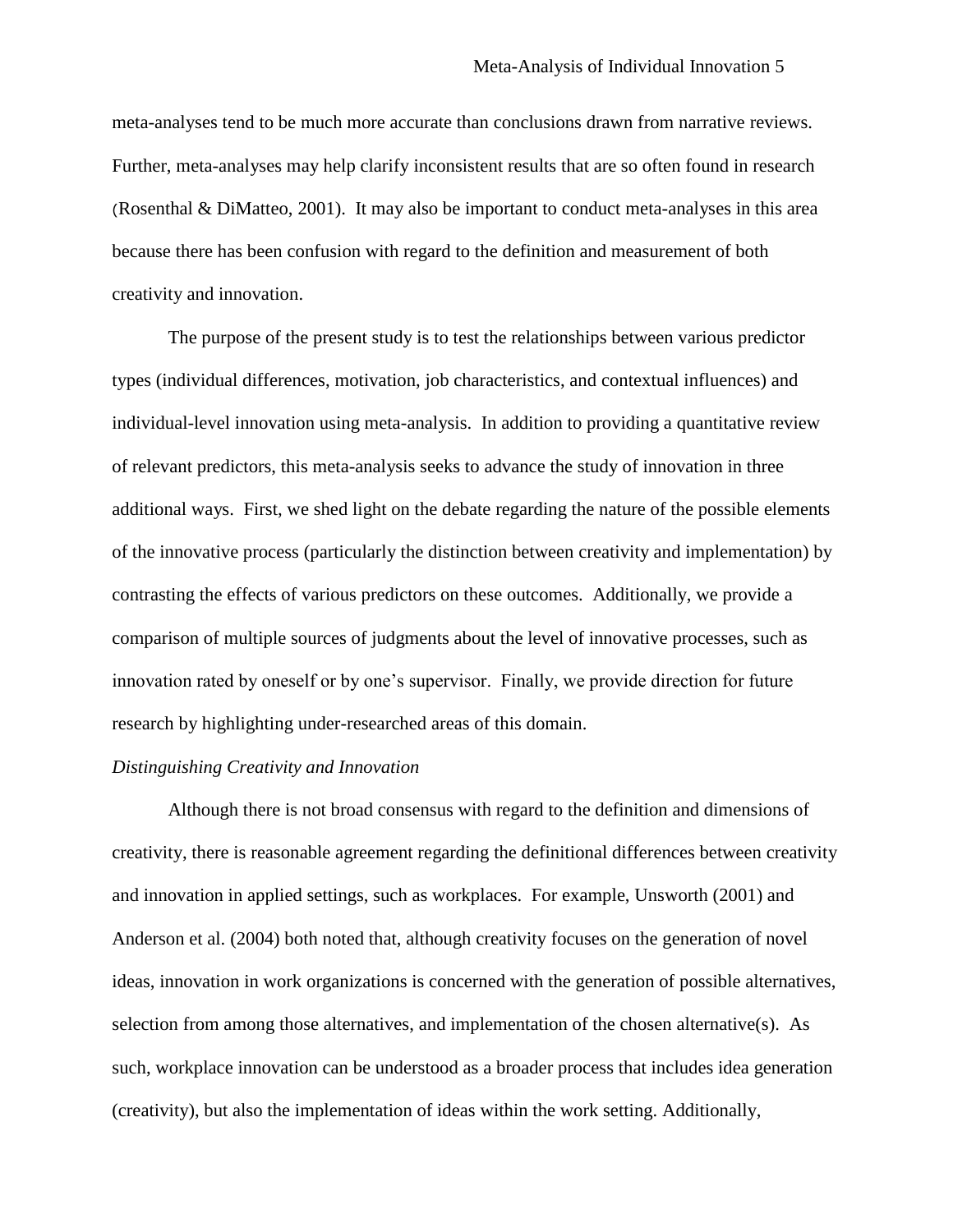definitions of creativity typically focus on "absolute novelty," whereas definitions of innovation focus on a "relative novelty." Creativity describes the creation of something new; however, innovation may also include the application of a product, procedure, or process already in use elsewhere, provided that it is a new application within a particular role, work group, or organization (Anderson et al., 2004).

Parallel with the evolving distinction between creativity and innovation, several models of the components of the innovation process have been proposed (Patterson, 2002). Although there are differences in terminology, Patterson has noted that generally the models propose an initial "creativity" or ideation stage in which the task or problem is identified and further specified with alternative approaches or ideas developed, and then an "implementation" stage in which alternatives are assessed with regard to the situational context and selected alternative(s) are implemented. An example of such a model is that of Farr, Sin, and Tesluk (2003) who suggested that the innovative process could be described as two broad stages (Creativity and Innovation Implementation), each of which is comprised of two phases (one more preparatory or planful in focus and one more action-focused) . The Creativity stage includes a preparatory phase during which issue interpretation and problem identification take place and then an action phase in which alternative ideas and solutions are generated. Within the Innovation Implementation stage, the preparatory phase includes evaluation and selection of ideas and then an action stage that involves the actual implementation and application of the chosen solution(s) in the work situation. In the present paper, we suggest that innovation includes both an ideation and an implementation stage. We use the term "ideation" to suggest that this stage includes not only the generation of new ideas (as in creativity), but also the generation of solutions that apply existing systems to new situations (as in innovation). As suggested by Farr et al. (2003), various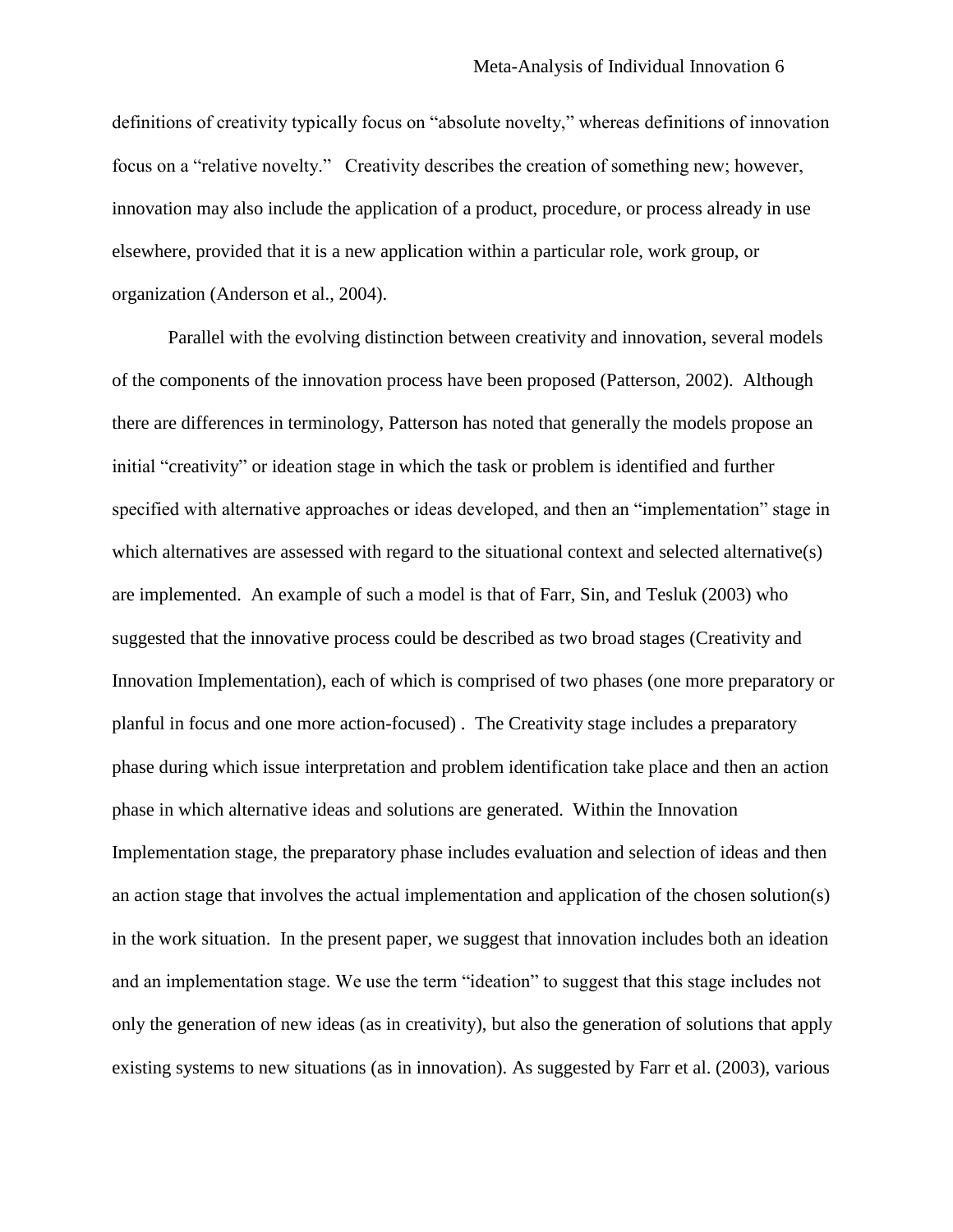individual, job, and environmental factors may play more or less important roles throughout the innovation process, particularly with regard to generating ideas and implementing them.

# Predictors of Innovation

Drawing from a wide variety of theories and narrative reviews of empirical work on individual creativity and innovation (Amabile, 1996; Patterson, 2002; Zhou & Shalley, 2003), we identified four areas of particular importance for innovative performance (individual differences, motivation, job characteristics, and contextual influences). A visual representation of these domains can be seen in Figure 1. We elaborate on each below.

### *Individual differences*

*Personality dimensions.* Early empirical investigations of creativity were based on the premise that individuals vary with regard to their potential to be creative (see Barron & Harrington, 1981; Feist, 1999 for reviews). Based on the theory that creativity was primarily determined by stable traits, researchers developed and validated scales to assess creativityrelevant personality traits, often by designing lists of adjectives common to exceptionally creative individuals (e.g., Creative Personality Scale, Gough, 1979). Examples of these adjectives include clever, confident, individualistic, insightful, inventive, original, and unconventional. Applications of the Creative Personality Scale to the workplace have obtained evidence of a significant relationship between creative personality and some dimensions of innovative performance (Oldham & Cummings, 1996; Zhou & Oldham, 2001).

*Hypothesis 1: Creative personality is positively correlated with innovative performance.*

In addition to creative-specific personality, researchers have also suggested individuals with more general personality traits (e.g., Five-Factor Model) may be better suited for engaging in innovative work. Of the Big Five factors, openness to experience is most clearly linked with innovative behavior and has been the most frequently examined personality factor. Individuals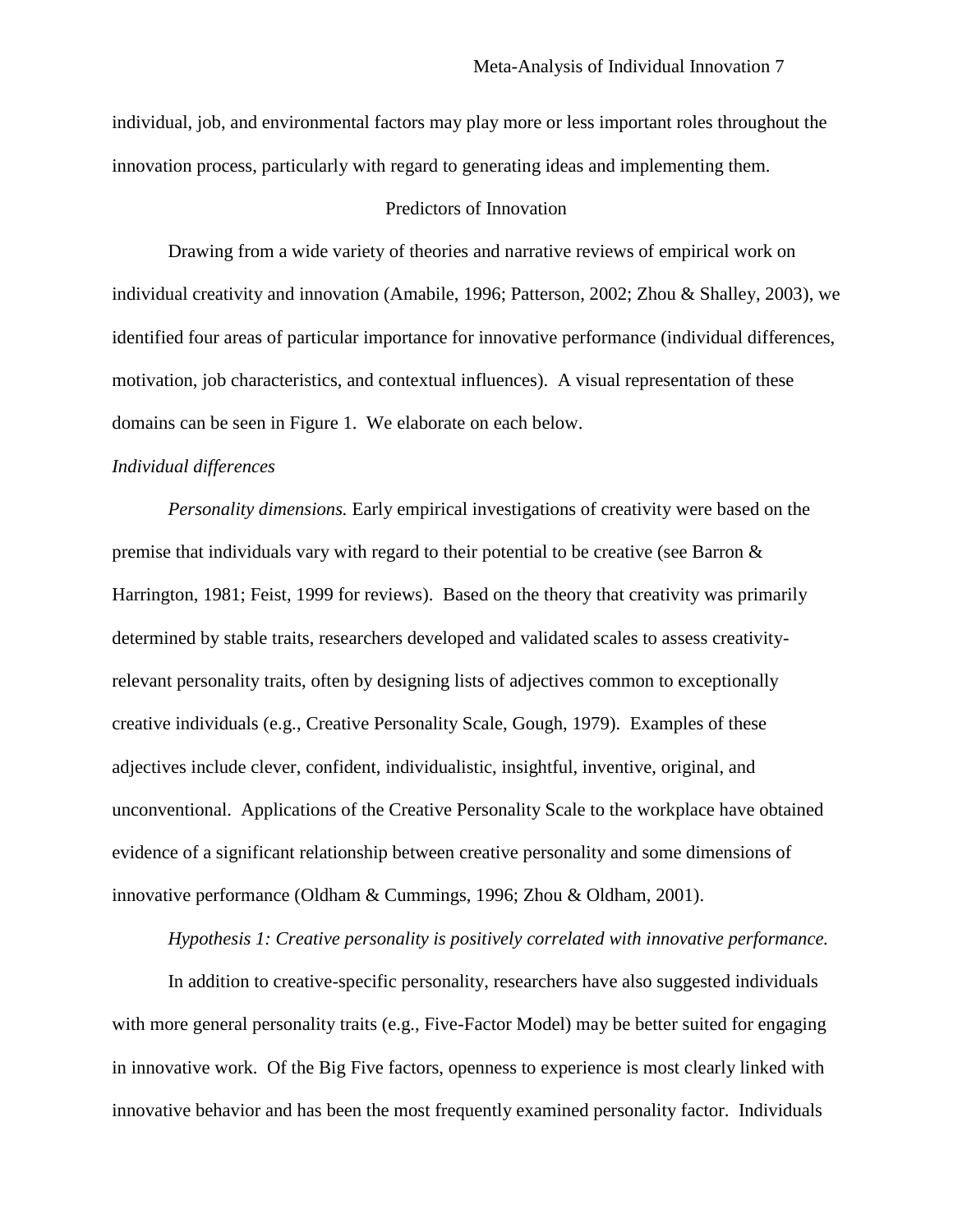high on openness have high intellectual curiosity, imagination, independence, and sensitivity to the arts (McCrae, 1987) and, as such, are less likely to shy away from new experiences and change which are part and parcel of innovation. Further, individuals higher on openness may be more likely to engage in divergent thinking (McCrae, 1987), which may be a precursor to some sorts of creativity and innovation. Although there may be links between additional personality dimensions and innovative behavior, there have been few such examinations in work settings, with the possible exception of Taggar (2002). Thus, we were unable to examine them in the meta-analysis.

*Hypothesis 2: Openness to experience is positively correlated with innovative performance.*

*Demographic Variables.* In addition to personality, the individual difference variables of tenure and education may influence innovative performance. These factors are frequently included as control variables in innovation studies. Most studies argue that education and tenure may reflect task domain knowledge through formal training or experience on the job (e.g., Tierney & Farmer, 2004, Kark & Carmeli, in press; Oldham & Cummings, 1996). If any rationale is given for their inclusion, authors frequently cite Amabile's (1988) componential model of creativity to suggest this relationship. As individuals gain knowledge and experience, they build a larger and more integrated repository of response possibilities, which include ideas, facts, and cognitive scripts, from which to draw creative ideas to problems (Amabile, 1983). Although these variables are often included as controls because of their potential to influence innovation, little attention is actually given to them. A meta-analysis presents a unique opportunity to examine the claims of this relationship, particularly because they are included in a large number of studies.

*Hypothesis 3a: Educational level is positively correlated with innovative performance.*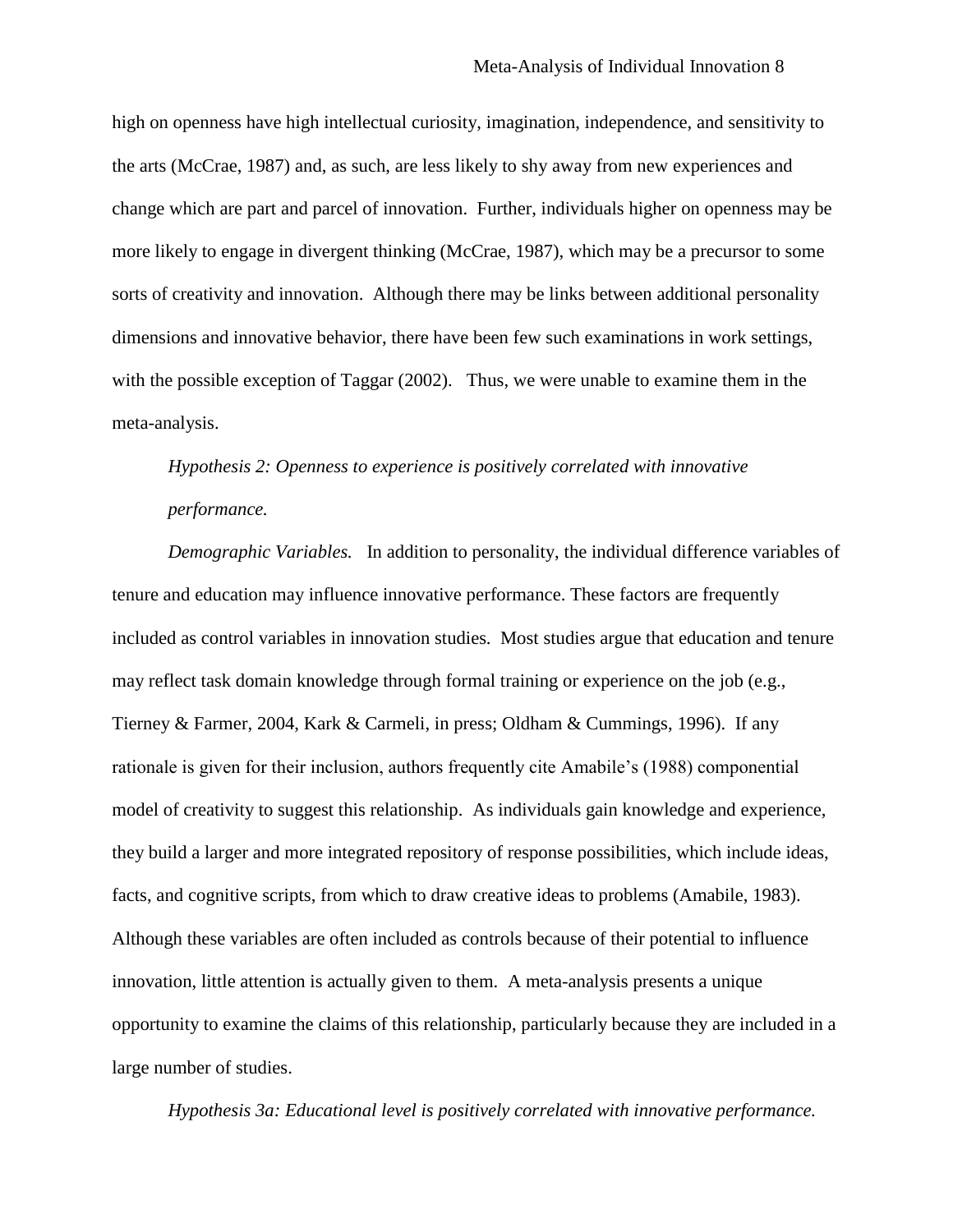*Hypothesis 3b: Tenure is positively correlated with innovative performance. Motivation*

Motivational components are present in nearly all theories of creativity and innovation (e.g., Amabile, 1983, 1996; Ford, 1996). Intrinsic motivation refers to motivation stemming from the individual's engagement in the task, whereas extrinsic motivation refers to motivation stemming from factors outside the task, such as rewards or compensation (Amabile, 1996). Previous research has shown positive relationships between both intrinsic and extrinsic motivation and innovation (George & Zhou, 2002; Taggar, 2002). Additionally, if submitting suggestions or implementing innovative work processes is rewarded by the organization through monetary or other extrinsic means, individuals may be more motivated to be actively involved in such processes (Eisenberger & Rhoades, 2001). This refers to learned industriousness theory (Eisenberger, 1992), in which individuals learn which performance dimensions (e.g., innovation) lead to rewards and are motivated to perform them accordingly. Alternatively, some researchers have posited a 'paradox of rewards' in which extrinsic motivation may undermine intrinsic motivation over time, particularly for children and adolescents (Deci, Koestner, & Ryan, 1999). Empirical studies have produce mixed results in this regard. Although we expect both intrinsic and extrinsic motivation to exhibit a positive relationship with innovative behavior, we believe that intrinsic motivation will have a stronger and more consistent relationship with innovation. Amabile (1979, 1985) proposed that some extrinsic factors may constrain attention to the existing conception and interpretation of the task as originally defined, whereas intrinsic motivation is more conducive to the processing of divergent information, allowing the individual to explore different solutions to the problem or different approaches to the task.

*Hypothesis 4a: Intrinsic motivation is positively correlated with innovative performance. Hypothesis 4b: Extrinsic motivation is positively correlated with innovative performance.*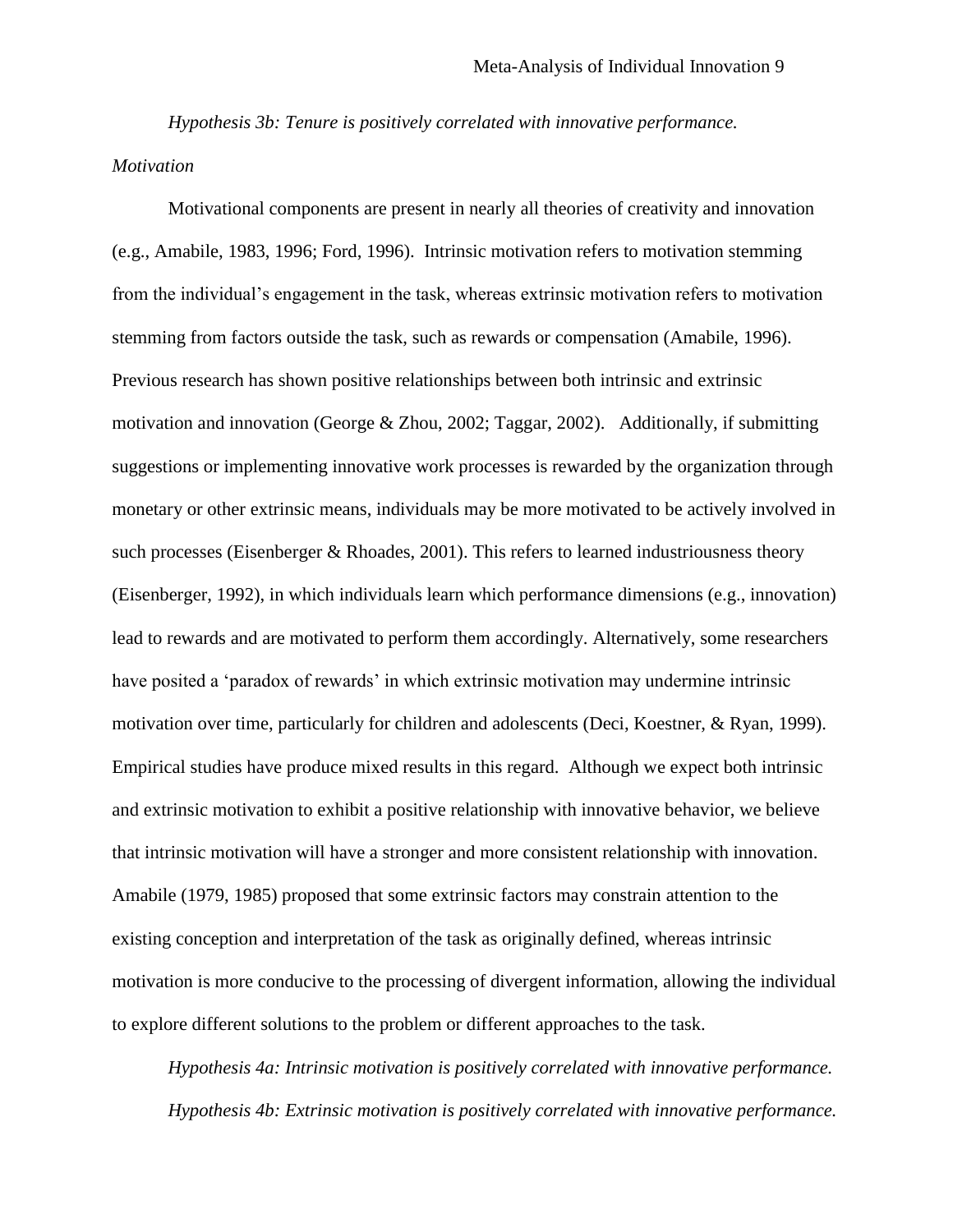Self-efficacy can also be conceptualized as a variable that influences the motivation to engage in particular behaviors (Bandura, 1977, 1997). However, when examining this relationship one should distinguish between *job self-efficacy*, which refers to beliefs about one's competence with regard to task performance, and *creative self-efficacy*, which refers to beliefs about one's competence with regard to creative performance. Tierney and Farmer (2002) introduced the concept of creative self-efficacy, which positively predicted creative performance above and beyond job self-efficacy. Both job and creative self-efficacy have exhibited positive relationships with creative and innovative outcomes (Axtell et al., 2000; Carmeli & Schaubroeck, 2007; Frese et al., 1999).

*Hypothesis 5a: Job-related self-efficacy is positively correlated with individual innovative performance.*

*Hypothesis 5b: Creative self-efficacy is positively correlated with individual innovative performance.*

### *Job Characteristics*

In addition to the individual factors discussed above, several job and environmental factors may also relate to individual innovation. Job characteristics most frequently studied as predictors of innovation include job complexity, autonomy, time pressure, and role requirements. First, complex jobs are less routine and more challenging, which may promote idea generation (Amabile, 1988). Furthermore, jobs that are more complex may demand more innovation in their very nature by allowing individuals to simultaneously focus on multiple aspects of their work (Oldham & Cummings, 1996). Studies that include job complexity typically measure it by use of Dictionary of Occupational Title ratings (e.g. Tierney & Farmer, 2002) or using Hackman and Oldham's (1980) Job Diagnostic Survey (e.g. Farmer, Tierney, & Kung, 2003; Oldham & Cummings, 1996).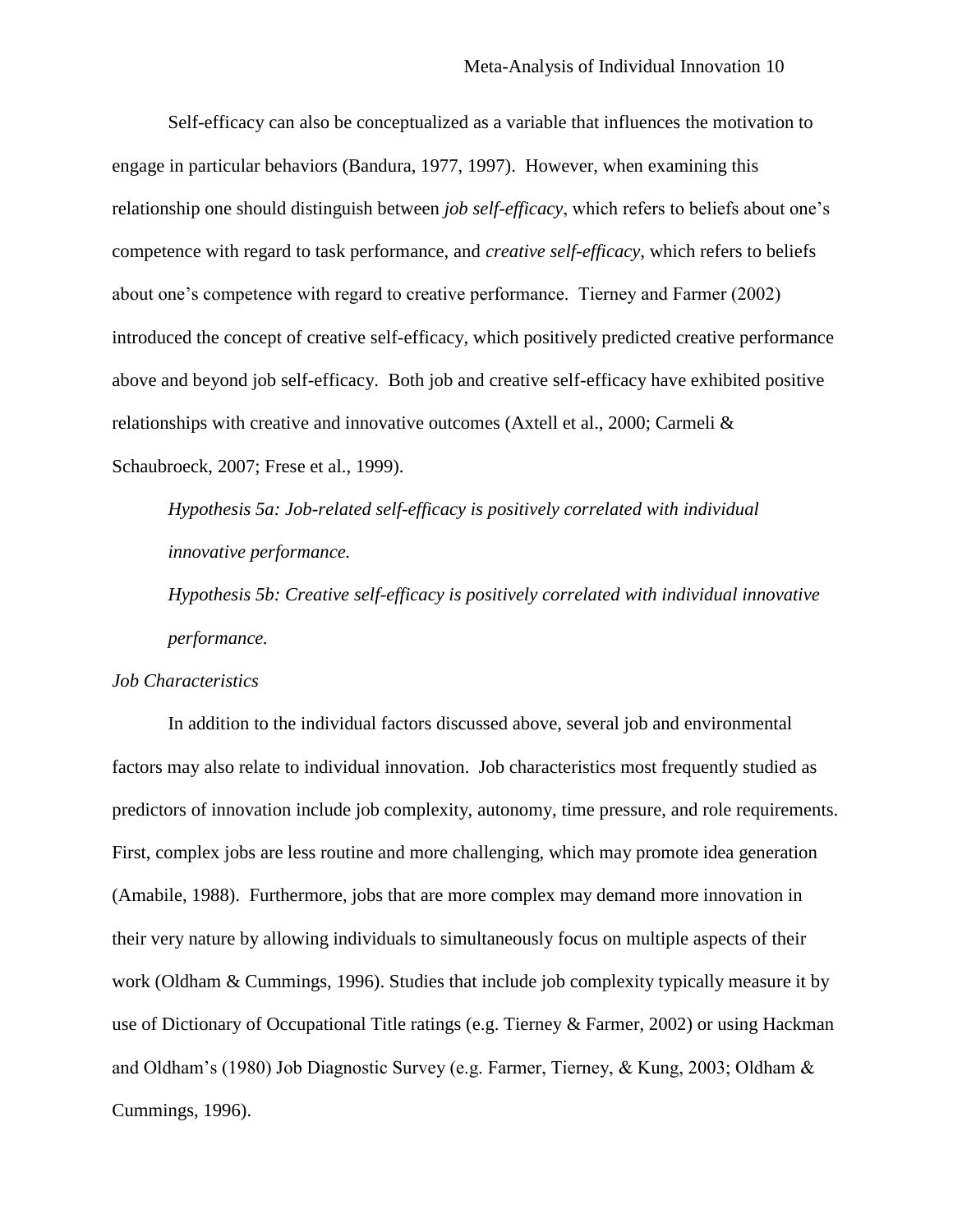*Hypothesis 6a: Job complexity is positively correlated with innovative performance.* 

Autonomy has been found to relate to both creative and innovative behaviors. Autonomy was positively related both to the generation and testing of ideas (Krause, 2004) and innovation implementation (Axtell et al., 2000). Jobs with little discretion in how, when, or where work is accomplished may stifle an employee's ability to be innovative. Alternatively, providing employees with freedom and independence to determine which procedures should be used to carry out a task may increase the likelihood that they will be willing to implement them within their job.

#### *Hypothesis 6b: Autonomy is positively correlated with innovative performance.*

Finally, perceptions of role obligations to be innovative should also relate to innovative behavior. If individuals believe that they are expected to engage in innovative behaviors, they may be more likely to invest time and energy in these behaviors. Previous research has found positive relationships between one's perceptions of expectations or requirements regarding innovation and individual innovative behavior (Carmeli & Schaubroeck, 2007; Scott & Bruce, 1994; Unsworth, Wall, & Carter, 2005). Tierney and Farmer (2004) extended this research by suggesting expectations for creativity influence creative performance through an application of the 'Pygmalion Effect.' They suggest that supervisors who expect their employees to be creative provide more creative-relevant support, which is internalized by employees, and, in turn, enhances employees' creative self-efficacy. Although support was found by Tierney and Farmer for the mediated model, due to few studies measuring the complete sequence of intervening variables, we will only address the direct effect.

*Hypothesis 6c: Role expectations regarding creativity and innovation requirements are positively correlated with innovative performance.*

*Context*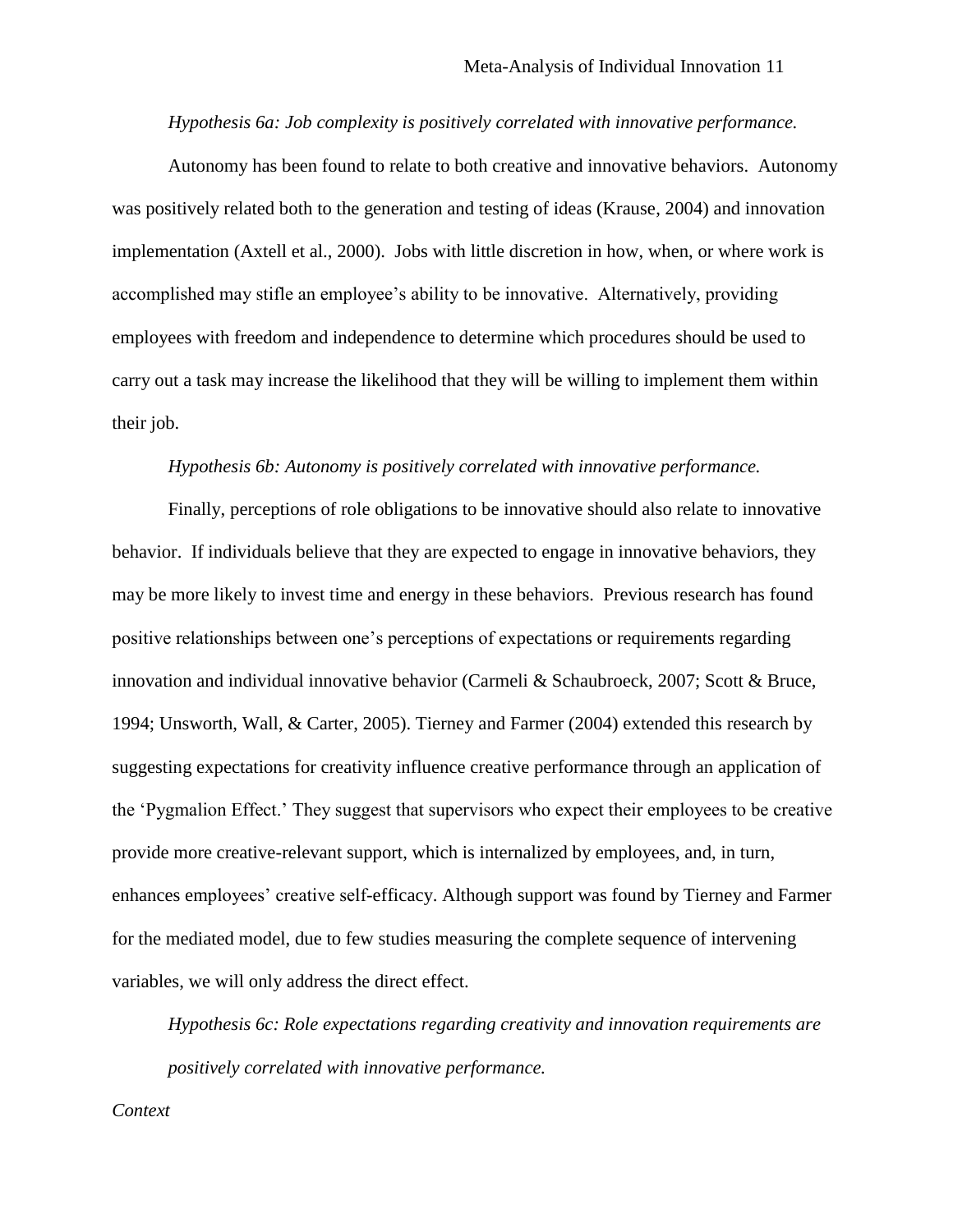Finally, contextual factors may play a role in creativity and innovation. Shalley et al. (2004) suggested that contextual factors may influence innovative performance through an effect on the employees' intrinsic motivation to perform the task. We expect positive relationships between innovation with support for creativity or innovation, organizational climate (e.g. participative, open, and safe climate), availability of resources, supervisory support, leadermember exchange, and transformational leadership.

Empirical studies at the organizational and group level have provided evidence that support for innovation is positively related to innovative outcomes (Scott & Bruce, 1994). However, there is less research at the individual level. This issue has been recently addressed by examining perceptions of both support for creativity and innovation (Farmer, Tierney, & Kung-McIntyre, 2003; Madjar, Oldham, & Pratt, 2002; West & Wallace, 1991). Scott and Bruce (1994) characterized support for innovation as a psychological climate variable. Another set of climate variables that are examined in the current meta-analysis can be differentiated from support for creativity or innovation, because these other climate variables are non-creativity specific. We have termed this set of variables "positive climate" because these constructs all focus on perceptions of a positive, open, and supportive work environment. We included measures such as psychological safety (Baer & Frese, 2003), participative safety climate (Axtell et al., 2000), socio-political support (Spreitzer, 1995a), Team-Member Exchange (TMX; Scott & Bruce, 1994), and open group climate (Choi, 2004b).

*Hypothesis 7a: Organizational climate for creativity/innovation is positively correlated with individual creative and innovative performance.*

*Hypothesis 7b: Positive work climate is positively correlated with individual creative and innovative performance.*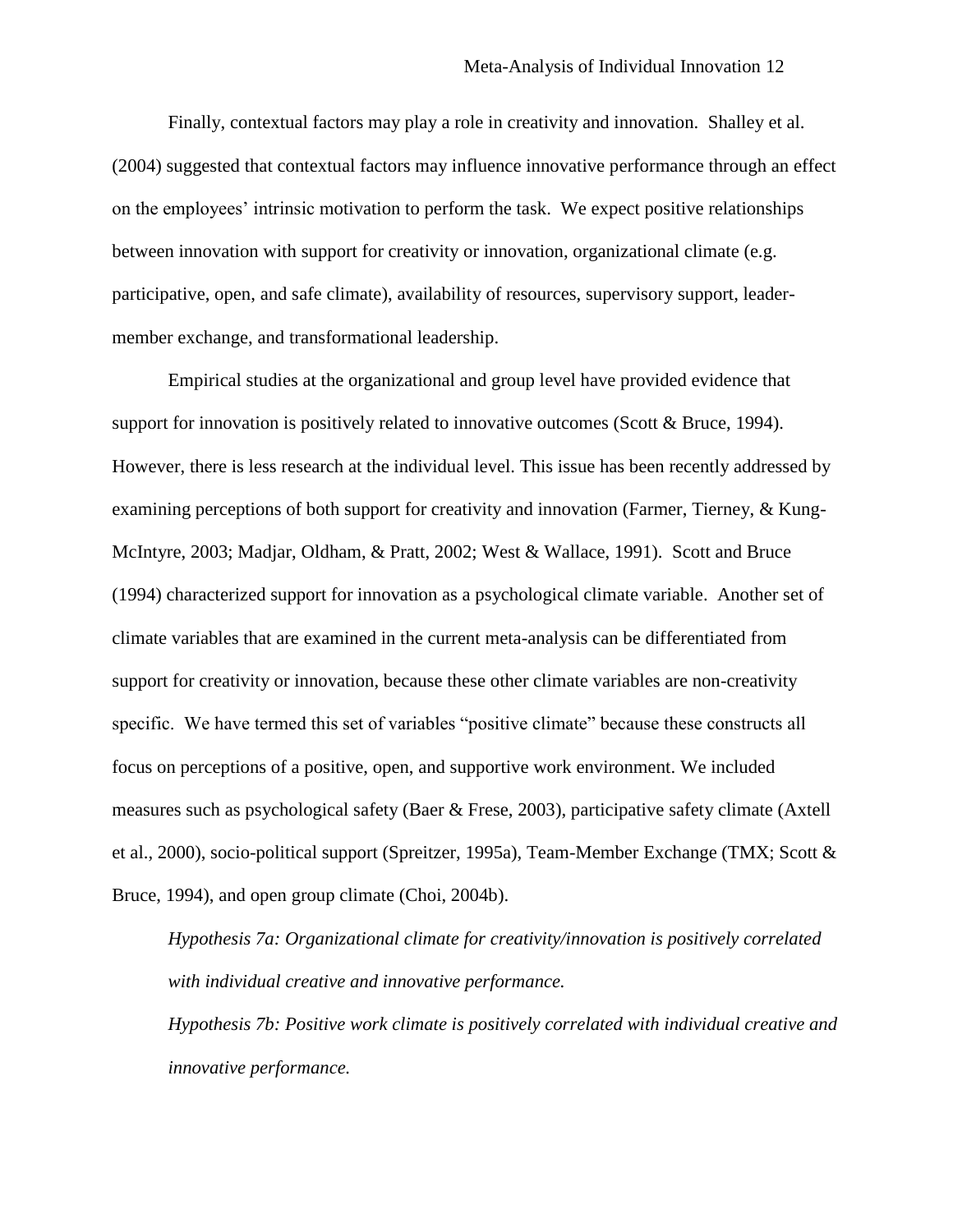In addition to positive climate, authors have examined the impact of resources and supplies on innovative outcomes. Organizational resources, e.g., information (Spreitzer, 1995a, 1995b), technical support (Choi, 2004a), and instrumental support (Madjar, 2008), may provide the employee with needed assistance and resources, thereby facilitating innovation. Although these types of resources may have differential impact on innovation, we combined them into a single variable, as did Scott and Bruce (1994). Most of the resource measures include some aspect of information (e.g., in training, Choi, 2004; access to information, Spreitzer, 1995), but may also include financial resources or technical support.

*Hypothesis 8: Organizational resources are positively correlated with individual creative and innovative performance.*

Additionally, factors about one's leader or supervisor have also been examined as predictors of creative behavior. Beeler, Shipman, and Mumford (this issue) outline the role leaders play in facilitating innovation throughout the innovation process through their guidance, initiating structure, support, motivating tactics, and championing behaviors. Supervisor support should increase creative behavior by increasing employee's interest at work (Oldham & Cummings, 1996). Additionally, supervisor support might increase creative behavior by increasing an employee's intrinsic motivation (Harackiewicz, 1979; Oldham & Cummings, 1996). Similarly, Leader-Member Exchange (LMX) should also be positively related to creative behavior. According to LMX theory, as the relationship between leaders and subordinates develops, they move from a formal relationship to a higher quality relationship characterized by mutual trust and respect. In addition, in a high quality LMX relationship the subordinate should have more autonomy and decision-making latitude (Graen & Uhl-Bien, 1995), which are positively related to creativity and innovation. In line with these arguments, previous research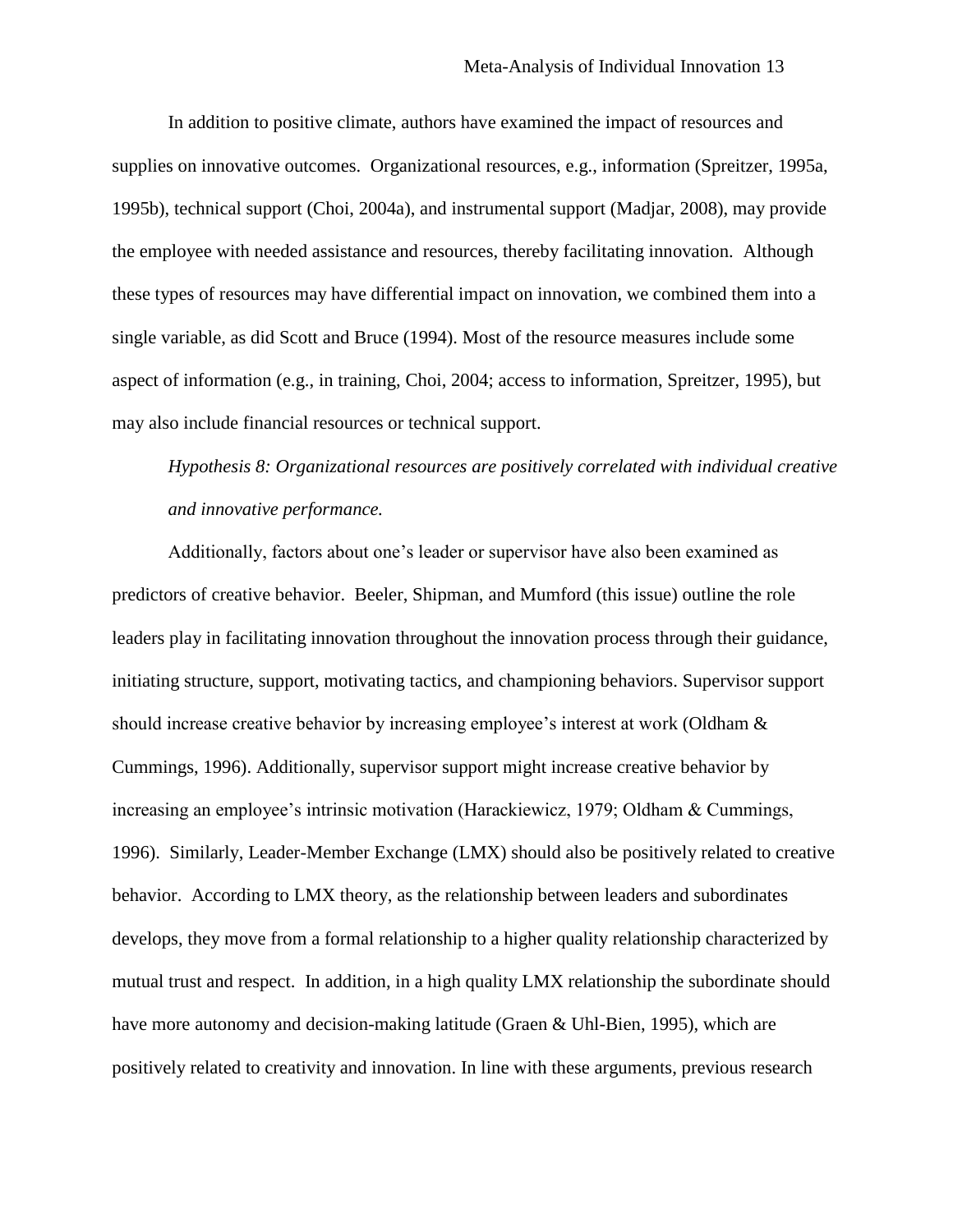has supported this link between LMX and creative behavior (Basu & Green, 1997; Jaussi & Dionne, 2003; Scott & Bruce, 1994).

Transformational and charismatic leadership were examined together in the present study. Charismatic leadership should increase creativity and innovation because, when leaders articulate a vision to their followers, they encourage their followers to be unconventional (Strickland & Towler, 2010).Additionally, charismatic leaders can increase intrinsic motivation and self-efficacy of their followers, which should also lead to higher levels of creativity and innovation (Tierney & Farmer, 2002). Transformational leadership should also increase creative and innovative behavior because it enhances motivation along with social and idea support (Jaussi & Dionne, 2003). Although not all studies have found a significant relationship between transformational leadership and innovation (Basu & Green, 1997; Jaussi & Dionne, 2003), we still predict an overall positive relationship between transformational leader behaviors and creativity and innovation.

*Hypothesis 9a: Perceived supervisory support is positively correlated with individual creative and innovative performance.*

*Hypothesis 9b: The quality of leader-member exchange (LMX) is positively correlated with employee creative and innovative performance.*

*Hypothesis 9c: Transformational leadership level is positively correlated with employee creative and innovative performance.*

# *Interactionist Perspective*

As reviewed above, a variety of individual difference, motivational, and contextual factors affect one's involvement in innovative behavior. Woodman and Schoenfeldt (1990) presented a model of creative behavior that suggests these factors do not predict creativity in isolation, but rather interact with one another to either facilitate or inhibit creativity. Specially,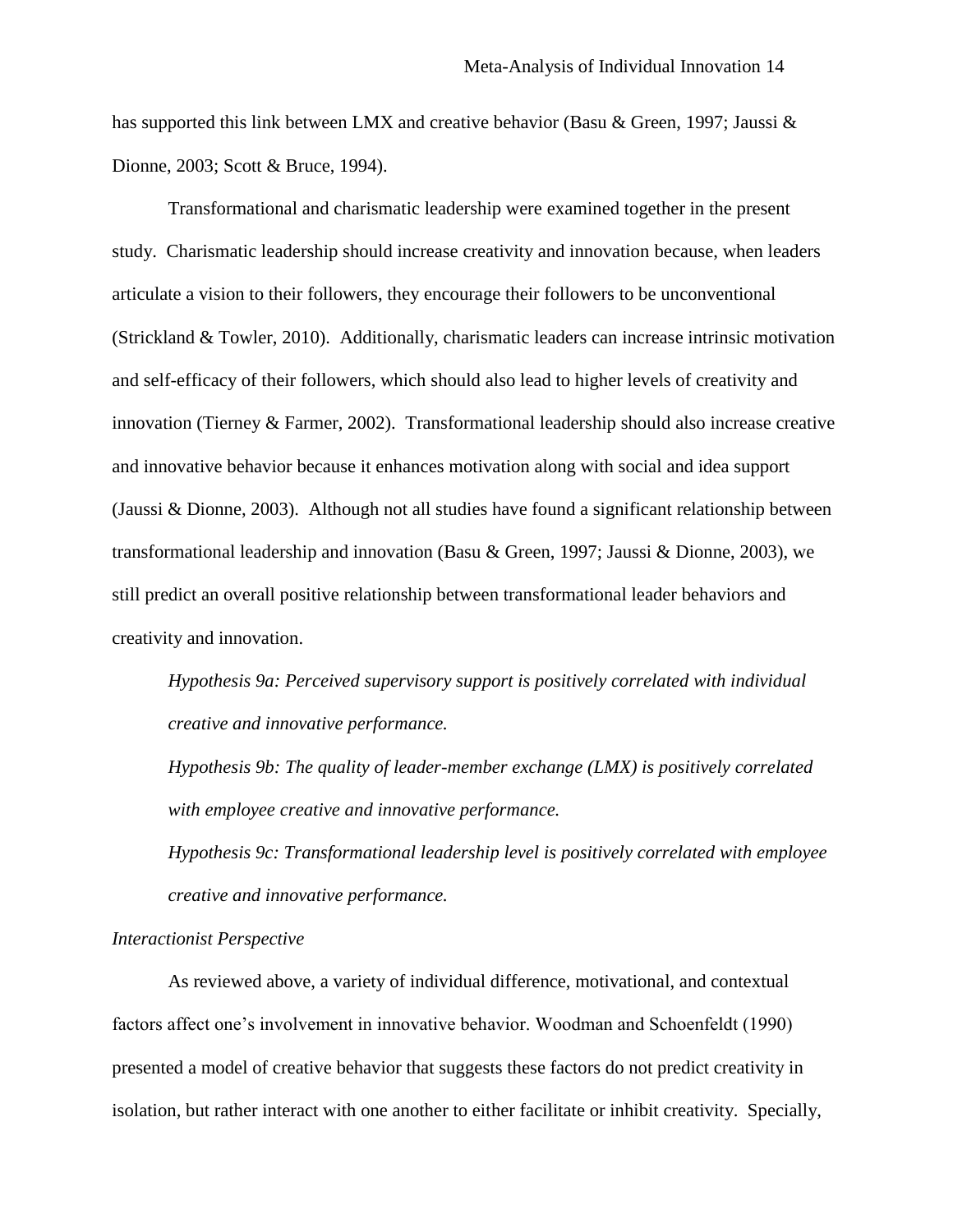the interactionist model purports that creative behavior is a function of antecedents (biographical variables and past reinforcements of creativity), personality, cognitive factors (abilities, styles, knowledge, and preferences), intrinsic motivation, social influences (support and rewards), and contextual influences (physical environment and constraints). In sum, Woodman and Schoenfeldt (1990) argue that creativity is a complex interaction of person and situation. As innovation may include some of the same processes as creativity, it may be safe to suggest the same for innovation.

There have been a number of studies in the areas of creativity and innovation, which have considered interaction effects, with mixed results. Most frequently, personality and characteristics of supervision, such as feedback, support, and control, have been examined (e.g. Baer & Oldham, 2006; George & Zhou, 2001; Madjar et al., 2002; Oldham & Cummings, 1996; Zhou, 2003; Zhou & Oldham, 2001). For example, Oldham and Cummings (1996) found that employees high on creative personality, who also reported high job complexity and perceived their supervisors to be supportive and non-controlling, were the most creative. Additionally, George and Zhou (2001) found that individuals high on openness to experience were most creative when they received positive feedback and they had flexibility in their jobs.

Additionally, job and contextual factors may also interact in the prediction of innovation or may be interrelated themselves. For example, it is feasible that organizations that have high expectations for creativity may also reward such behavior, and such rewards may increase selfdetermination and intrinsic motivation (Eisenberger & Rhoades, 2001). Although there is theoretical grounding (Woodman & Schoenfeldt, 1990) and some empirical evidence (cited above) to suggest that characteristics of the supervisor may moderate the relationships between personality and innovation, too few studies have been conducted with common variables to allow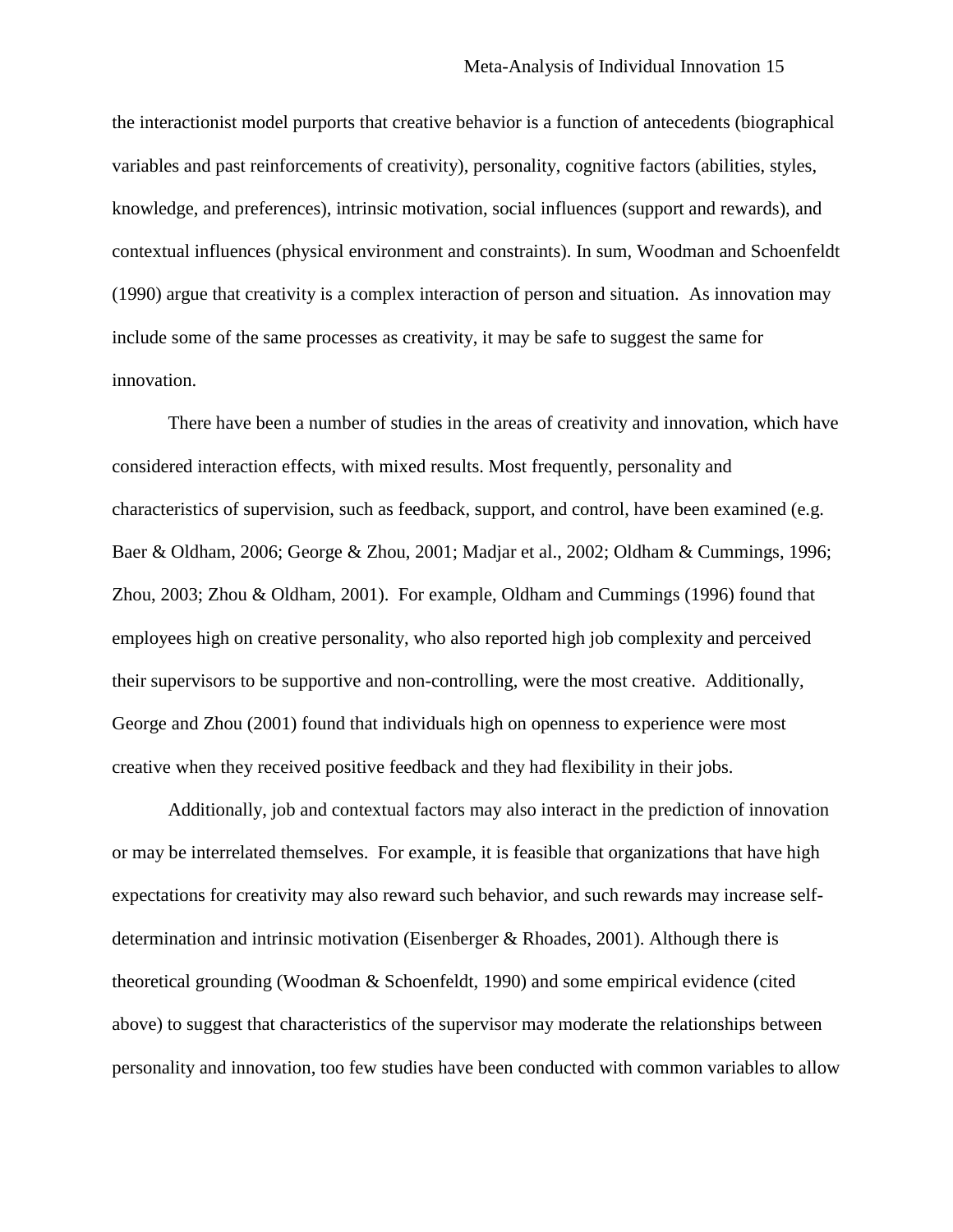for their inclusion in this meta-analytic investigation. Consequently, we focus only on main effects of the various predictors on innovation rather than interactions among them. *Moderators of the predictor-innovation relationship*

*Stage of the innovation process.* Although we are unable to examine interactions among multiple predictor variables, we are able to investigate some moderators of the predictorinnovation relationship. As described earlier, we are interested in the entire process of innovation, from idea generation to implementation (adapted from Farr et al., 2003). Although Farr et al. distinguish creativity stages from implementation stages, we use the term 'ideation' rather than creativity. Within the ideation stage, we also include generating solutions involving the application of both "relative novelty" and "absolute novelty," thereby distinguishing it from creativity. See Figure 1 for a description.

The stage of the innovation process at which the measurement of innovative behavior occurs may influence their relationships with the predictor variables. Some studies' criterion measurement includes the entire process, most commonly supervisory ratings simultaneously capturing ideation and implementation (e.g., Scott & Bruce, 1994), whereas other studies may only assess idea generation or implementation. This distinction of the components of the creativity process is similar to the two-stage (initiation and implementation) conceptualization used in the Damanpour (1991) meta-analysis. As these stages may represent different psychological processes, we anticipate that relationships between predictors and outcomes may be specific to various stages of the innovation process. For example, Axtell et al. (2000) found that individual, group, and organizational factors differentially influenced creativity and implementation. Individual variables more strongly predicted the suggestion of ideas, whereas group and organizational factors influenced the implementation of ideas to a greater extent. Similarly, we suggest that personality might be more strongly tied with earlier stages.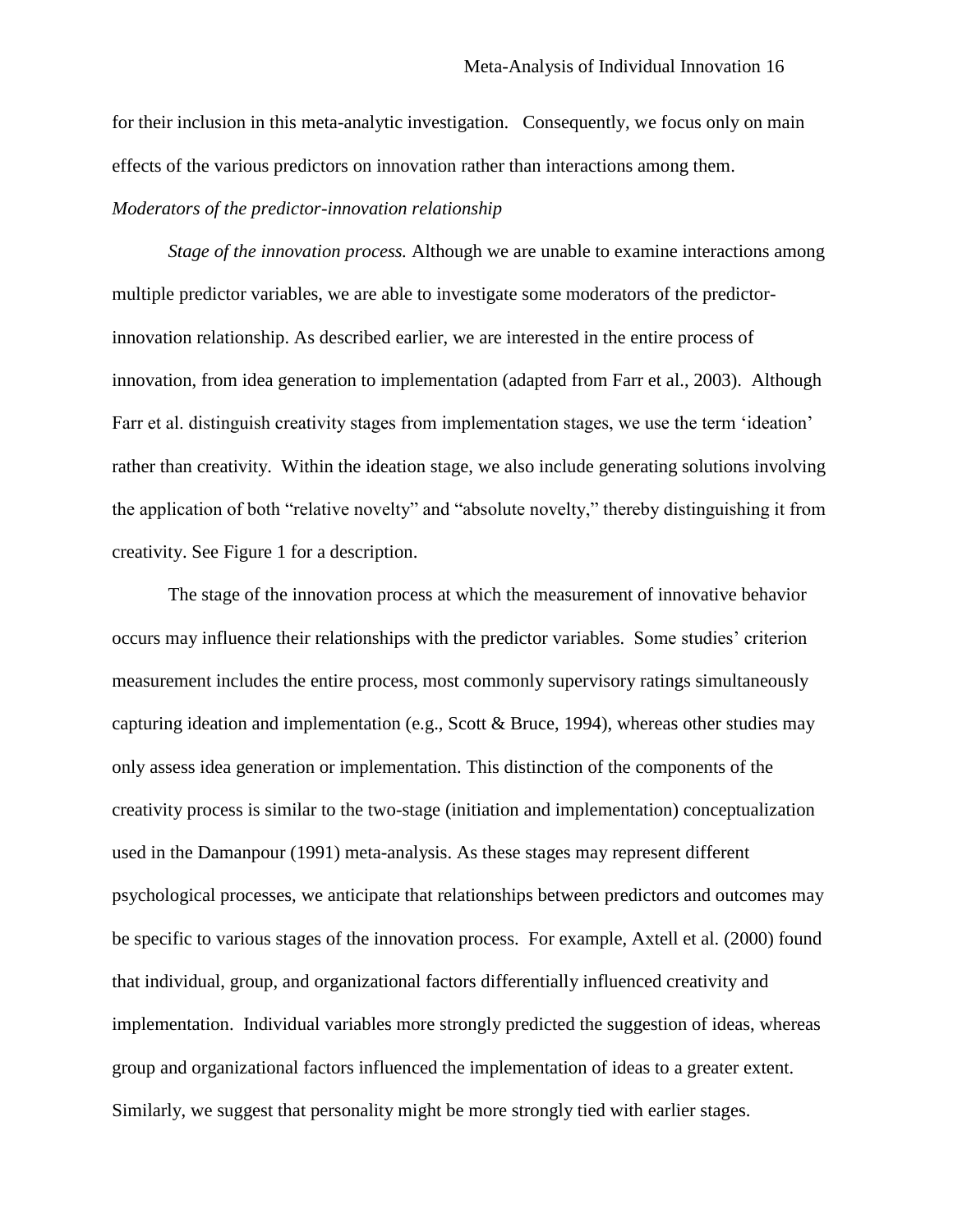*Hypothesis 10a: The correlation between personality and ideation is stronger than the correlation between personality and implementation.*

Because the implementation stage can be full of obstacles and challenges, such as resistance to change, persistence is necessary. Although intrinsic motivation has been found to be positively related with creativity, it may be even more important in implementation stages to maintain the necessary persistence to overcome obstacles (Farr et al., 2003).

*Hypothesis 10b: The correlation between intrinsic motivation and implementation is stronger than the correlation between intrinsic motivation and ideation.*

In most cases, in order for a creative idea to be successfully implemented, it must be first successfully 'sold' to other individuals and/or to a larger group(Bain & Tran, 2006). Additionally, Drazin, Glynn, & Kazanjian (1999) describe the process as inherently multi-level: "Individuals and groups participate in creative processes in an iterative fashion. Individuals develop ideas, present them to the group, learn from the group, work out issues in solitude, and then return to the group to further modify and enhance their ideas. The iterative, interactive nature of group creativity requires that individuals first choose to engage individual-level creativity." (p. 291). As such, it is likely that contextual factors become more important for successful implementation than for generation of creative ideas. Positive relationships with coworkers and supervisors may increase the ability of the individual to garner necessary support and foster successful implementation. Further, empirical evidence suggests that individual perceptions of group and organizational factors influenced the implementation of ideas to a greater extent than individual difference factors (Axtell et al., 2000).

*Hypothesis 10c: The correlations between contextual factors (climate for innovation, positive climate, supervisor support, LMX, transformational leadership) and individual*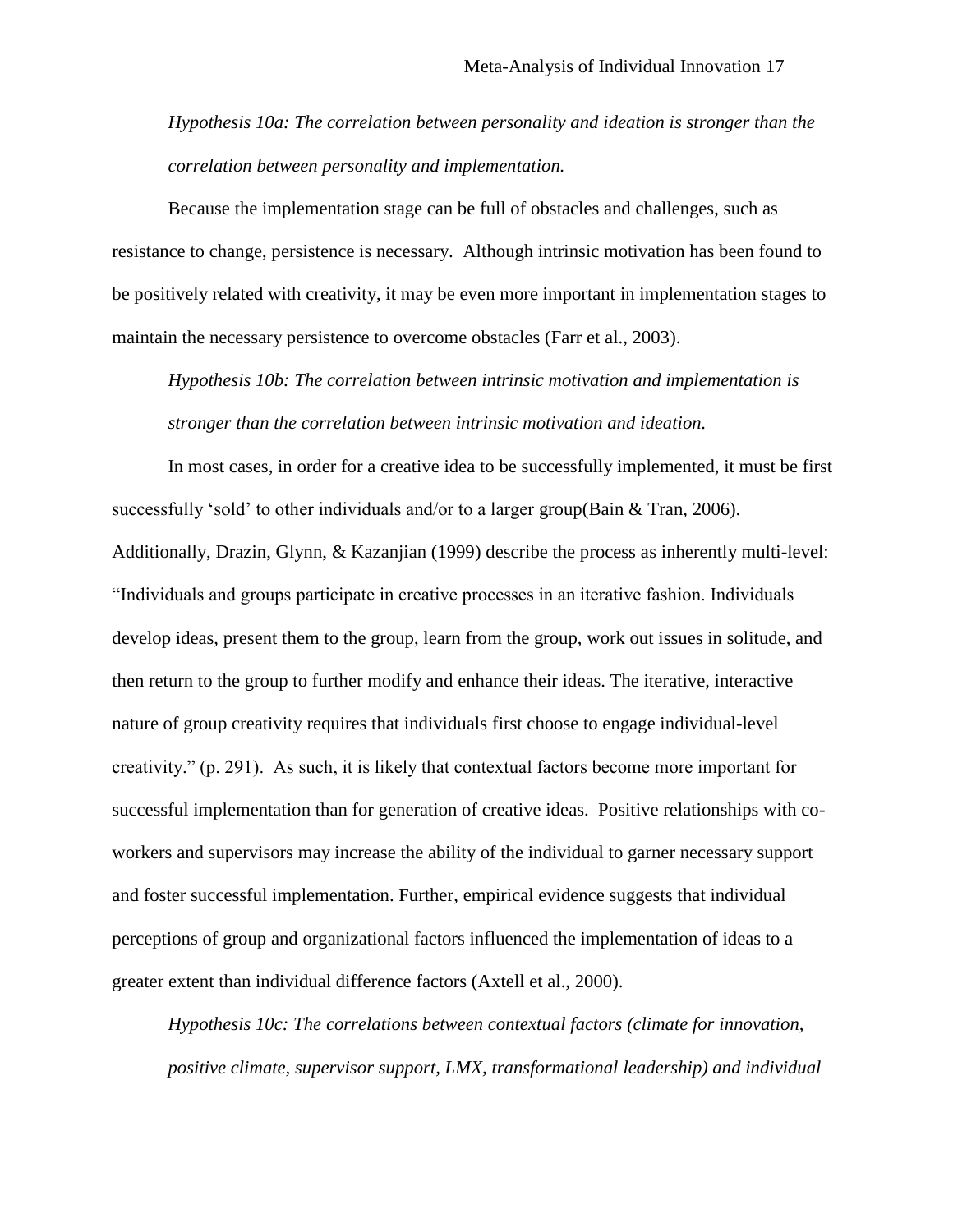*implementation are stronger than the correlations between contextual factors and ideation.*

*Rating Source.* We predict that the relationship between various predictors and innovation may be dependent upon the rating source, such as self, supervisor, peer, or trained rater. In work organizations, creativity and innovation are often measured through scales rated by a supervisor, (e.g., George & Zhou, 2001, Scott & Bruce, 1994; Tierney, Farmer & Graen, 1999), peer (Taggar, 2002), customer (Madjar & Ortiz-Walters, 2008), or the participant (Carmeli & Schaubroeck, 2007).

Amabile's (1983) consensual assessment technique remains a frequently used approach in the measurement of creativity (Shalley, 1995; Zhou & Oldham, 2001). In this approach, two or more raters independently evaluate the overall creative performance of the participant and a composite score is computed, given adequate rater agreement. This technique is most commonly used for laboratory studies. Additionally, studies have also used more objective measure such as the number of patents, idea submitted, or technical papers (Oldham & Cummings, 1996; Scott & Bruce, 1994; Tierney et al., 1999). Ratings have been found to vary systematically by source in the performance appraisal literature, where self-ratings tend to be more lenient than supervisor and peer rating (Harris & Schaubroeck, 1988). However, there is little discussion of these differences with regard to creative or innovative performance. Given that most predictors are self-reported, we might expect stronger relationships for self-reported creativity and innovation due to common method variance (Podsakoff, MacKenzie, Lee, & Podsakoff, 2003). Therefore, we predict that self-ratings display stronger relationships than other-ratings, most likely due to common-method bias with the predictors.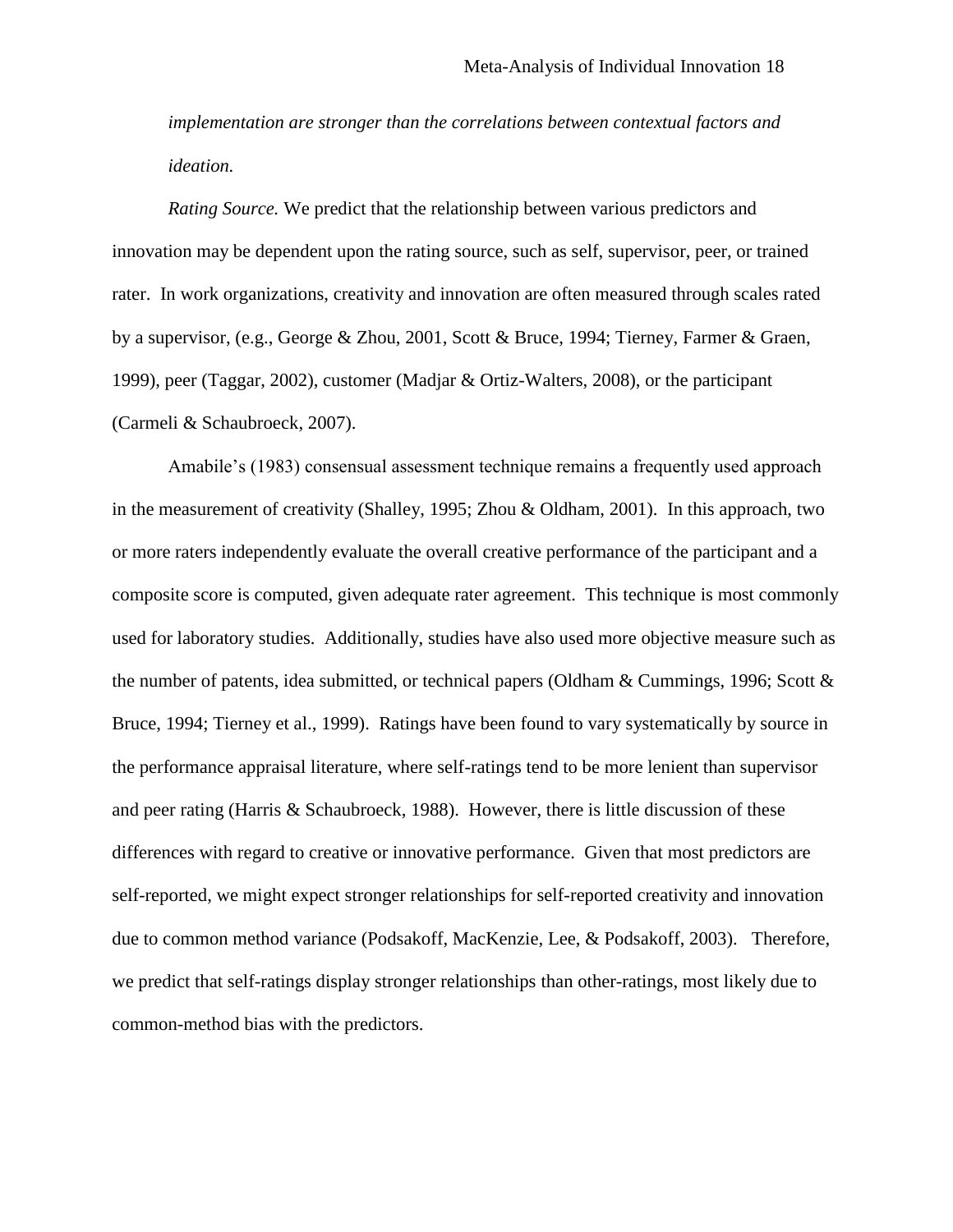*Hypothesis 11: The correlations between all predictors and self-reported innovative performance are stronger than the correlations between the predictors and otherreported (supervisor, trained rater, coworker, customer) innovative performance.* 

*Sample.* Finally, we address distinctions between student and working participants as a moderator of predictors innovation. In general, most studies of creativity and innovation at work have been field studies (e.g., Van Dyne, Jehn, & Cummings, 2002), although some have investigated work-like projects in the classroom, such as extensive group projects (Choi, 2004b), or work simulations, such as an in-basket activity (Cooper et al., 1999). In field studies, innovation and creativity may be associated with certain risks and negative consequences, such as resistance to change (e.g., Van de Ven & Poole, 1995; Klein & Sorra, 1996) and strained relationship with co-workers or supervisors (Janssen, 2003). In a classroom setting, these negative consequences are less likely; thus, creativity may have stronger relationships with its predictors in classroom settings.

*Hypothesis 12: The correlations between all predictors and innovative performance are stronger in studies using student populations in non-work settings than in studies using employees in work settings.* 

#### Method

### *Literature Search*

To identify articles for inclusion in the meta-analysis we first searched PsychINFO and PSYCHArticles for studies on creativity and innovation published between 1980 and 2008. We conducted keyword searches for each of the predictor variables with 'creativity' or 'innovation.' These search procedures resulted in identifying 1,820 abstracts. We also reviewed references of four recent narrative review articles on creativity and innovation (Anderson et al., 2004; Egan, 2005; Madjar, 2005; Zhou & Shalley, 2003). Additionally, we included conference papers from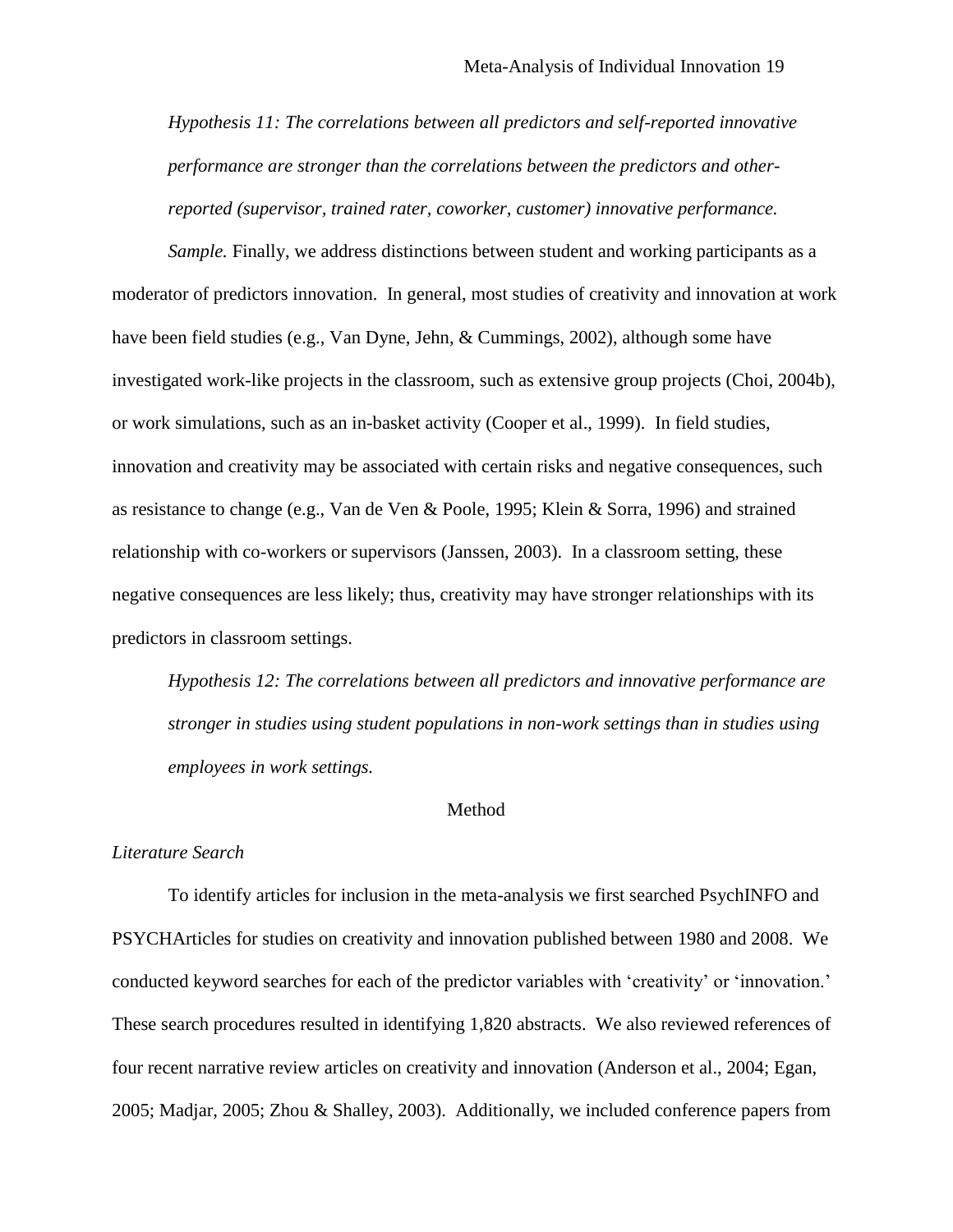the Society for Industrial and Organizational Psychology over the past ten years. After an initial review of abstracts and elimination of studies that were clearly not relevant, we reviewed the remaining 400 studies based on the following inclusion criteria. We excluded studies that a) did not measure relevant predictors, b) only presented qualitative data or a review of previous work, c) did not present *individual* level creativity or innovation measures (i.e., we excluded measures of creativity/innovation at the group or organizational levels), d) did not include a behaviorallybased measure of creativity or innovation (e.g., we excluded creative personality or innovative cognitive style as measures of creativity), and e) presented measures of association that could not be converted into correlations. Additionally, as we were interested in workplace creativity and innovation, we only included research that included a) field studies conducted in a workplace (e.g., Axtell et al., 200), b) working student samples surveyed about their work (e.g., Ettlie & O'Keefe, 1982), or c) lab studies based on work-relevant tasks (e.g., creativity in an in-box exercise, Cooper, Clasen, Silva-Jalonen, & Butler, 1999). Based on these exclusion criteria, 303 correlations from 88 independent samples in 80 articles were included in the meta-analysis. For studies that included correlations between multiple measures of creativity or innovation, we computed a single estimate by either composite correlation or average to avoid over-weighting any one sample (Hunter & Schmidt, 1990). If a study's multiple measurement included two different phases of the innovation process, we used both estimates, one in each subgroup metaanalysis. For example, if a study contained a measure of idea generation and implementation, we computed a single estimate for the overall meta-analysis, but then used each respective correlation when looking at criterion type. We excluded studies in which the sample data contained more than 50% overlap with other published sources (e.g., Axtell et al., 2006). *Classification Procedures*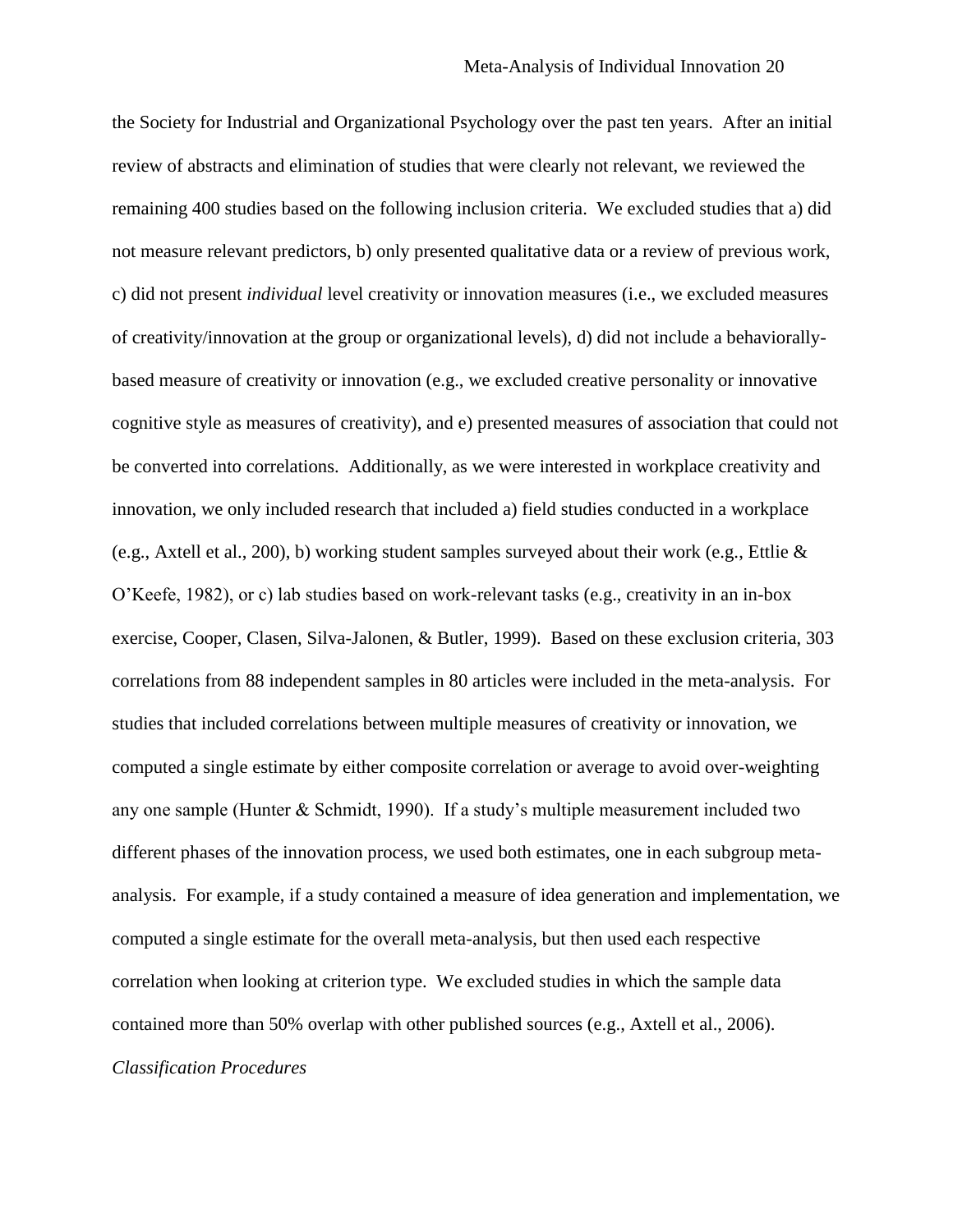We coded articles for rating source (objective, self, supervisor, peer, trained rater, and subordinate) and for the stage of innovation process at which criterion measurement occurred (creativity and implementation). Table 1 provides the numbers of independent sample correlations for each combination of criterion measurement and type of predictor. Because of the noted confusion in definitions and frequent interchangeable use of some terminology, we coded the research studies based on actual measurement, not just on the basis of the terminology stated by the authors of the research document. Most studies used (or adapted) scales developed by a) Tierney et al. (1999), b) Scott & Bruce (1994), c) George & Zhou, 2001, d) Oldham and Cummings (1996), or e) Janssen (2001). If a measure of "creativity" (as described by the research authors) included both the generation of ideas and implementation, we categorized the study using this measurement as "innovation." In several cases, although the scales were labeled as measures of creativity, they included elements of implementation and, as such, were coded as "innovation." For example, the George and Zhou (2001) scale included the item "Develops adequate plans and schedules for the implementation of new ideas" and, therefore, the scale was coded as innovation rather than creativity.

---------------------------------------------------

Insert Table 1 about Here

---------------------------------------------------

 Four coders, who were familiar with the creativity/innovation literature prior to coding, met for a training session in which all four jointly coded one example article. Then, the four coders independently coded a set of 30 articles and discussed them in two subsequent follow-up training sessions. All discrepancies were resolved through discussion to reach consensus. Additionally, to assess interrater agreement, 33 percent of the 80 total studies were coded by all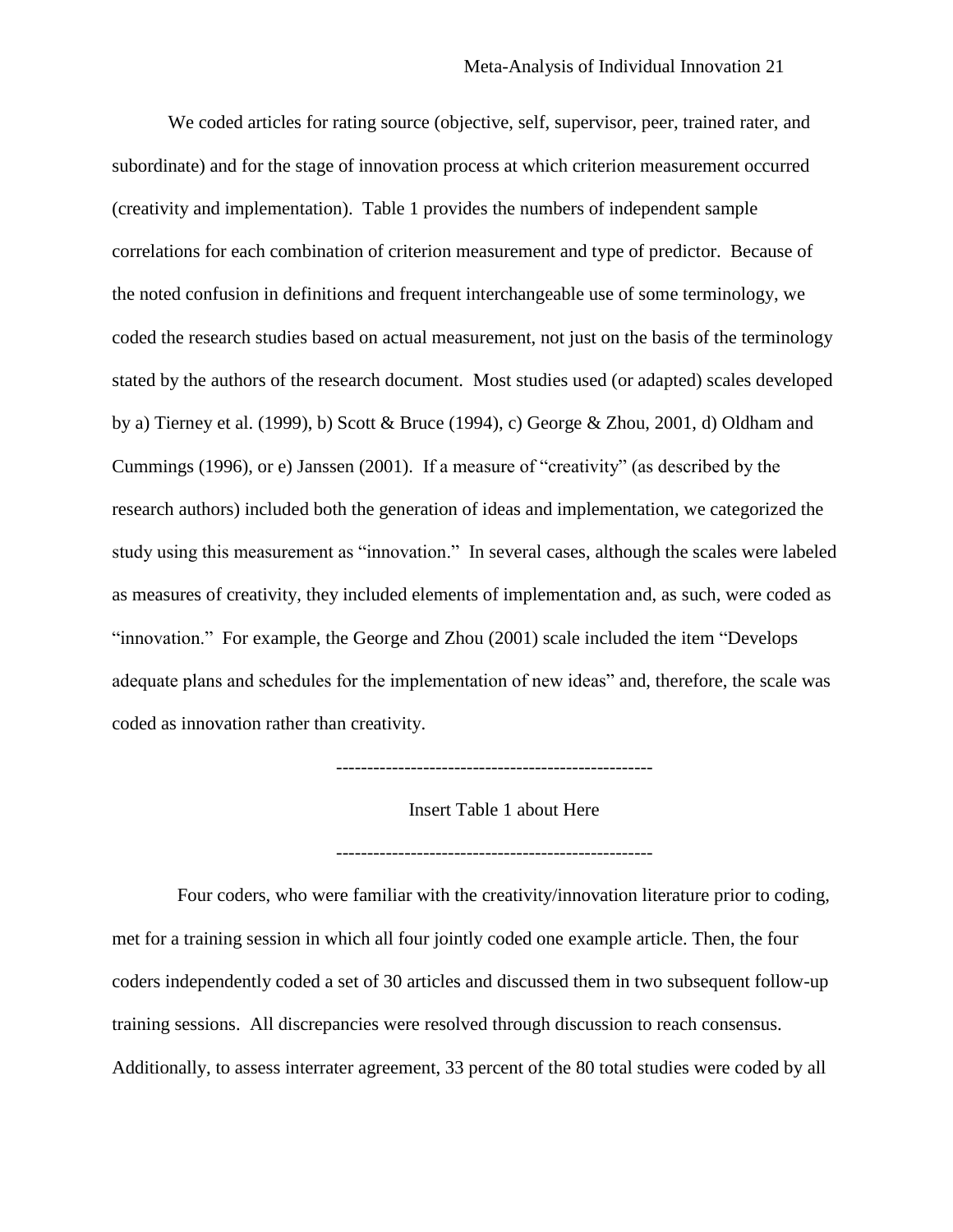four coders and the remaining studies were coded by at least two coders. Agreement ranged from 77% to 92% among the four coders.

## *Meta-analytic procedures*

We used methods suggested by Hunter and Schmidt (2004) to conduct the meta-analysis. Several studies included multiple measures of innovation whether from multiple sources (e.g., Janssen, 2001) or multiple components of innovation (e.g., Axtell et al., 2000; Clegg et al., 2002). For the overall innovation meta-analysis, we computed a composite correlation, as recommended by Hunter and Schmidt (1990) in order to maintain the independence of the sample.

Each primary correlation was corrected for attenuation due to unreliability in both the predictor and the criterion using reliability estimates provided by the primary researchers. Objective measures in the predictor (e.g., education) and criterion (e.g., number of ideas generated) measures were assumed to have perfect reliability when not otherwise specified. Correlations were also corrected for bias associated with sample size. Next, the sampleweighted mean of these corrected correlations were computed  $(\rho)$ , as well as the square root of the variance that was not attributed to the sampling error or unreliability in the predictor and criterion (SDρ).

An 80% credibility interval and a 95% confidence interval were computed around each corrected sample-weighted mean effect size to provide an estimate of the variability of the individual effect sizes across studies. Credibility intervals (CV) provide information regarding the range of the dispersion of individual study correlations, whereas confidence intervals (CI) provide information regarding the variability around the mean population estimate. An 80% credibility interval that does not include zero indicates that 90% of the individual effects in the meta-analysis are either positive or negative as indicated (for positive correlations, 10% are equal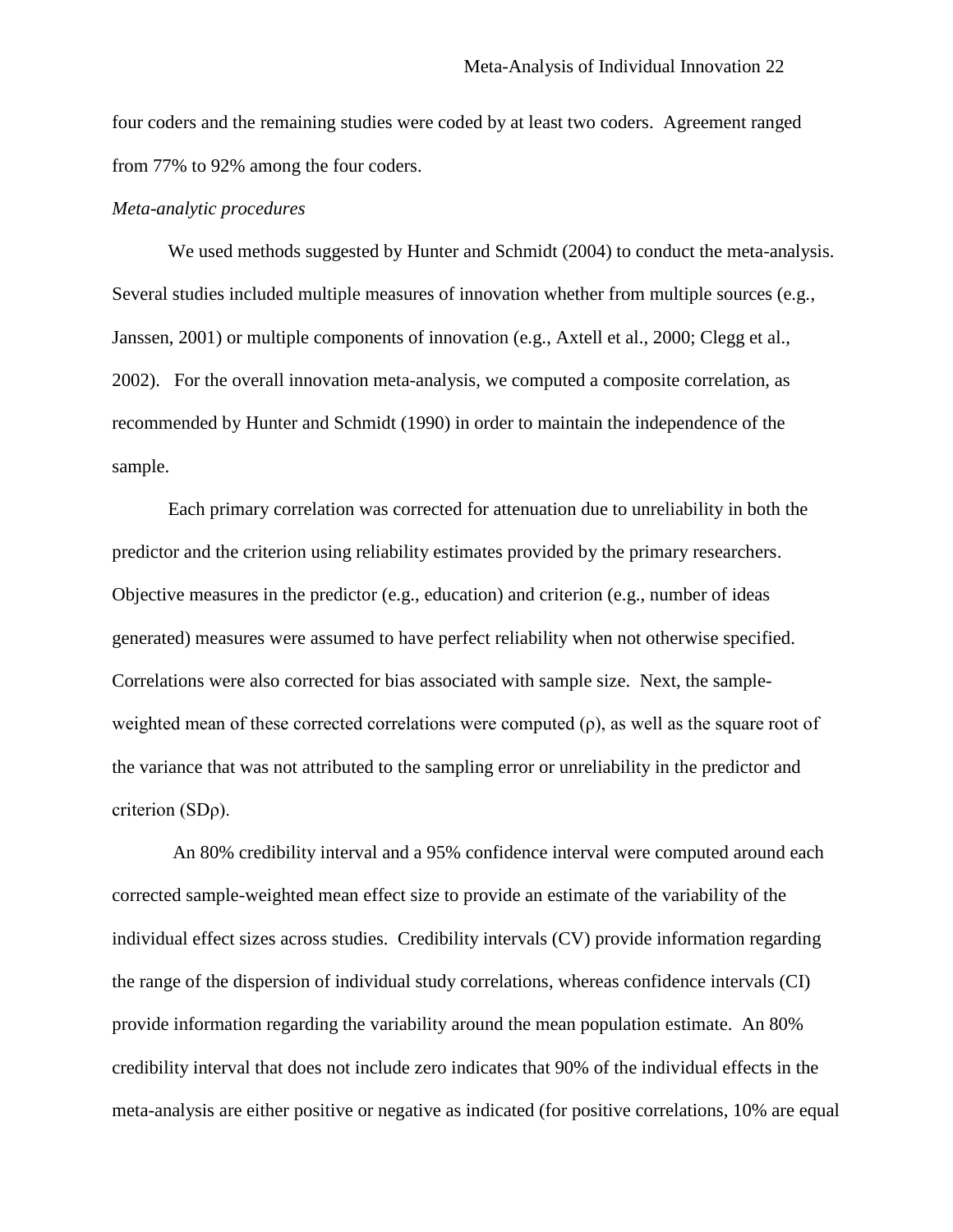to or less than zero and 10% are at or beyond the upper bound of the interval). A wide credibility interval also suggests the presence of moderators. The confidence interval provides additional information concerning the confidence that the estimated mean accurately represents the true correlation in the population. A 95% confidence interval that does not include zero suggests that the average relationship between the predictor and outcome is likely non-zero. Finally, the percentage of observed variance accounted for in the three artifacts was computed and is listed in Table 2. Due to small cell sizes, no studies were eliminated due to outlying values. Extreme values may not be true outliers, but rather may occur because of large sampling error (Hunter  $\&$ Schmidt, 2004). Therefore, we retained such values to prevent overcorrecting for sampling error. Additionally, we calculated a fail-safe N in order to calculate how many null studies would be required to reduce the correlation below a critical value. We chose .05 as the critical value, consistent with other meta-analyses (e.g., Eagly & Karau, 1991).

#### Results

Table 2 summarizes the results of each meta-analysis of the included correlates of innovation. As can be seen, corrected effect sizes range from small ( $\rho = .05$ ) to moderately strong ( $\rho = .44$ ). The majority of the effect sizes are moderate ( $\rho > .20$ ). Further, the 95% confidence interval excludes zero for all predictors, except tenure, suggesting that the true effect on innovation is likely non-zero. Additionally, Table 2 highlights areas that have received the most research attention. The most frequently studied correlates include education, tenure, autonomy, and climate for innovation. Although the number of correlations included in each meta-analysis was small for some predictors, our fail-safe N analyses provided evidence of the confidence of our findings. For example, for the correlates displaying moderate effects ( $\rho > .20$ ) between 22 and 110 additional null studies would be required to reduce the effect to .05.

---------------------------------------------------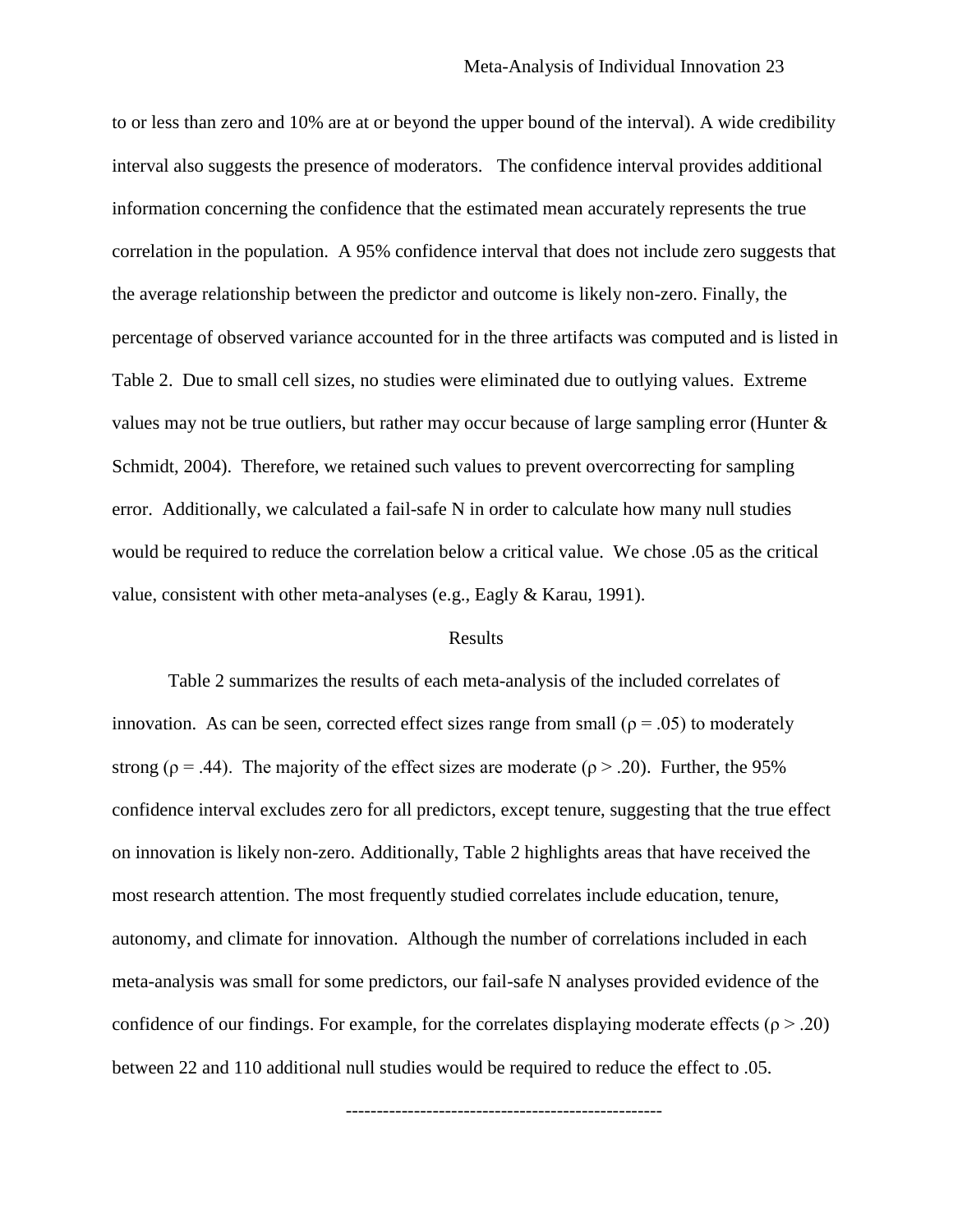Insert Table 2 about Here

---------------------------------------------------

*Individual Differences.* Contrary to early theories of creativity (Barron & Harrington, 1981), personality factors were not very strong correlates of innovative performance; however, both creative personality and openness held moderately strong positive estimated population correlations with innovative performance ( $\rho = 0.25$  and 0.24, respectively). Although neither 95% confidence interval included zero, the credibility interval for creative personality included zero suggesting a wide dispersion of included effects. Overall some support was provided for both Hypotheses 1 and 2.

Demographic factors held positive, although relatively weak, relationships with innovation. As predicted in Hypothesis 3a, education was positively related to innovation ( $\rho$  = .15) and, as predicted in Hypothesis 3b, tenure was positively correlated with innovative performance ( $\rho = 0.05$ ). However, although both relationships were in the expected direction, zero was included in the confidence interval for tenure and in the credibility intervals for both education and tenure. In consequence, Hypotheses 3a and 3b were not supported.

*Motivation.* As shown in Table 2, motivation demonstrated stronger relationships with individual innovation than did personality factors. In general, all motivation predictors exhibited moderately strong positive relationships as indicated by  $\rho$ 's ranging from .14 to .33. Intrinsic motivation had a slightly stronger relationship with innovation than did extrinsic motivation ( $\rho$  = .24 and .14, respectively). Thus, Hypotheses 4a and 4b were supported. Contrary to 'the paradox of rewards' (Zhou & Shalley, 2003), we found a relatively consistent, but small positive relationship between extrinsic motivation and creativity. Notably, intrinsic motivation was examined in twice as many studies as extrinsic motivation. Job self-efficacy and creative self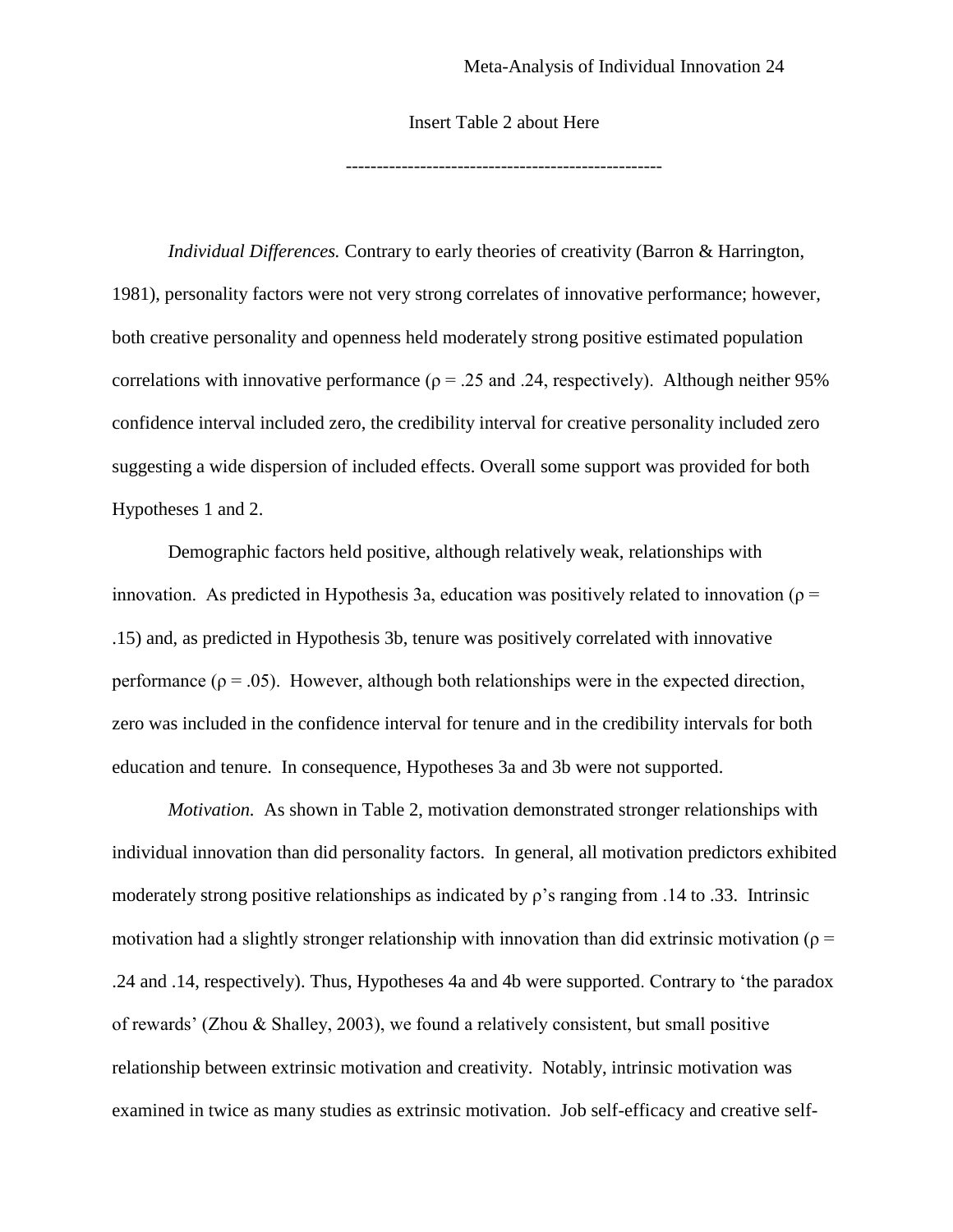efficacy both demonstrated moderately strong positive relationships ( $\rho = 0.26$  and 0.33, respectively), supporting Hypotheses 5a and 5b. Thus, it appears that motivation, especially selfperceptions of efficacy, is positively related to individual innovative behavior.

*Job Characteristics.* Of all predictor categories, job characteristics demonstrated the strongest relationships with individual innovation. Job complexity held a relatively strong positive relationship ( $\rho = .32$ ), as did autonomy ( $\rho = .32$ ), and role expectations ( $\rho = .38$ ), supporting Hypotheses 6a, 6b, and 6c. As predicted, it appears that structuring jobs (or at least enhancing perceptions of job characteristics) to provide a variety of skills and behaviors, granting individuals discretion in how and when they do their work, and creating an expectation of creativity enhances the innovative performance of employees.

*Context.* All climate and leadership factors displayed positive relationships with innovation. Regarding Hypothesis 7a, climate for innovation was moderately positively related to individual innovation ( $\rho = 0.18$ ). Further, general positive climate was even more strongly related ( $\rho = .23$ ) to innovation, supporting Hypothesis 7b. In addition to a supportive climate, the analysis indicated that the resources available to employees were also related to innovative performance ( $\rho = 0.27$ ). It should be noted that there appeared to be a wide dispersion of included correlations for both positive climate and resources as the credibility intervals included zero.

Finally, we investigated the relationship between supervisors' behaviors and followers' innovative performance. Specifically, the relationship for supervisor support was consistent and positive ( $\rho = 0.21$ ), supporting Hypothesis 9a. In support of Hypothesis 9b, leader-member exchange quality, showed a moderate relationship with innovative performance ( $\rho = .29$ ). Hypothesis 9c, which predicted that transformational leadership would be positively related to individual innovative performance, exhibited a weaker, though still positive, relationship ( $\rho$  = .13) than the other contextual variables.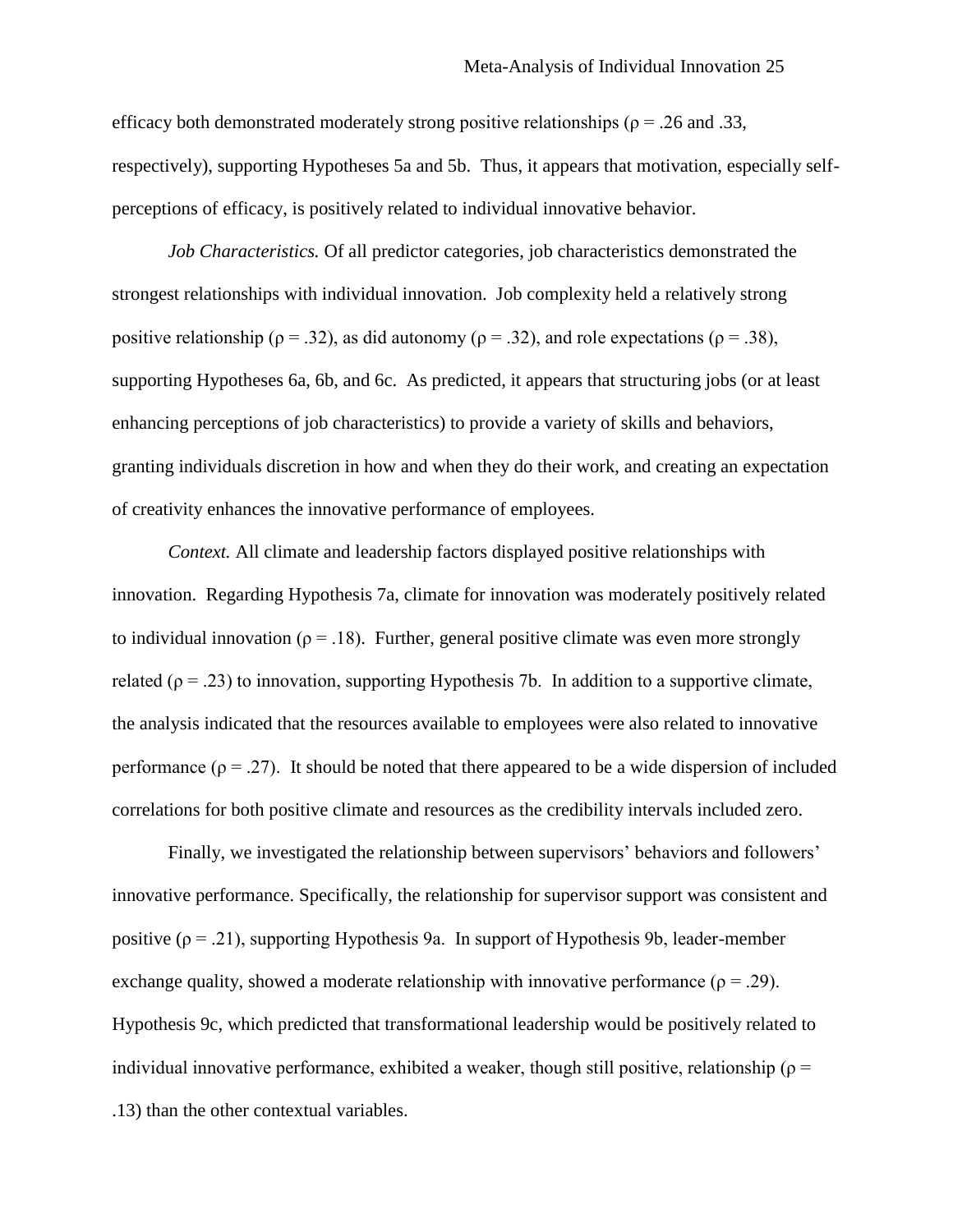### *Moderators*

We examined moderation effects in cells that held more than three correlations. Tables 3 – 5 present the results of the moderator analyses. In addition to examining for overlapping credibility and confidence intervals, a pairwise comparisons using Z-tests was calculated to determine whether the effects were statistically different from each other (as suggested by Quinones, Ford, & Teachout, 1995). As a caveat, results of moderating variables should be considered with caution as in many cases only a small number of studies were included (see Table 1). Further, we were unable to examine moderators for very many predictors. These results also highlight where future research is needed.

*Stage of innovation process.* Hypotheses 10a-c suggest that the relationship between various factors and innovation may vary by the stage of the process measured. In particular, we hypothesized that individual difference variables would be more strongly related to ideation than implementation, whereas job and contextual factors would be more strongly related to implementation than ideation. Table 4 summarizes the moderation analyses of the stage of the innovation process.

Hypothesis 10a suggested the correlation between personality and ideation is stronger than the correlation between personality and implementation. This hypothesis could only be tested in regards to openness to experience. Openness was more strongly related to ideation ( $\rho$  = .34) than innovation ( $\rho = 0.16$ ). The Z-score between these was marginally significant ( $Z = 1.63$ ,  $p < .10$ ) providing some support for this hypothesis. This finding may be strengthened with more studies.

Regarding motivation, Hypothesis 10b predicted that the correlation between intrinsic motivation and implementation is stronger than the correlation between intrinsic motivation and ideation. Intrinsic motivation exhibited only a slightly stronger relationship with ideation ( $\rho$  =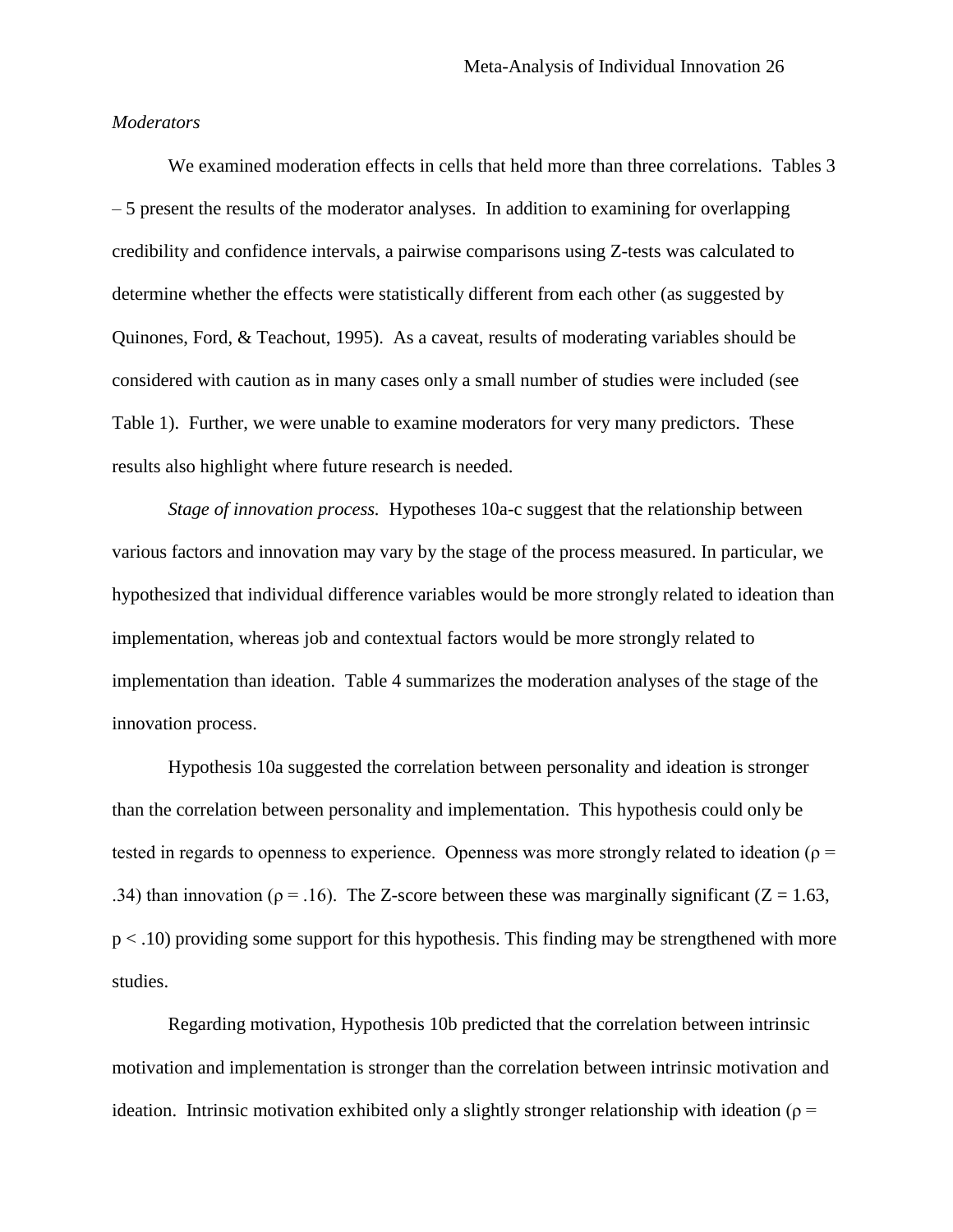.21) than with the entire innovation process ( $\rho = .18$ ), so that this hypothesis could not be substantiated.

Contextual factors were examined in Hypothesis 10c, which predicted that the correlation between contextual factors (climate for creativity/innovation, positive climate, supervisor support, LMX, transformational leadership) and implementation is stronger than the correlation between contextual factors and ideation. Only supervisor support, climate for innovation, and positive climate were able to be examined, and their results were in the predicted direction. The most convincing evidence of this distinction is with regard to climate for creativity/innovation, in which we were able to compare ideation and implementation stages. As predicted, climate for creativity/innovation displayed a considerable stronger relationship with implementation ( $\rho$  = .37), than with ideation ( $\rho = 15$ ). Neither the confidence interval nor the confidence intervals overlapped providing evidence of moderation; however, the Z-score difference was not significant.

---------------------------------------------------

Insert Table 3 about Here

---------------------------------------------------

*Criterion rating source.* Table 4 presents the results of the analysis of criterion rating source moderation. Self and supervisory ratings were the most common rating source for job and organization relevant predictors; whereas self and trained third party raters were most frequent for personality and intrinsic motivation predictors. Creative personality had a significantly larger effect on innovation as assessed by trained raters than by supervisors  $(Z =$ 1.97,  $p < .05$ ). In general, as predicted, stronger relationships were found for self-ratings than supervisor ratings for organizationally relevant predictors. Climate for innovation had a marginally significantly larger effect on innovation when self- assessed than when assessed by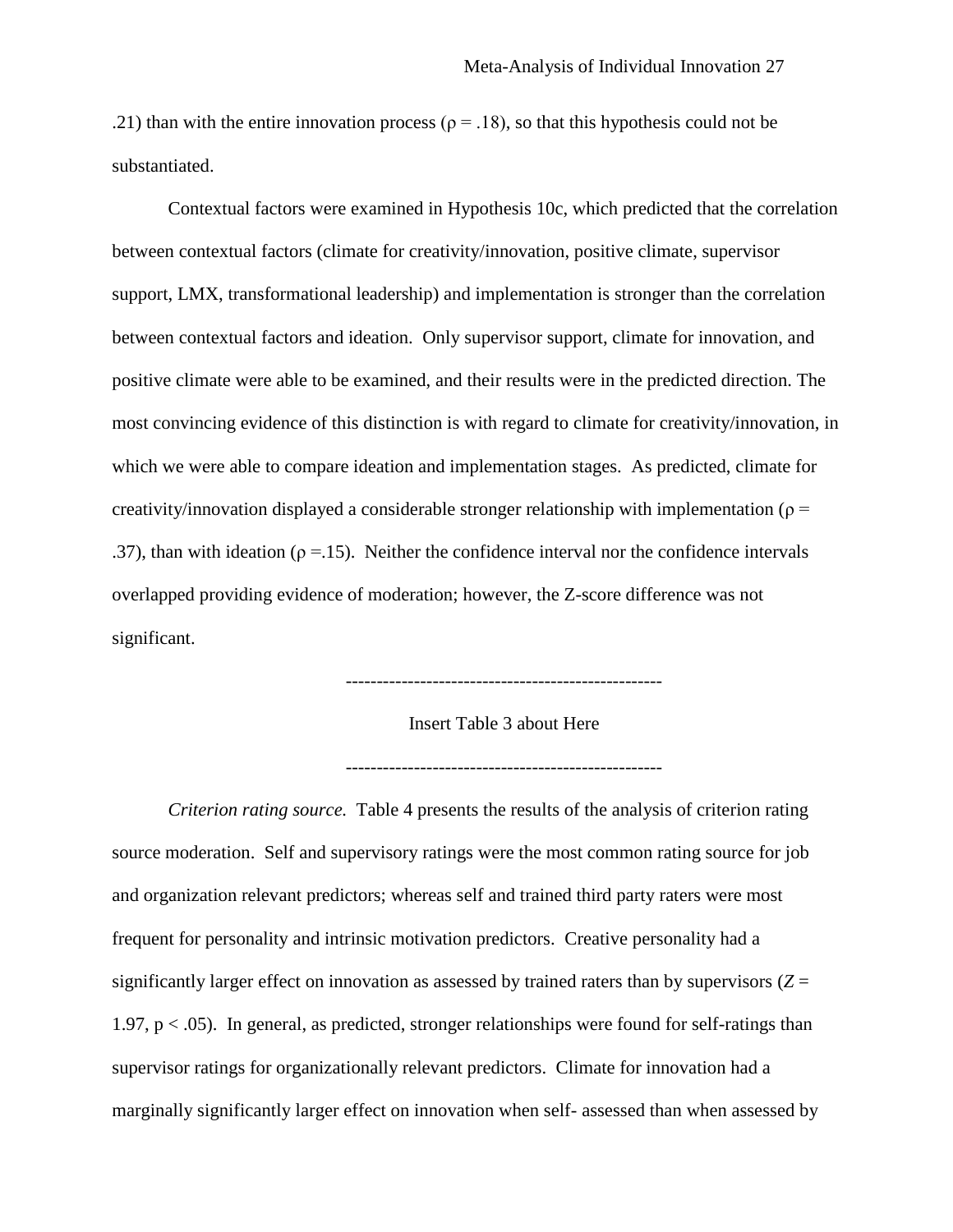supervisors  $(Z = 1.31, p < 0.10)$ . Autonomy and positive climate had larger correlations with some criterion measures based on self-ratings than with innovation as rated by supervisors; however; they did not reach significance. With more studies these effects may likely reach significance.

---------------------------------------------------

Insert Table 4 about Here

---------------------------------------------------

*Sample.* Only two predictor variables, creative personality and intrinsic motivation, were able to be examined with the type of sample as a moderator. Because we focused the metaanalysis on work and work-related performance many laboratory studies of non-work relevant indicators of innovation (e.g., uses of a brick) were excluded. Table 5 summarizes our findings. As expected, the effects were stronger for student samples than a working population; however, the difference between the two groups was not significant for either predictor variable. As such, Hypothesis 12 was not supported.

---------------------------------------------------

Insert Table 5 about Here

---------------------------------------------------

Discussion

It is, ultimately, individuals who generate ideas and are responsible for turning those ideas into a reality. As such, organizations benefit by knowing who is most likely to suggest and implement new ideas and what conditions best foster these processes. To that end, this metaanalysis serves as one of the first comprehensive quantitative reviews of individual-level creativity and innovation in the workplace.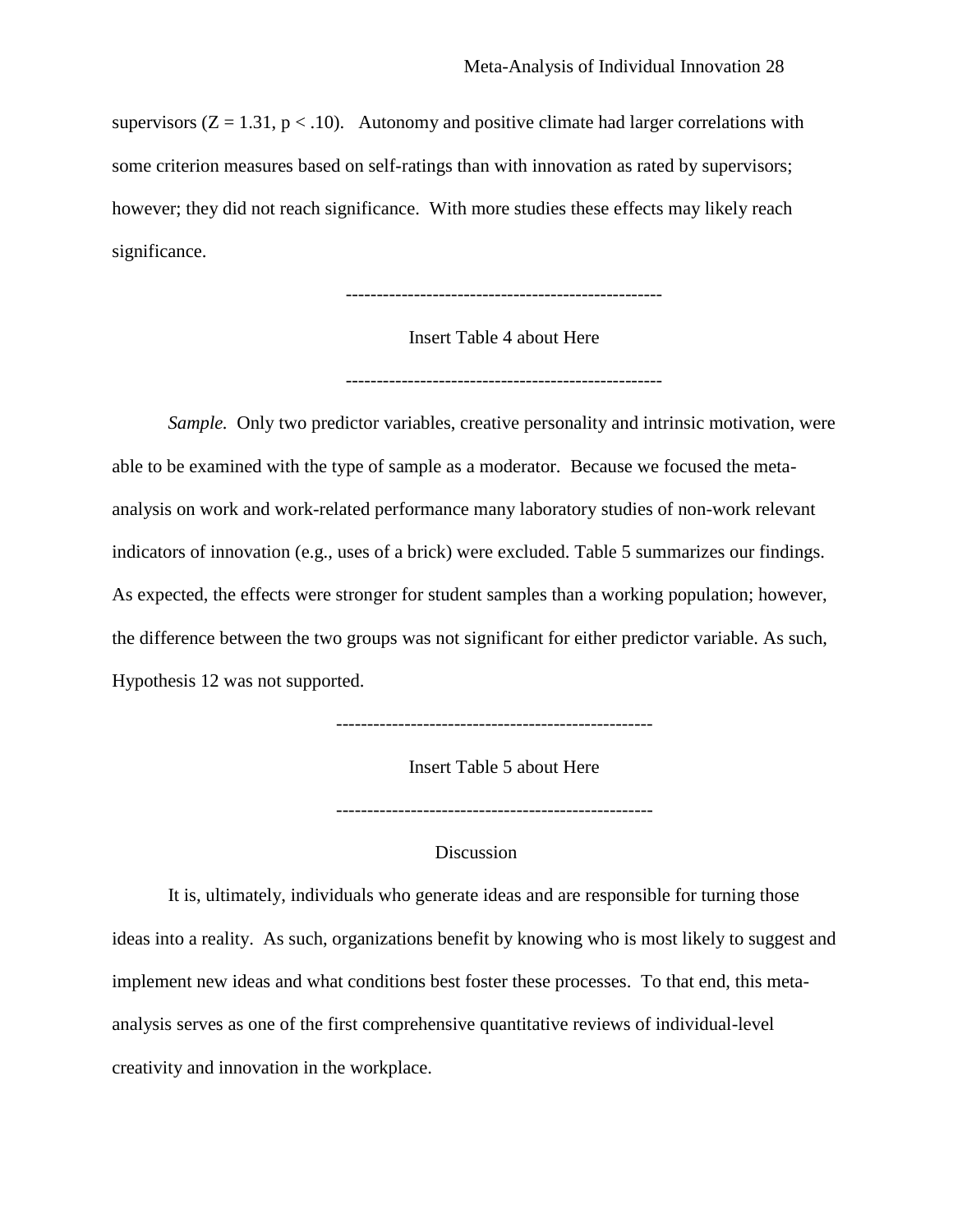# *Summary of Findings*

Personality played a small direct relationship in the prediction innovative performance. The fact that creative personality was not consistently related to innovative performance suggest that creativity and innovation is not solely trait-driven, as early researchers had hypothesized (Barron & Harrington, 1981). Further, many studies examining personality suggest that personality may not have a direct relationship with innovative performance, but rather interact with environmental factors (Zhou & Oldham, 2001; Zhou, 2003). Because of the small number of studies that have addressed these factors, we were not able to examine these interactions using meta-analysis.

Contrary to our expectations, education and tenure were not consistently related to creativity and performance. Education and tenure provide an individual with exposure to a variety of experiences, perspectives, and knowledge bases (Perkins, 1986), which in turn may manifest in creative and innovative performance. However, both education and tenure exhibited an inconsistent relationship with creativity and innovation. One reason for this inconsistency may be that the relationship between these factors and innovation may not be linear as creativity may develop and decline across the lifespan (Simonton, 2000).

The results of this analysis support the notion that individuals need some driving force to help them overcome challenges associated with creative and innovative work (George & Zhou, 2002; Taggar, 2002). Motivation factors demonstrated a consistent positive relationship with creative and innovative behavior. Job and creative self-efficacy were also important correlates, although the relationship was slightly stronger for creative self-efficacy than for job selfefficacy. In addition to these internal motivating factors, extrinsic motivation was also positively related to creativity, but with a smaller magnitude. Taken together, these findings support the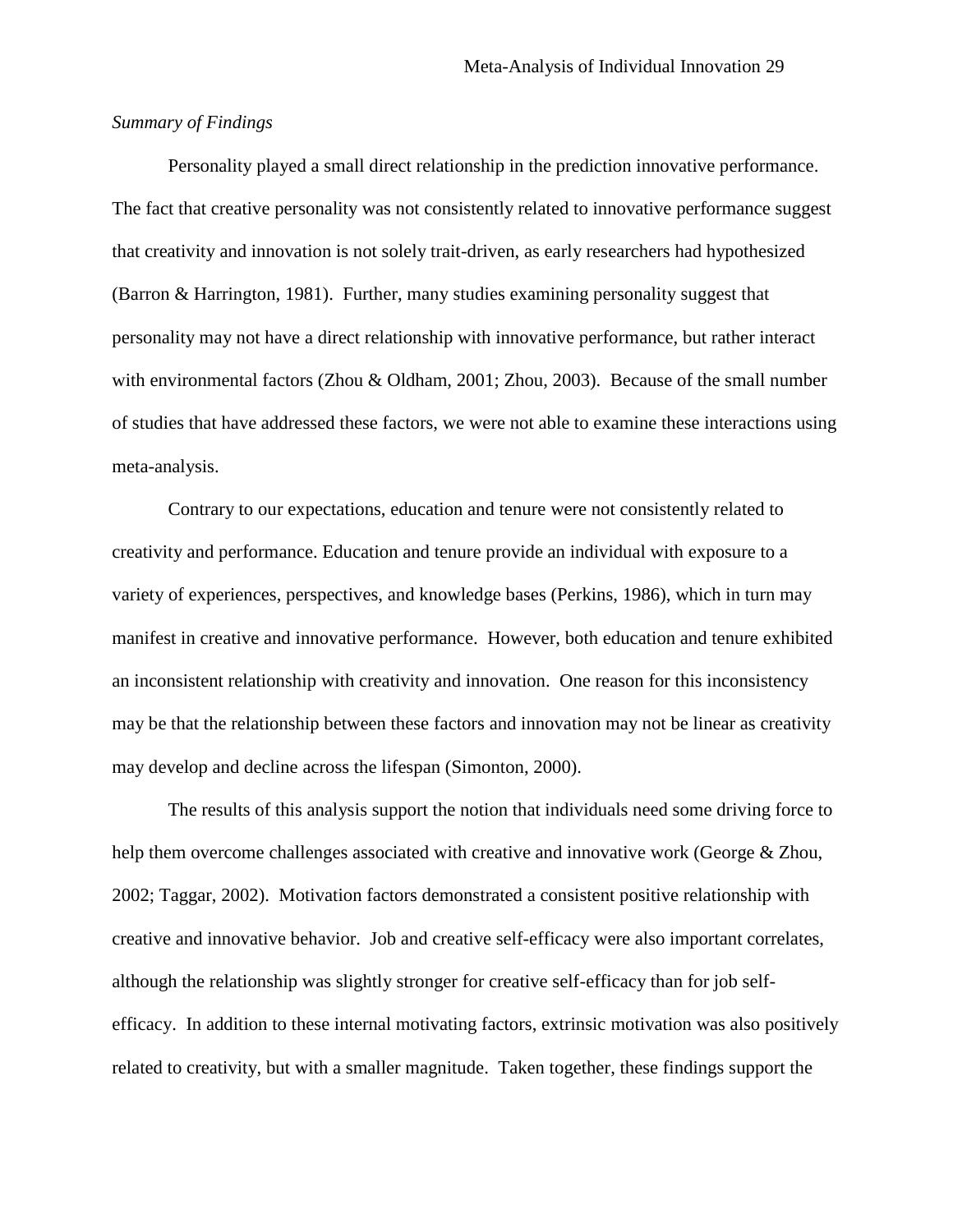notion that individual motivation is an important factor in predicting creative performance (Amabile, 1983).

Of all the predictor categories, job characteristics held the most consistent and strongest positive relationships with creativity and innovation. The results suggest that complex jobs may promote creativity and innovation as they include diverse activities and challenges (Amabile, 1988). In addition, autonomy may be an important factor in individual innovation as it provides an individual with freedom to decide how, when, and with whom to work (West & Farr, 1989). Finally, this analysis indicates that individuals respond to expectations or requirements that mandate innovative behavior. Overall, these findings suggest that jobs may be redesigned to facilitate creativity and innovation at work by increasing complexity and autonomy, as well as by clearly requiring (and encouraging) creativity and innovation on the job. Future research is needed to be able to investigate other moderators of this relationship.

Creativity and innovation can be difficult endeavors that involve risks that take people out of their comfort zones (Staw, 1995). Therefore, having support from the environment may facilitate an employee engaging in such behaviors. Positive relationships at work may foster innovation through its effect on psychological conditions and motivation. Specifically, individuals who feel care for them report greater psychological safety, meaningfulness, and availability and are in turn more likely engage in innovative behavior (Vinarski-Peretz & Carmeli, this issue). An environment that encourages individuals to be creative or innovative or an environment that is safe for risk taking is likely to enable an individual to take a risk in terms of suggesting a new idea or trying something new. Overall, our results supported this hypothesis as support for creativity/innovation, general support, and positive climate held positive relationships with such behavior. This finding is consistent with a recent meta-analysis of climate for creativity (Hunter et al., 2007).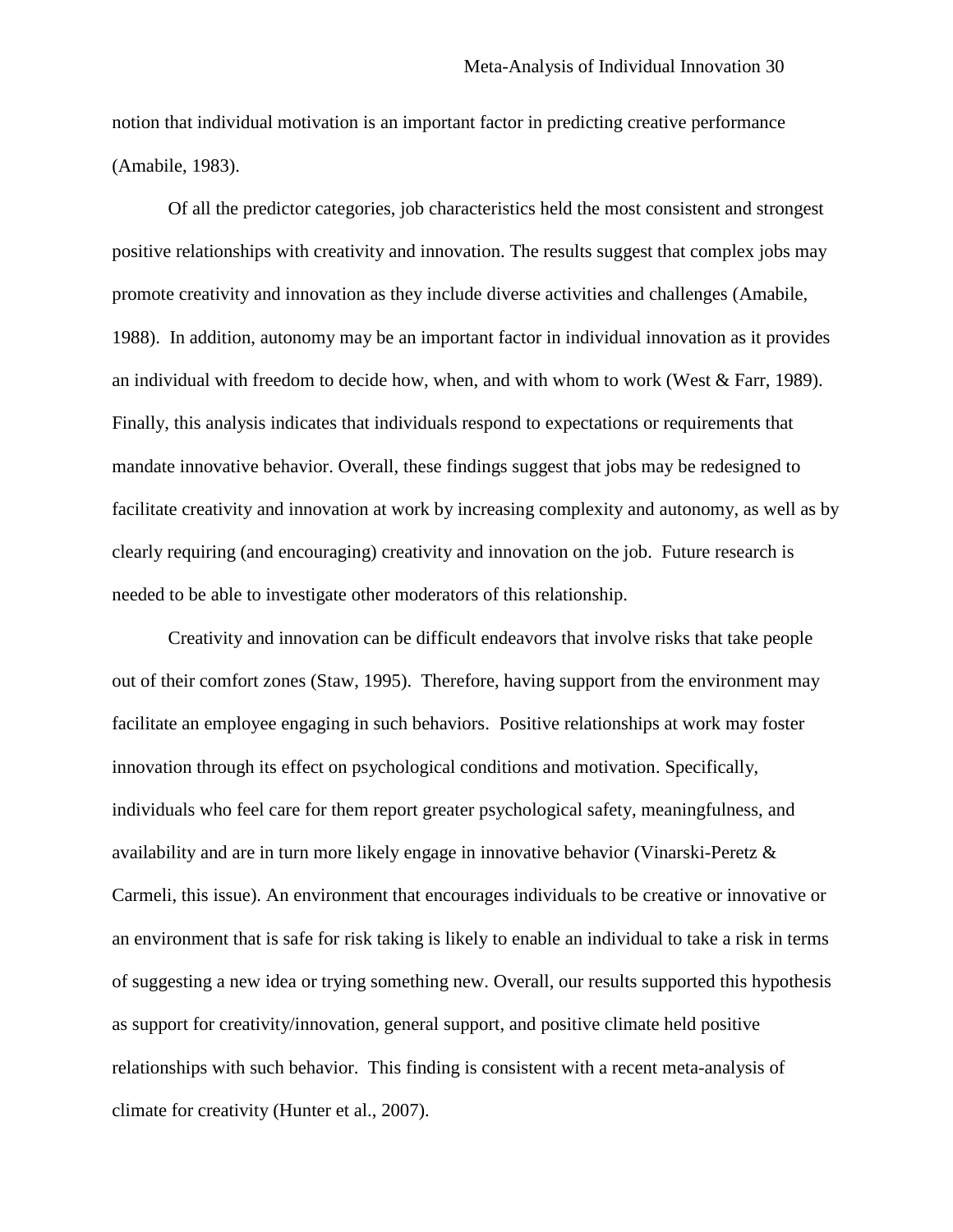Leaders are important shapers of the work environment and influence their follower's innovative behaviors in a number of ways. For example, leaders provide meaningful support during challenging times (Unsworth, Wall, & Carter, 2005), including shaping the emotional responses of followers (Zhou & George, 2003). They often have control over resources necessary for the innovation process and can be resources for their followers in terms of technical knowledge or social networking (Mumford & Licuanan, 2004). Additionally, they influence their followers' perceptions of job characteristics (Purvanova, Bono, & Dzieweczynski, 2006), which is an important correlate of innovation as discussed above. The pattern of results provides support for the leader's role in the employee's creative and innovative performance. Leadership, especially as measured through LMX quality, was positively related to creative and innovative behavior of followers. Although the magnitude of the relationship varied somewhat among measures of supervisory support, LMX, and transformational leadership, in general, leadership was positively related to creativity. Taken together, these results highlight the importance of contextual and leadership influences in the creativity process.

We found that both the stage of the innovation process and the rating source had some effect on the strength of relationships found between innovation and its correlates. Consistent with Axtell et al. (2000), we found some support for the idea that relationships between contextual factors and implementation was stronger than relationships between these factors and ideation. This was particularly pronounced for climate for creativity/innovation in which we were able to look at implementation directly. Again, few studies distinguished the implementation stage from the rest of the creativity process; therefore, more research is critical to be able to draw more specific conclusions.

Additionally, self-reported measurement of creativity tended to have larger effect sizes with predictors, but this could be a factor of common method bias since the majority of the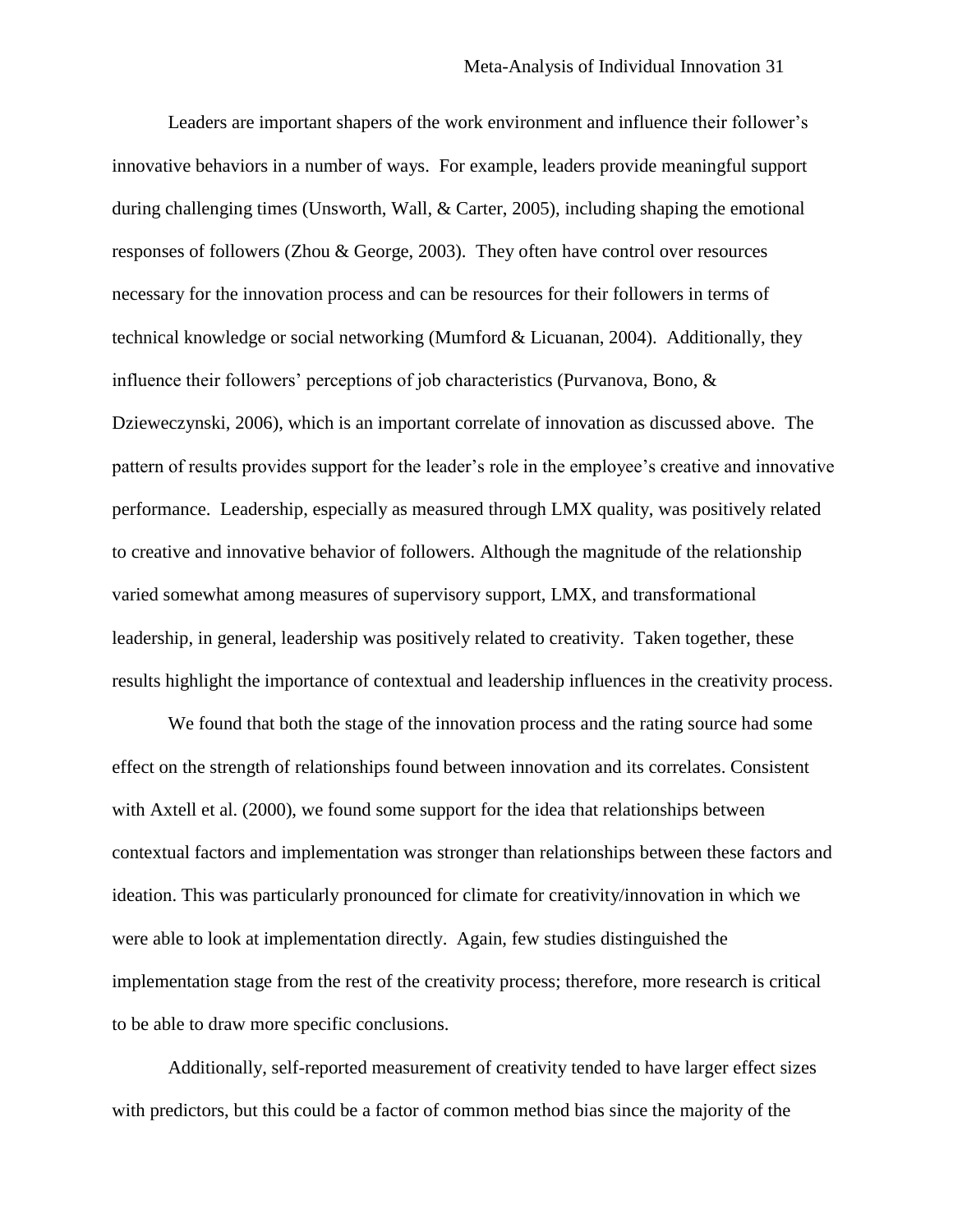predictors were also self-report measures (Podsakoff, MacKenzie, Lee, & Podsakoff, 2003). More primary research that distinguishes creativity and implementation is necessary to explore causes of variation in effect sizes concerning source of the criterion data and to draw more conclusive findings.

### *Limitations and Implications for Future Research*

Before turning to the implication for future research, a number of limitations should be noted. The most notable limitation is the small number of studies. Because of this, we were unable to make conclusive statements about effect sizes for all potential predictors of individual innovation. Despite this limitation this study still makes several important contributions, for even small meta-analyses are less likely to lead to error than narrative reviews (Schmidt, Hunter, Pearlman, & Hirsh, 1985). Many relationships were distinguishable from zero and evidence exists suggesting that non-zero relationships will likely hold when more studies are included. Further, our Fail-Safe *N* analyses showed that many additional studies displaying null relationships would be required to reduce these findings to non-significance. Although metaanalyses with few studies may increase variability in effect sizes, they do not affect the mean estimates (Schmidt et al., 1985). One strength of the present study is that it highlights precisely where more research is needed. With more research, we will be able to make more conclusive remarks about effect sizes. Additionally, more studies will allow us to examine interaction effects.

This study was limited to direct effects of predictors on individual creativity and innovation, despite recent theoretical and empirical emphasis on the interaction of individual differences and situational factors on creativity. Following Woodman, Sawyer and Griffin's (1993) interactionist perspective of organizational creativity, some research has been conducted examining the interaction of individual differences and contextual factors in the prediction of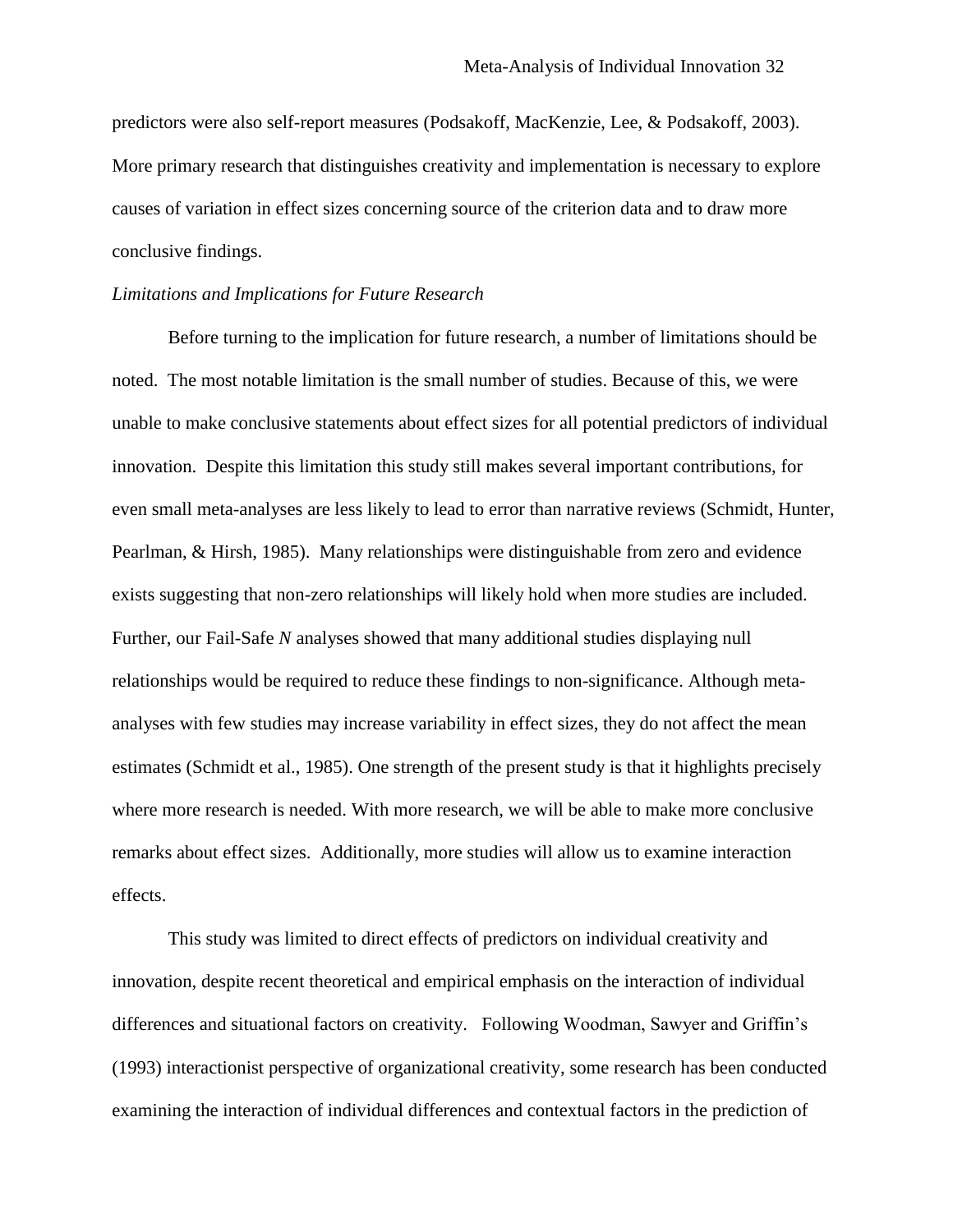creativity and innovation. Although it is possible to use meta-analytic methods to examine the moderating effect of various situational factors on the relationship between individual differences and individual innovation using general linear modeling procedures (see Wright and Bonett, 2002, for an example), there has not yet been sufficient research conducted examining the same variables to be included as moderators.

Additionally, this study only examined individual level innovation. The need for metaanalytic reviews of predictors of team and organization level creativity and innovation still persists. Moreover, future work should continue to distinguish stages of the innovation process, especially in terms of idea generation and implementation across levels of analysis. For example, West (2002) suggests that external demands may inhibit team creativity but promote implementation. Meta-analytic testing of such a hypothesis is important, but can only be answered with continued research examining stages of the innovation process independently.

In addition to the general need for additional studies to provide better answers to research questions concerning individual and situational predictors of individual innovation, it is important to note more specific needs that seem especially critical to theoretical and practical advances related to this topic. We organize our suggestions into three topic areas: type of predictor, stages of the innovation process, and source of outcome measures.

*Type of predictor.* In terms of individual differences, there are few if any studies of individual innovation that examine compound personality traits as possible predictors, despite findings showing that compound traits are more valid predictors of other types of job behaviors than single personality traits, including those of the Five Factor Model (cf., Hough & Ones, 2001; Ones, Dilchert, Viswesvaran, & Judge, 2007). Also, studies of motivation factors other than intrinsic motivation are relatively few, especially in relation to self-regulatory factors shown to be related to goal-setting, persistence, and risk-taking in other performance domains.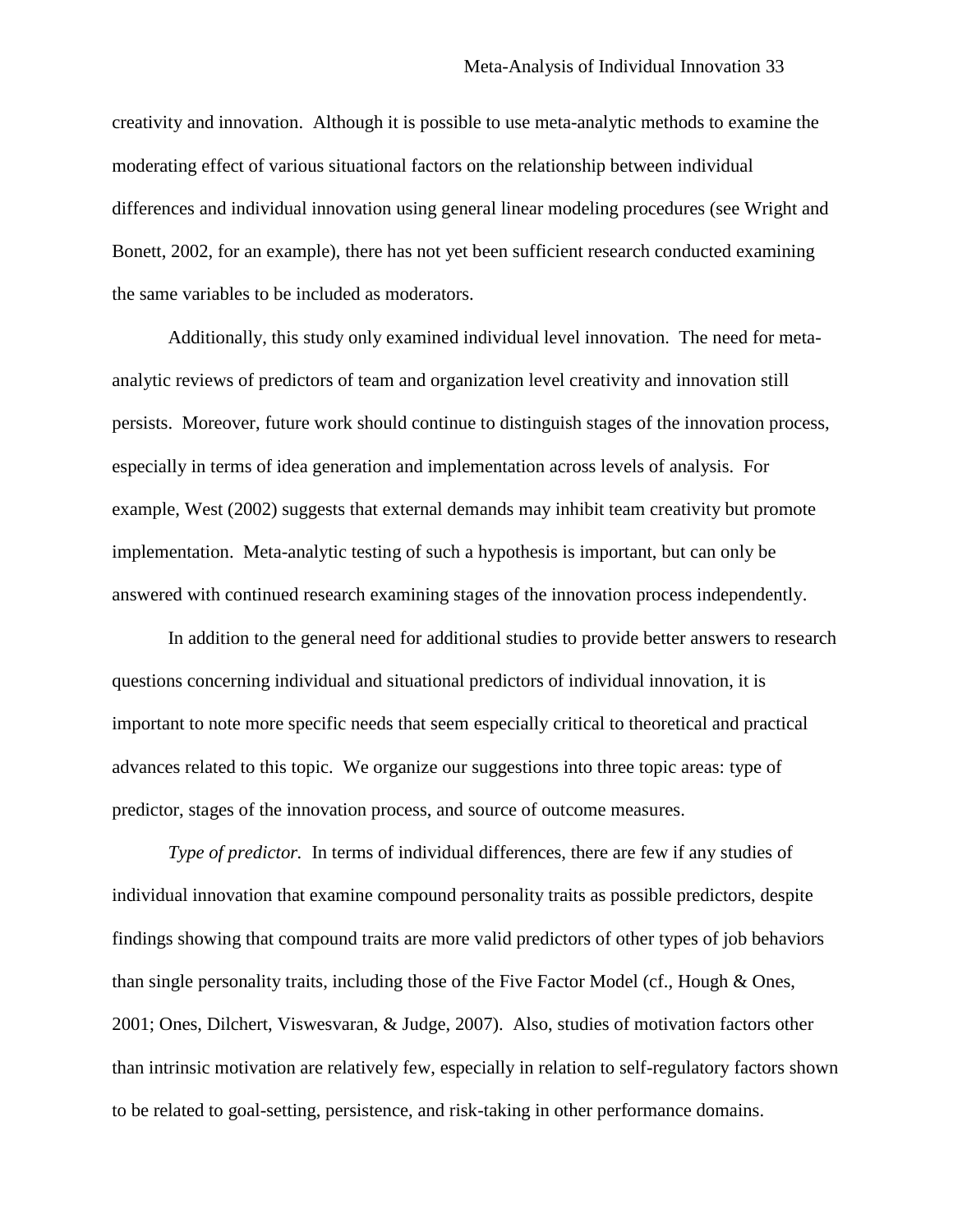Diefendorff and Lord (2008) and Vancouver and Day (2005), among others, provide useful discussions of current theoretical and empirical literature concerning self-regulation that can guide research related to the innovation process.

There are a considerable number of studies of organizational climate studies (see the meta-analysis by Hunter et al., 2007) and also large numbers of studies that have investigated the relation of autonomy and individual control to individual innovation, but other situational factors have received less attention. Leadership, job resources, and role expectations concerning innovation have shown promising results, but the small number of studies of each variable prevents more detailed understanding of their effects. Again, situational factors are typically investigated in a "one at a time" fashion that does not attempt to examine composites of situational features.

*Stages of the innovation process.* Although we recognize that innovation does not occur in organizations in the neat, linear fashion that is implied by most stage models, it is still useful heuristically to parse the overall innovation process into early and late phases that conceptually can be distinguished by their relative emphases on different activities. Yet we found that most studies of work-related individual innovation assessed only overall innovation outcomes, making it impossible to address questions about whether certain predictors had greater validity in early innovation process phases that emphasize creativity and ideation or in later phases that primarily focus on implementation of selected ideas. Additionally, we found very few studies specifically examining components of ideation or implementation, such as idea evaluation. We understand the difficulties of obtaining useful measures of innovation-related behaviors in the different phases, but these are needed in ordered to understand better the psychological processes that are strongly associated with each. A particular need is for more studies that examine how the focal problem or opportunity that drives the innovative process becomes salient. That is, we need to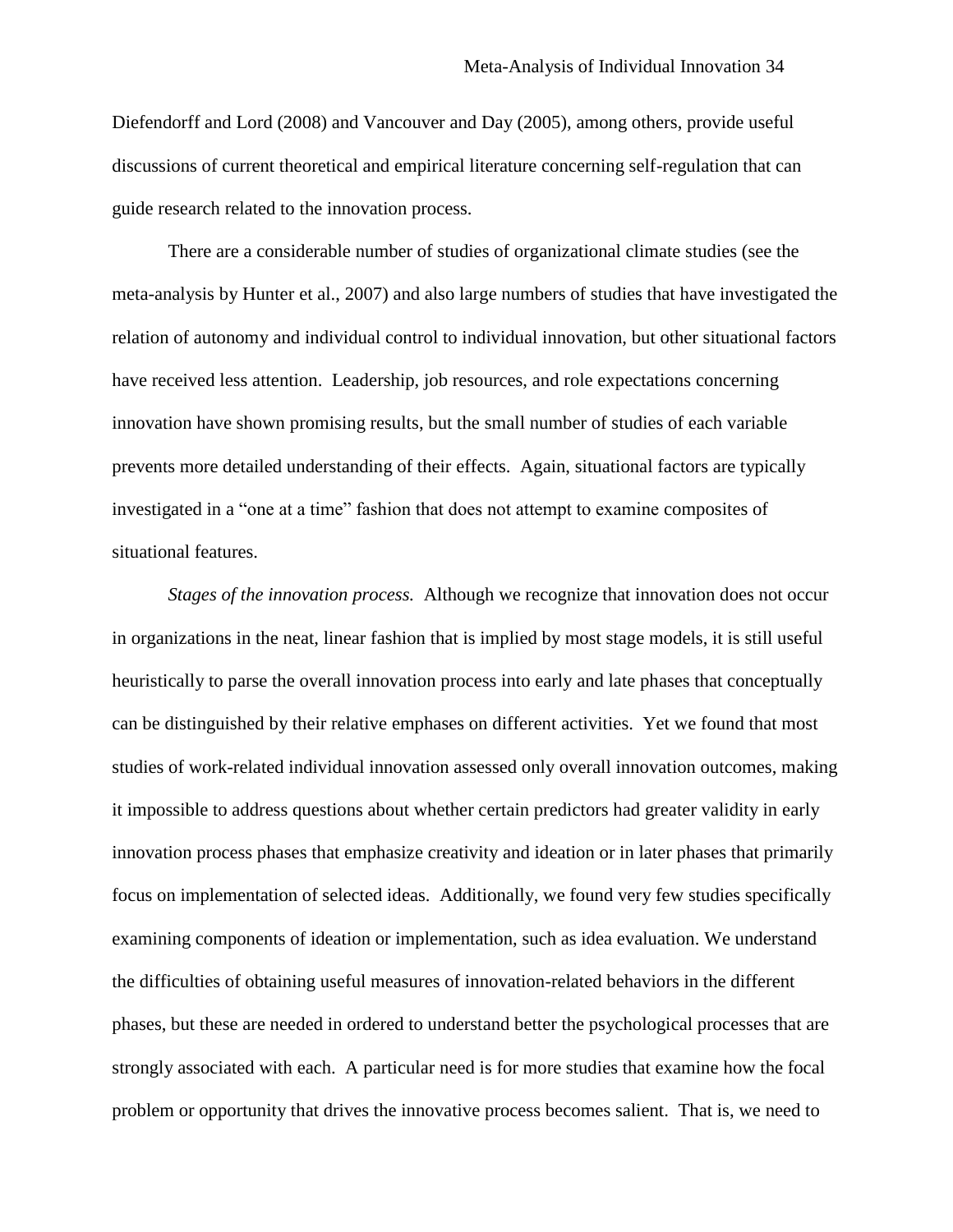examine what leads to problem identification and recognition, opportunity recognition, environmental scanning, and the various other ways that a "need for innovation" becomes something that individual employees notice.

*Source of outcome measures.* Most studies of individual innovation that we found use either self- or supervisory-ratings as the outcome measure(s) of innovation. There is nothing "wrong" with such measures, but having more varied sources of outcome measures would provide a broader set of perspectives about the usefulness of innovation attempts and would also allow researchers to be more confident that our findings are not source-bound. In particular, it would be useful to have more evaluations of innovation provided by customers or end-users of the new product or procedure and to have more objective measures that could include sales, market penetration, adoption increase, and profitability data.

# *Practical Implications*

In addition to providing effect size estimates of various predictors and highlighting future research needs, there are several practical implication of this comprehensive meta-analysis. First, having a better understanding of predictors and dimensions of creativity and innovation is important because creativity and innovation is so important in organizational success, particularly in gaining a competitive advantage (Agars et al., 2008). Zhou and Shalley (2003) outline five important areas in which creativity and innovation impact organizational success: performance appraisal, rewards and compensation, employee relations, recruitment and selection, and training. Our findings are applicable to these areas as well. For example, some differences were found in effect sizes across the rating source, as well as the stage of the creativity process. Therefore, when evaluating employee creativity as part of performance appraisals, supervisors and human resource practitioners need to consider both the rater and the stage of the creativity process they are measuring. We found that expectations for creative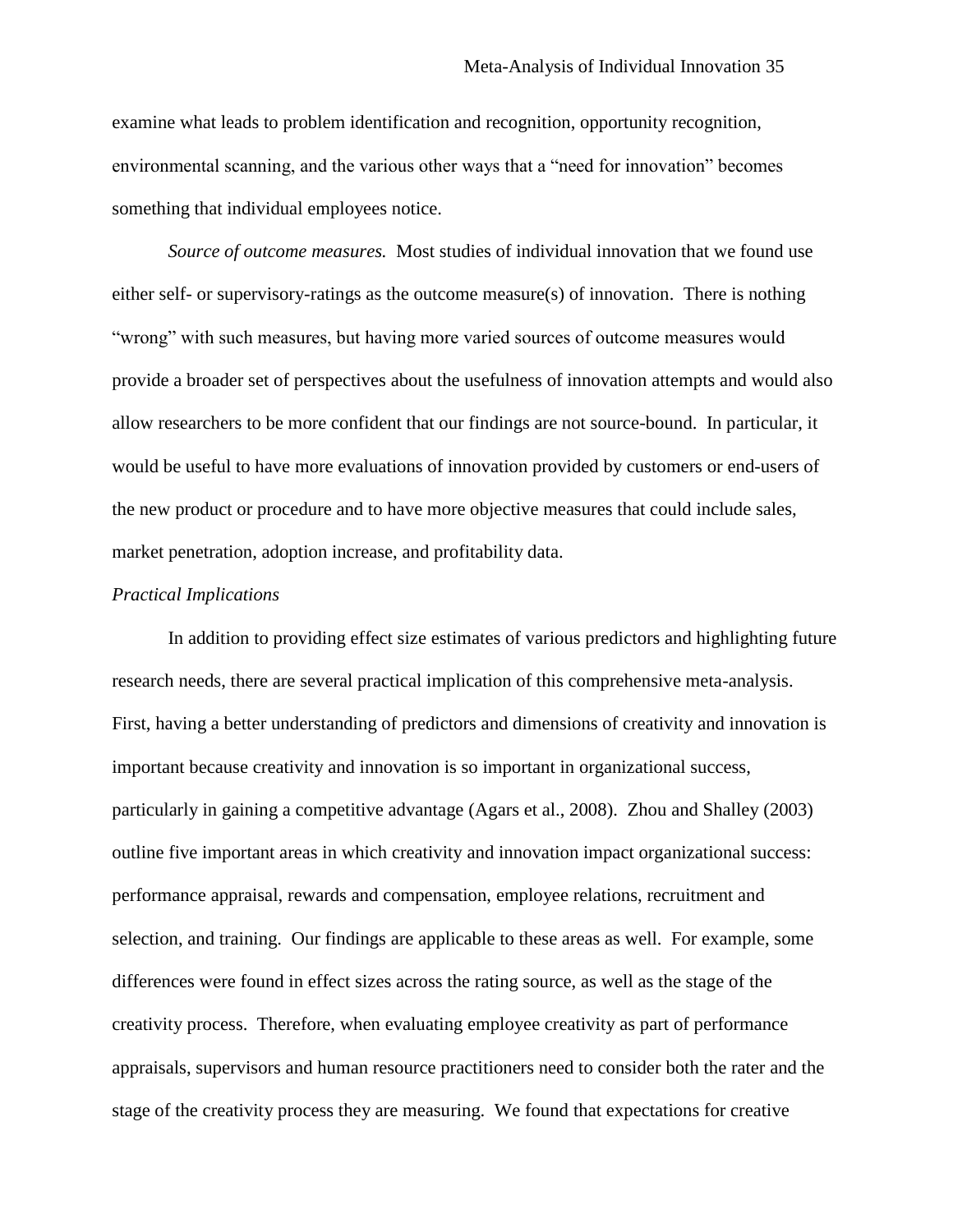performance and extrinsic rewards do contribute to creative performance, suggesting benefits of strategically linking expectations of creative performance with acknowledgement or reward of such performance. Additionally, our findings regarding personality and ability suggest that selection tests may be designed to hire creative performers, although the relevant personality factors are different from those typically regarded as predictors of performance. When hiring creative employees, it may be important to consider factors such as creative personality and openness to experience. Similarly, as previously discussed, jobs can be designed to promote creativity. Finally, efforts to promote a supportive environment, even without specific reference to creativity or innovation, will likely be rewarded with enhanced innovative performance. *Conclusions*

In sum, the results of this meta-analysis suggest that individual factors, as well as characteristics of the job and contextual factors, play roles in understanding creativity and innovation at work. Of equal importance, the results of the meta-analysis also highlight the gaps where research thus far has not provided an adequate knowledge base. Table 1 highlights where more research is needed in terms of criterion source and stage of the innovation process. In sum, the study of individual creativity and innovation at work has advanced to a considerable degree with a dramatic increase in the number of studies in the last few years, but there is still a need for more research to better understand these relationships and processes.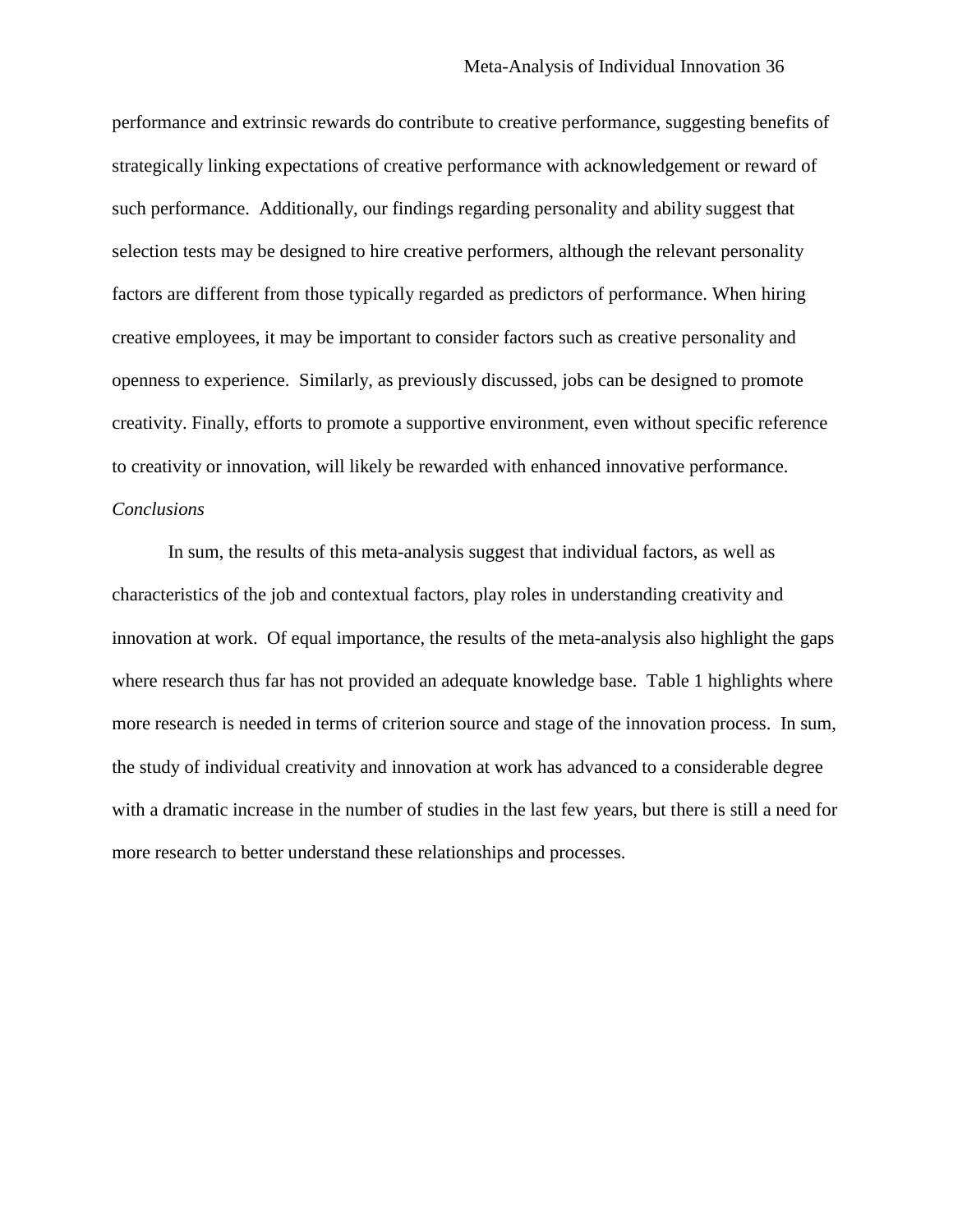### References

- \*Agarwal, R., Sambamurthy, V., & Stair, R. M. (2000). The evolving relationship between general and specific computer self-efficacy: An empirical assessment. *Information Systems Research, 11,* 418-430.
- \*Alge, B. J., Ballinger, G.A., Tangirala, S., Oakley, J. L. (2006). Information privacy in organizations: Empowering creative and extrarole performance. *Journal of Applied Psychology, 91,* 221–232
- Agars, M. D., Kaufman, J. C. & Locke, T. R. (2008). Social influences and creativity in organizations: A multi-level lens for theory, research, and practice. In M. D. Mumford, S. T. Hunter, & K. E Bedell-Avers (Eds.) *Multi-level issues in creativity and innovation* (pp. 3-61). Elsevier.
- Amabile, T. M. (1979). Effects of external evaluation on artistic creativity. *Journal of Personality and Social Psychology, 37,* 221-233.
- Amabile, T. M. (1983). The social psychology of creativity: A componential conceptualization. *Journal of Personality and Social Psychology, 45,* 357-376.
- Amabile, T. M. (1985). Motivation and creativity: Effects of motivational orientation on creative writers. *Journal of Personality and Social Psychology, 48,* 393-399.
- Amabile, T. M. (1988). From individual creativity to organizational innovation. In K. Gronhaug & G. Kaufmann (Eds*.). Innovation: A cross-disciplinary perspective* (pp. 139-166). Oslo 6, Norway: Norwegian University Press.
- Amabile, T. M. (1996). *Creativity in context.* Boulder, CO: Westview Press.
- \*Amabile, T. M., Barsade, S. G., Mueller, J. S., & Staw, B. M. (2005). Affect and creativity at work. *Administrative Science Quarterly, 50,* 367-403.
- \*Amabile, T. M., Schatzel, E. A., Montea, G. B., & Kramer, S. J. (2004). Leader behaviors and the work environment for creativity: Perceived leader support [Special Issue: Leading for Innovation]. *Leadership Quarterly, 15(1),* 5-32.
- Anderson, N., DeDreu, C. K. W., & Nijstad, B. A. (2004). The routinization of innovation research: A constructively critical review of the state-of-the-science. *Journal of Organizational Behavior, 25,* 147-173.
- \*Aselage, J., Eisenberger, R., & Sucharski, I. L. (2004, April). *Reward and creativity: Mediating roles of self-determination.* Paper presented at the annual meeting of the Society for Industrial/Organizational Psychology, Chicago, IL.
- \*Axtell, C. M., Holman, D. J., Unsworth, K. L., Wall, T. D., Waterson, P. E., & Harrington, E. (2000). Shop floor innovation: Facilitating the suggestion and implementation of ideas. *Journal of Occupational and Organizational Psychology, 73,* 265-285.
- Axtell, C. M., Holman, D. J., & Wall, T. D. (2006). Promoting innovation: A change study. *Journal of Occupational and Organizational Psychology, 76, 509*-516.
- Baas, M., De Dreu, C. K. W., Nijstad, B. A. (2008). A meta-analysis of 25 years of moodcreativity research: Hedonic tone, activation, or regulatory focus? *Psychological Bulletin, 134,* 779-806.
- \*Baer, M., & Oldham, G. R. (2006). The curvilinear relation between experienced creative time pressure and creativity: Moderating effects of openness to experience and support for creativity. *Journal of Applied Psychology, 91, 963-970.*
- \*Baer, M., Oldham, G. R., & Cummings, A. (2003). Rewarding creativity: When does it really matter? *Leadership Quarterly, 14,* 569-586.
- Bandura, A. (1977). Self-efficacy: Toward a unifying theory of behavioral change. *Psychological Review, 84,* 191-215.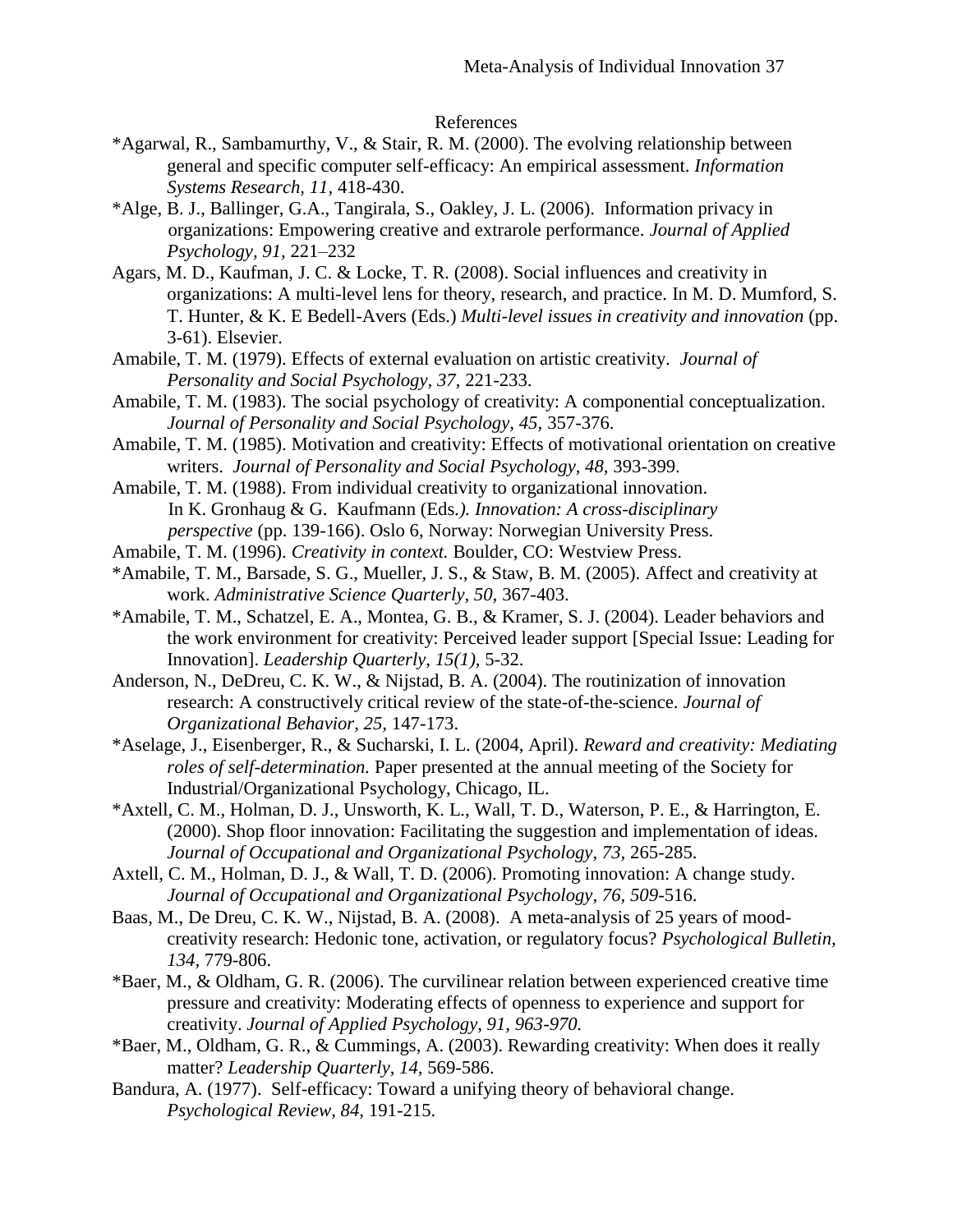Bandura, A. (1997). *Self-efficacy: The exercise of control.* New York: Freeman.

- Barron, F., & Harrington, D. M. (1981). Creativity, intelligence, and personality. *Annual Review of Psychology, 32,* 439-476.
- \*Basu, R., & Green, S. G. (1997). Leader-member exchange and transformational leadership: An empirical examination of innovative behaviors in leader-member dyads. *Journal of Applied Social Psychology, 27,* 477-499.
- Beeler, C.K., Shipman, A.S., & Mumford, M.D. (in press). Managing the innovative process: The dynamic role of leaders. Psychology of Aesthetics, Creativity, and the Arts.
- \*Binnewies, C., S. Ohly, S., Niessen, C. (2008). Age and creativity at work: The interplay between job resources, age and idea creativity. *Journal of Managerial Psychology 23(4),*  438-457.
- \*Bunce, D., & West, M. A. (1995). Self perceptions and perceptions of group climate as predictors of individual innovation at work. *Applied Psychology: An International Review, 44,* 199-215.
- \*Butler, A., & Reiter-Palmon, R. (2004, April). *The effects of goal orientation and expected evaluation on creativity.* Paper presented at the annual meeting of the Society for Industrial/Organizational Psychology, Chicago, IL.
- \*Carmeli, A., Cohen-Meitar, A., & Elizur, D. (2006). The role of job challenge and organizational identification in enhancing creative behavior among employees in the workplace. *Journal of Creative Behavior, 41,* 75-90.
- \*Carmeli, A., Meitar, R., & Weisberg, J. (2007). Self-leadership skills and innovative behavior at work. *International Journal of Manpower, 27,* 75-90.
- \*Carmeli, A. Schaubroeck, J. (2007). The influence of leaders' and other referents' normative expectations on individual involvement in creative work. *The Leadership Quarterly, 18,* 35-48.
- \*Cassidy & Dhillon (1997). Type A behaviour, problem-solving, style and health in male and female managers. *British Journal of Health Psychology, 2,* 217-227.
- \*Choi, J. N. (2004a). Individual and contextual dynamics of innovation-use behavior in organizations. *Human Performance, 17(4),* 397-414
- \*Choi, J. N. (2004b). Individual and contextual predictors of creative performance: The mediating role of psychological processes. *Creativity Research Journal, 16,* 187-199.
- \*Choi, J. N., & Price, R. H. (2005). The effects of person-innovation fit on individual responses to innovation. *Journal of Occupational and Organizational Psychology, 78,* 83-96.
- \*Clegg, C., Unsworth, K., Epitropaki, O., & Parker, G. (2002). Implicating trust in the innovation process. *Journal of Occupational and Organizational Psychology, 75,* 409- 422.
- \*Cooper, B. L., Clasen, P., Silva-Jalonen, D. E., & Butler, M. C. (1999). Creative performance on an in-basket exercise: Effects in inoculation against extrinsic reward. *Journal of Managerial Psychology, 14,* 39-56.
- Damanpour, F. (1991). Organizational Innovation: A meta-analysis of effects of determinants and moderators. *Journal of Organizational Behavior, 14,* 555-590.
- Deci, E. L., Koestner, R., Ryan, R. M. (1999). A meta-analytic review of experiments examining the effects of extrinsic rewards on intrinsic motivation. *Psychological Bulletin, 125(6),*  627-668.
- \*Dewett, T. (2006). Exploring the role of risk in employee creativity. *Journal of Creative Behavior 40(1),* 27-45.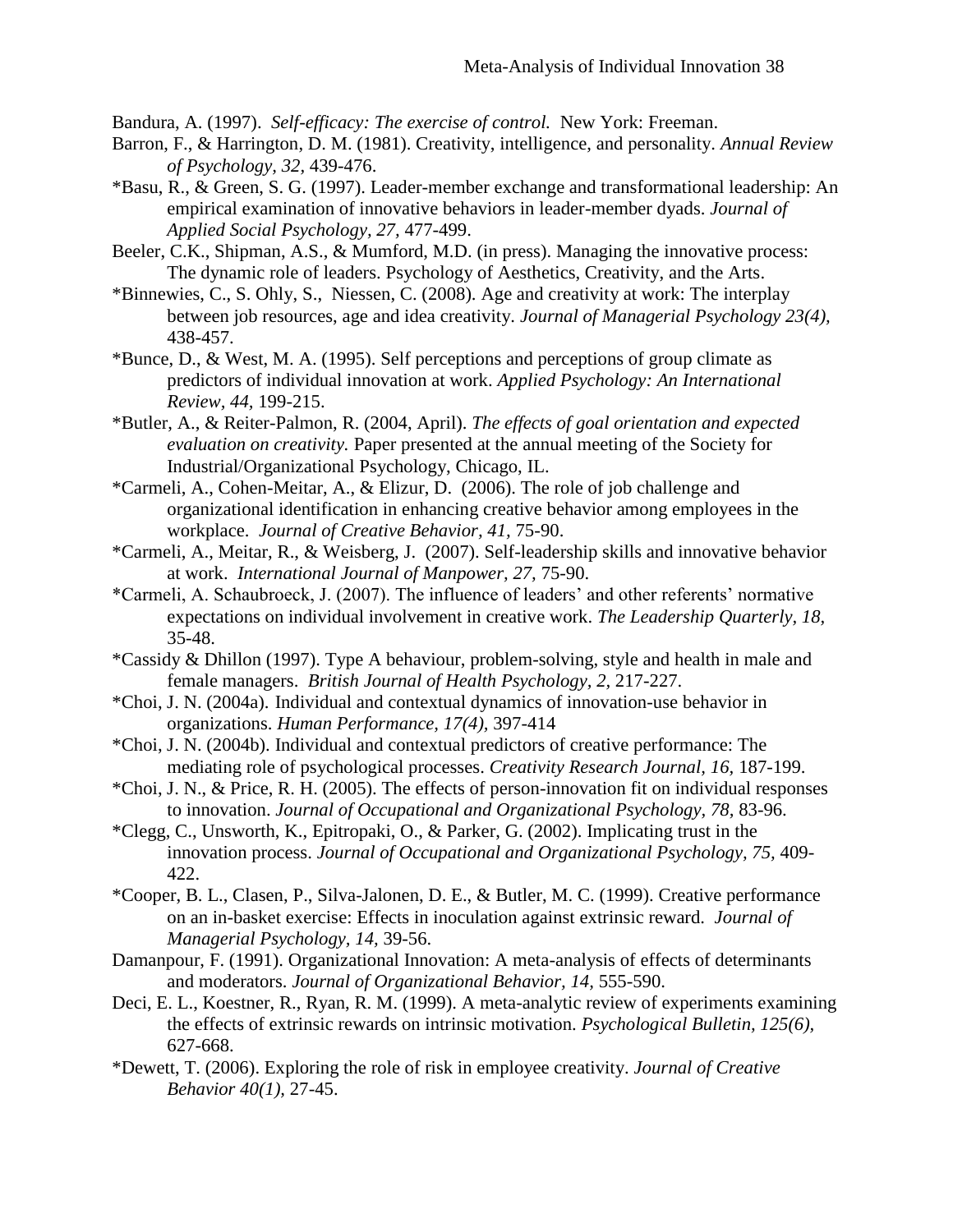- Diefendorff, J. M. & Lord, R. G. (2008). Goal-striving and self-regulation processes. In R. Kanfer, G. Chen, & R.D. Pritchard (Eds.), *Work motivation: Past, present, and future*, (pp. 151-196). New York: Routledge.
- \*Dollinger, S. J., Urban, K. K., & James, T. A. (2004). Creativity and openness: Further validation of two creative product measures. *Creativity Research Journal, 16,* 35-47.
- \*Domino, G., & Giuliani, I. (1997). Creativity in three samples of photographers: A validation of the adjective check list creativity scale. *Creativity Research Journal, 10,* 193-200.
- Dutton, J., Ashford, S., O'Neil, R., & Lawrence, K. (2001). Moves that matter: Issue selling and organizational change. *Academy of Management Journal, 44(4),* 716-737.
- Drazin, R., Glynn, M.A., & Kazanjian, R.K. (1999). Multilevel theorizing about creativity in organizations: A sensemaking perspective. *Academy of Management Review, 24,* 286-307
- Eagly, A. H., & Karau, S. (1991). Gender and the emergence of leaders: A meta-analysis. *Journal of Personality and Social Psychology, 60,* 685-710.
- Egan, T. M. (2005). Factors influencing individual creativity in the workplace: An examination of quantitative empirical research. *Advances in developing human resources, 7(2)* 160- 181.
- Eisenberger, R. (1992). Learned industriousness. *Psychological Review, 99,* 248-267.
- \*Eisenberger, R., & Aselage, J. (2009). Incremental effects of reward on experienced performance pressure: Positive outcomes for intrinsic interest and creativity. *Journal of Organizational Behavior, 30, 95-117.*
- **\*** Eisenberger, R. Fasolo, P.M., Davis-LaMastro, V. (1990). Effects of perceived organizational support on employee diligence, innovation, and commitment. *Journal of Applied Psychology, 53,* 51-59.
- \*Eisenberger, R., & Rhoades, L. (2001). Incremental effects of reward on creativity. *Journal of Personality and Social Psychology, 81,* 728-741.
- \*Ettlie, J.E. & O'Keefe, R. D. (1982). Innovative attitudes, values, and inentions in organizations. *Journal of Management Studies, 19(2),* 163-182.
- \*Farmer, S. M., Tierney, P., & Kung-Mcintyre, K. (2003). Employee creativity in Taiwan: An application of role identity theory. *Academy of Management Journal, 46,* 618-630.
- Farr, J. L., Sin, H-P., & Tesluk, P. E. (2003). Knowledge management processes and work group innovation. In L. V. Shavinina (Ed.) *The international handbook on innovation.* Elsevier Science Ltd.
- \*Feij, J. A., Whitely, W. T., Peiro, J. M., & Taris, T. W. (1995). The development of careerenhancing strategies and content innovation: A longitudinal study of new workers. *Journal of Vocational Behavior, 46,* 231-256.
- Feist, G. J. (1999). Personality in scientific and artistic creativity. In R. J. Sternberg (Ed.), *Handbook of human creativity* (pp. 273-296). Cambridge, England: Cambridge University Press.
- Ford, C. M. (1996). A theory of individual creative action in multiple social domains. *Academy of Management Review, 21(4),* 1112-1142.
- \*Ford, C. M. (1999). Interpretive style, motivation, ability and context as predictors of executives' creative performance. *Creativity and Innovation Management, 8,* 188-196.
- \*Frese, M., Teng, E., & Wijnen, C. J. D. (1999). Helping to improve suggestion systems: Predictors of making suggestions in companies. *Journal of Organizational Behavior, 20(7),* 1139-1155.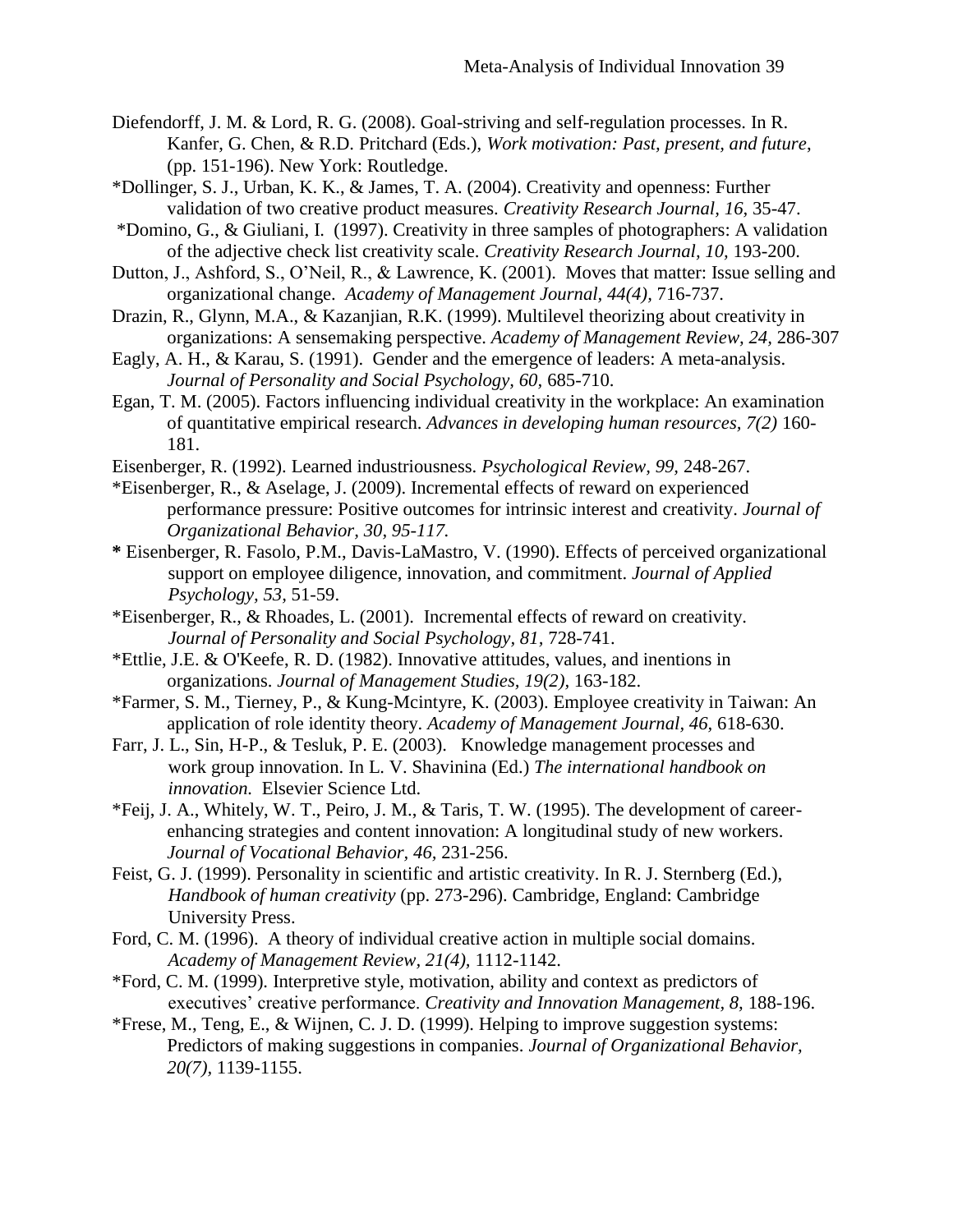- \*George, J. M., & Zhou, J. (2001). When openness to experience and conscientiousness are related to creative behavior: An interactional approach. *Journal of Applied Psychology, 86,* 513-524.
- \*George, J. M., & Zhou, J. (2002). Understanding when bad moods foster creativity and good one's don't: The role of context and clarity of feelings. *Journal of Applied Psychology, 87,* 687-697.
- \* George, J. M., & Zhou, J. (2007). Dual tuning in a supportive context: Joint contributions of positive mood, negative mood, and supervisory behaviors to employee creativity. *Academy of Management Journal, 50,* 605-622*.*
- Gough, H. G. (1979). A creative personality scale for the adjective check list. *Journal of Personality and Social Psychology, 37,* 1398-1405.
- Graen, G. B., & Uhl-Bien, M. (1995). Relationship-based approach to leadership: Development of leader-member exchange (LMX) theory of leadership over 25 years: Applying a multi-level multi-domain perspective. *Leadership Quarterly, 6(2),* 219-247.
- Harackiewicz, J. M. (1979). The effects of reward contingency and performance feedback on intrinsic motivation. *Journal of Personality and Social Psychology, 37,*  1352-1363.
- Harris, M. M. & Schaubroeck, J. (1988). A meta-analysis of self-supervisor, self-peer, and peer-supervisor ratings. *Personnel Psychology, 41,* 43-62.
- Hough, L.M. & Ones, D.S. (2001). The structure, measurement, validity, and use of personality variables in industrial, work, and organizational psychology. In N. Anderson, D.S. Ones, H.K. Sinangil, & C. Viswesvaran (Eds.), *Handbook of industrial, work, and organizational psychology* (Vol. 1: Personnel psychology, pp. 233-277). London: Sage.
- Hunter, J. E., & Schmidt, F. L. (1990). *Methods of meta-analysis.* Newbury Park, CA: Sage Publications.
- Hunter, J. E., & Schmidt, F. L. (2004). *Methods of meta-analysis: Correcting error and bias in research findings.* 2nd Ed. Thousand Oaks, CA: Sage.
- Hunter, S. T., Bedell, K. E., & Mumford, M. D. (2007). Climate for creativity: A quantitative review. *Creativity Research Journal, 19,* 69-90.
- \*Hunter, S. T., & Metzger, R. (2002, April). *Preliminary development of a forced-choice creativity measure.* Paper Presented at the 17th Annual Conference of the Society for Industrial and Organizational Psychology, Toronto, Canada.
- \*Janssen, O. (2000). Job demands, perceptions of effort-reward fairness, and innovative work behavior. *Journal of Occupational and Organizational Psychology, 73,* 287- 302.
- \*Janssen, O. (2001). Fairness perceptions as a moderator in the curvilinear relationships between job demands, and job performance, and job dissatisfaction. *Academy of Management Journal, 44(5),* 1039-1050.
- \*Janssen, O. (2003). Innovative behaviour and job involvement at the price of conflict and less satisfactory relations with co-workers. *Journal of Occupational and Organizational Psychology, 76,* 347-364.
- \*Janssen, O. (2004). How fairness perceptions make innovative behavior more or less stressful. *Journal of Organizational Behavior, 25,* 201-215.
- \*Janssen, O. (2005). The joint impact of perceived influence and supervisor supportiveness on employee innovative behaviour. *Journal of Occupational and Organizational Psychology, 78,* 573-579.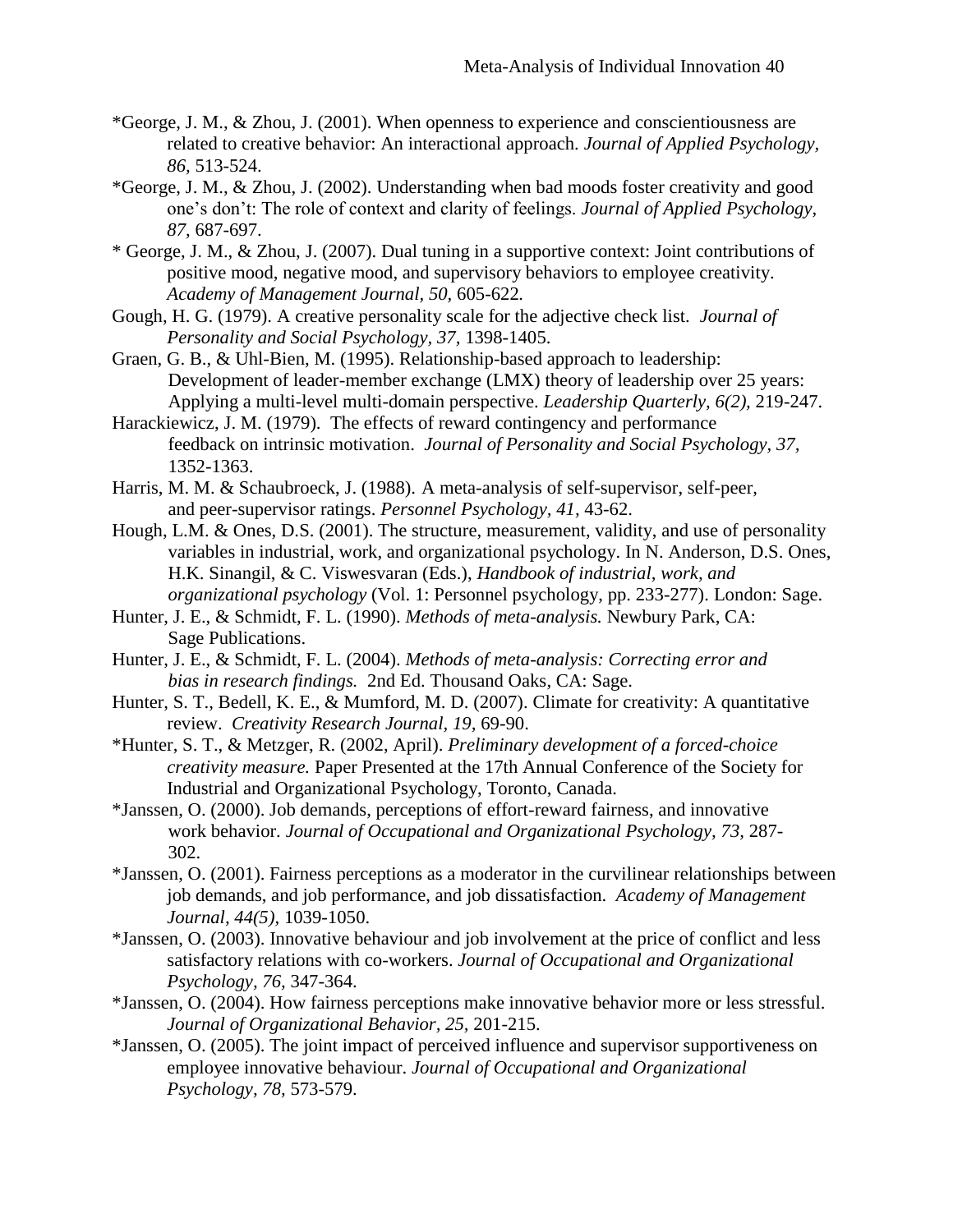- \*Janssen, O., & Van Yperen, N. W. (2004). Employees' goal orientations, the quality of leadermember exchange, and the outcomes of job performance and job satisfaction. *Academy of Management Journal, 47,* 368-384.
- \*Jaskyte, K. (2008). Employee creativity in U.S. and Lithuanian nonprofit organizations. *Nonprofit Management & Leadership, 18,* 465-483.
- \*Jaussi, K. S., & Dionne, S. D. (2003). Leading for creativity: The role of unconventional leader behavior. *Leadership Quarterly, 14,* 475-498.
- \*Jaussi, K. S., Randel, A. E. & Dionne, S. D. (2007). I am, I think I can, and I do: The role of personal identity, self-efficacy, and cross-application of experiences in creativity at work. *Creativity Research Journal,* 19, 247–258.
- \*Jones, G. R. (1986). Socialization tactics, self-efficacy, and newcomers adjustment to organizations. *Academy of Management Journal, 29,* 262-279.
- \*Kark, R. & Carmeli, A. (in press). Alive and creating: The mediating role of vitality and aliveness in the relationship between psychological safety and creative work involvement. *Journal of Organizational Behavior.*
- \*Krause, D. E. (2004). Influence-based leadership as a determinant of the inclination to innovate and of innovation related behaviors: An empirical investigation. *Leadership Quarterly, 15,* 79-102.
- Madjar, N. (2005). The contribution of different groups of individuals to employees' creativity*. Advances in Developing Human Resources, 7(2),* 182-206.
- \*Madjar, N. (2008). Emotional and informational support from different sources and employee creativity. *Journal of Occupational and Organizational Psychology, 81,* 83-100.
- \*Madjar, N., Oldham, G. R., & Pratt, M. G. (2002). There's no place like home? The contributions of work and nonwork creativity support to employees' creative performance. *Academy of Management Journal, 45,* 757-767.
- \*Madjar, N., & Ortiz-Walters, R. (2008). Customers as contributors and reliable evaluators of creativity in the service industry. *Journal of Organizational Behavior, 29,* 949-966.
- McCrae, R. R. (1987). Creativity, divergent thinking, and openness to experience. *Journal of Personality and Social Psychology, 52,* 1258-1265.
- \*Meneely, J., & Portillo, M. (2005). The adaptable mind in design: Relating personality, cognitive styles, and creative performance. *Creativity Research Journal, 17,* 155-166.
- \*Miron, E., Erez, M., & Naveh, E. (2004). Do personal characteristics and cultural values that promote innovation, quality, and efficiency compete or complement each other? *Journal of Organizational Behavior*, *25*, 175-199.
- \*Moss, S. A. & Ritossa, D. A. (2007). The impact of goal orientation on the association between leadership style and follower performance, creativity, and work attitudes. *Leadership, 3,* 433-456.
- Mumford, M. D. (2003). Where have we been, where are we going? Taking stock in creativity research. *Creativity Research Journal, 15,* 107-120.
- Mumford, M. D., & Licuanan, B. (2004). Leading for innovation: Conclusions, issues, and directions. *The Leadership Quarterly, 15,* 163-171.
- \*Munton, A. G., & West, M. A. (1995). Innovations and personal change: Patterns of adjustment to relocation. *Journal of Organizational Behavior, 16,* 363-375.
- \*Ohly, S., Sonnentag, S., & Pluntke, F. (2006). Routinization, work characteristics, and the relationship with creative and proactive behaviours. *Journal of Organizational Behavior, 27,* 257-279.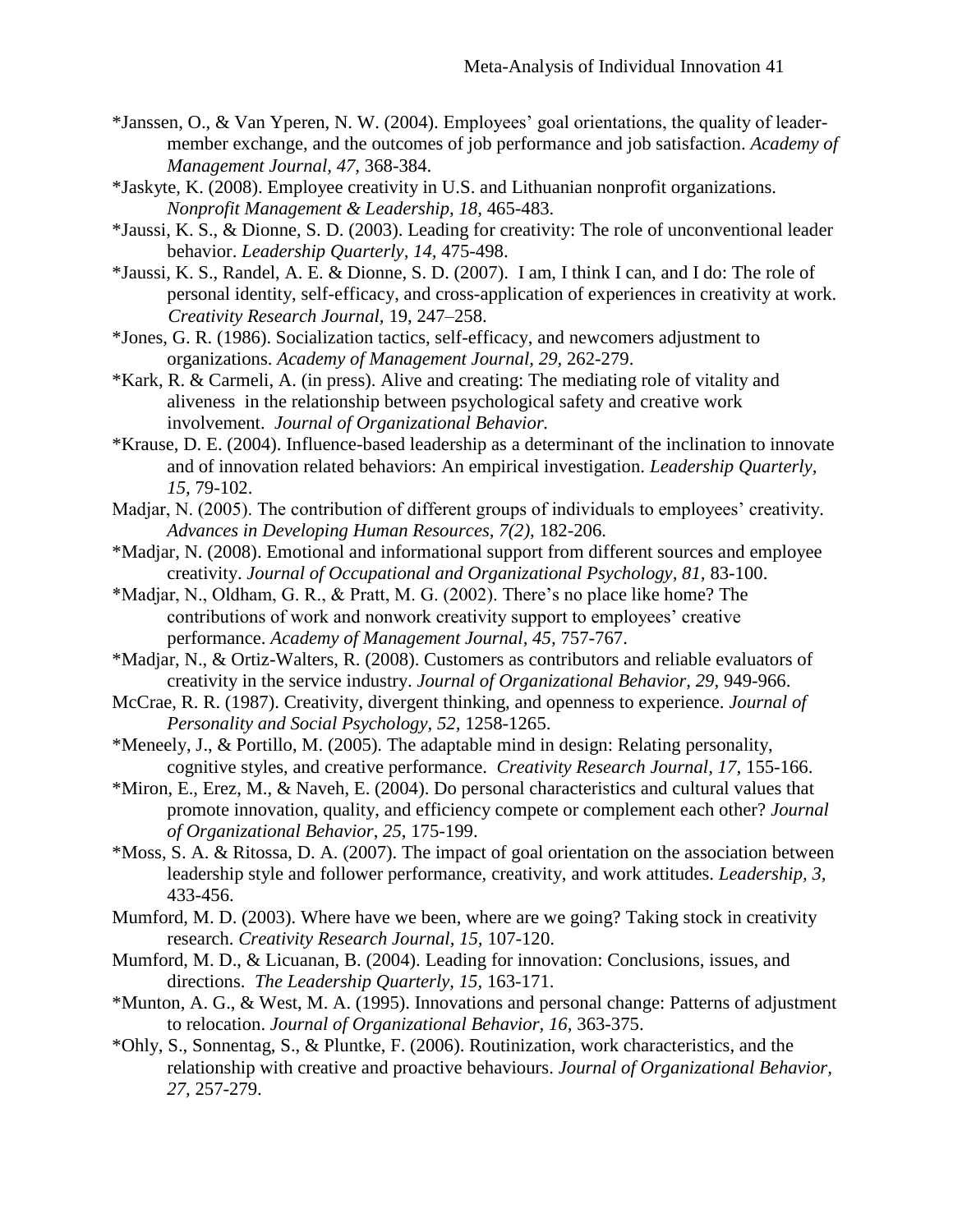- \*Oldham, G. R., & Cummings, A. (1996). Employee creativity: Personal and contextual factors at work. *Academy of Management Journal, 39,* 607-634.
- Ones, D.S., Dilchert, S., Viswesvaran, C., & Judge, T.A. (2007). In support of personality assessment in organizational settings. *Personnel Psychology, 60*, 995-1027.
- Patterson, F. (2002). Great minds don't think alike? Person level predictors of innovation at work. *International Review of Industrial and Organizational Psychology, 17, 115-144.*
- Perkins, D. N. (1986). Thinking frames. *Educational Leadership, 43,* 41-10
- \*Perry-Smith, J. E. (2006). Social yet creative: The role of social relationships in facilitating individual creativity. *Academy of Management Journal*, *49,* 85-102.
- Podsakoff, P. M., MacKenzie, S. B., Lee, J. Y., & Podsakoff, N. P. (2003). Common method biases in behavioral research: A critical review of the literature and recommendation remedies. *Journal of Applied Psychology, 88,* 879-903.
- Quinones, M. A., Ford, J. K., & Teachout, M. S. (1995). The relationship between work experience and job performance: a conceptual and meta-analytic review. *Personnel Psychology, 48,* 887–910.
- \*Ramamoorthy, N., Flood, P. C., Slattery, T., & Sardessai, R. (2005). Determinants of innovative work behavior: Development and test of an integrated model. *Creativity and Innovation Management, 14,* 142-150.
- \*Rice, G. (2006). Individual values, organizational context, and self-perceptions of employee creativity: Evidence from Egyptian organizations. *Journal of Business Research, 59,* 233- 241.
- Rosenthal, R., & DiMatteo, M.R. (2001). Meta-analysis: Recent developments in quantitative methods for literatures reviews. *Annual Review of Psychology, 52,* 59-82.
- \*Scott, S. G., & Bruce, R. A. (1994). Determinants of innovative behavior: A path model of individual innovation in the workplace. *Academy of Management Journal, 37,* 580-607.
- Schmidt, F. L., Hunter, J. E., Pearlman, K., & Hirsh, H. R. (1985). Forty questions about validity generalization and meta-analysis. *Personnel Psychology, 38,* 697-798.
- \*Scratchley, L. S. & Hakstian, A. R. (2000-2001). The measurement and prediction of managerial creativity. *Creativity Research Journal, 13,* 367-384.
- Shalley, C. E. (1991). Effects of productivity goals, creativity goals, and personal discretion on individual creativity. *Journal of Applied Psychology, 76,* 179-185.
- Shalley, C. E., & Gilson, L. L. (2004). What leaders need to know: A review of social and contextual factors that can foster or hinder creativity. *The Leadership Quarterly, 15,* 33- 53.
- \*Shalley, C. E., & Perry-Smith, J. E. (2001). Effects of social-psychological factors on creative performance: The role of informational and controlling expected evaluation and modeling experience. *Organizational Behavior and Human Decision Processes, 84,* 1-22.
- Shalley, C. E., Zhou, J., & Oldham, G. R. (2004). The effects of personal and contextual characteristics on creativity: Where should we go from here? *Journal of Management, 30,* 933-958.
- \*Shin, S. J., & Zhou, J. (2003). Transformational leadership, conservation, and creativity: Evidence from Korea. *Academy of Management Journal*, 46(6), 703-714.
- Simonton, D. K. (1997). Creative productivity: A predictive and explanatory model of career trajectories and landmarks. *Psychological Review, 104(1),* 66-89.
- Simonton, D. K. (2000). Creative development as acquired expertise: Theoretical issues and an empirical test. *Developmental Review, 20,* 283-318.
- \*Slack, K. J., Jones, A. P., Tetrick, L. E., DaSilva, N. Latting, J. K., & Beck, M. H.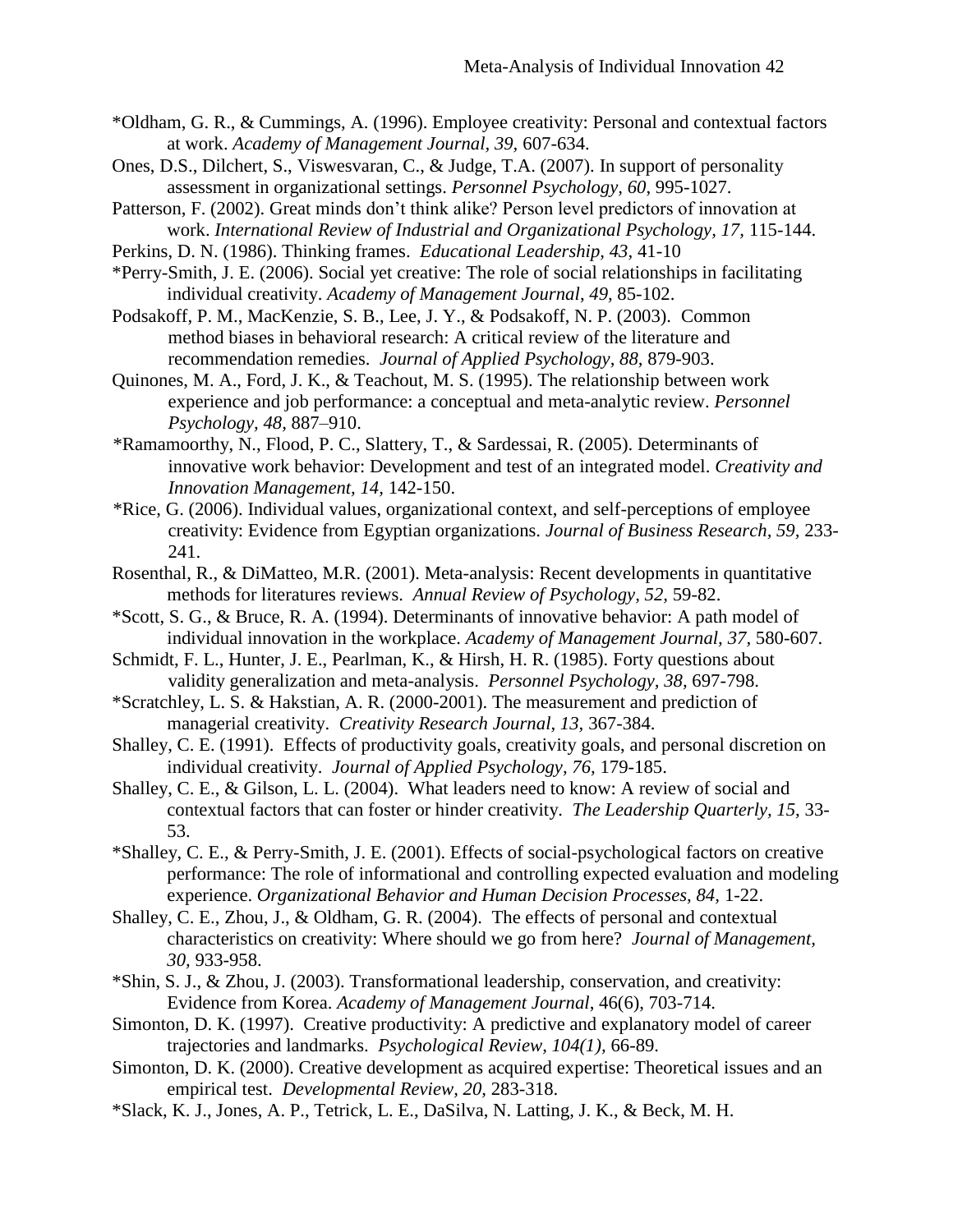(1999, April). *The role of personal and group innovation in perceived group effectiveness.* Paper presented at the 14th Annual Meeting of the Society for Industrial and Organizational Psychology, Atlanta, GA.

- \*Spreitzer, G. M. (1995a). An empirical test of a comprehensive model of intrapersonal empowerment in the workplace. *American Journal of Community Psychology, 23,* 601- 629.
- \*Spreitzer, G. M. (1995b). Psychological empowerment in the workplace: Dimensions, measurement, and validation. *Academy of Management Journal, 38(5),* 1442-1465.
- Staw, B. M. (1995). Why no one really wants creativity. In C. M. Ford, & D. A. Gioia (Eds.), *Creative action in organizations,* (pp. 161–166). Thousand Oaks, CA: Sage.
- \*Strickland, S., & Towler, A. (under review). *Understanding the effect of openness to experience on creative behavior.* Manuscript submitted for publication.
- \*Taggar, S. (2002). Individual creativity and group ability to utilize creative resources: A multilevel model. *Academy of Management Journal, 45,* 315-330.
- \*Tierney, P., & Farmer, S. M. (2002). Creative self-efficacy: Its potential antecedents and relationship to creative performance. A*cademy of Management Journal, 45,* 1137-1148.
- \*Tierney, P., & Farmer, S. M. (2004). The Pygmalion process and employee creativity. *Journal of Management, 30(3),* 413-432.
- \*Tierney, P., Farmer, S. M., & Graen, G. B. (1999). An examination of leadership and employee creativity: The relevance of traits and relationships. *Personnel Psychology, 52,* 591-620.
- Unsworth K. (2001). Unpacking creativity. *Academy of Management Review, 26,* 289-297.
- \*Unsworth, K. L., Wall, T. D., & Carter, A. (2005). Creative requirement: A neglected construct in the study of employee creativity? *Group and Organization Management, 30,* 541-560.
- Vancouver, J.B. & Day, D.V. (2005). Industrial and organization research on self-regulation: From constructs to applications. *Applied Psychology: An International Review, 54*, 155- 185.
- \*Van Dyne, L., Jehn, K. A., & Cummings, A. (2002). Differential effects of strain on two forms of work performance: Individual employee sales and creativity. *Journal of Organizational Behavior, 23,* 57-74.
- \*West, M. A. (1987). Role innovation in the world of work. *British Journal of Social Psychology, 26,* 305-315.
- \*West, M. A. (1989). Innovation amongst health care professionals. *Social Behaviour, 4,* 173- 184.
- West, M. A. (2002). Ideas are ten a penny: It's team implementation not idea generation that counts. *Applied Psychology: An International Review, 51(3),* 411-424.
- West, M. A., & Farr, J. L. (1989). Innovation at work: Psychological perspectives. *Social Behaviour, 4,* 15-30.
- \*West, M. A., & Wallace, M. (1991). Innovation in health care teams. *European Journal of Social Psychology, 21,* 303-315.
- Woodman, R. W., Sawyer, J. E, & Griffin, R. W. (1993). Toward a theory of organizational creativity. *Academy of Management Review, 18,* 293-321.
- Vinarski-Peretz, H., & Carmeli, A (in press). Linking care felt to engagement in innovative behaviors in the workplace: The mediating role of psychological conditions. Psychology of Aesthetics, Creativity, and the Arts.
- Zhou, J. (1998). Feedback valence, feedback style, task autonomy, and achievement orientation: Interactive effects on creative performance. *Journal of Applied Psychology, 83,* 261-276.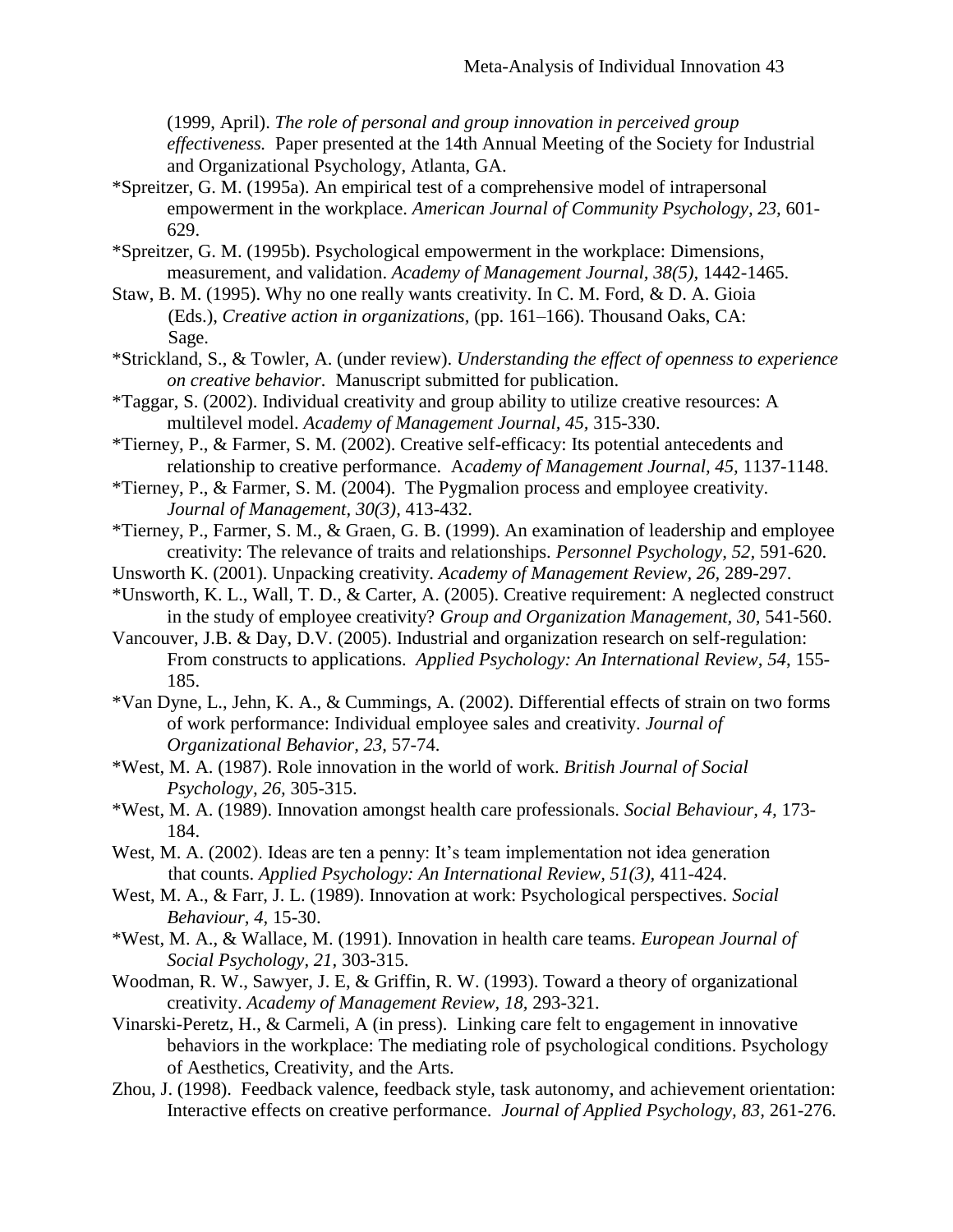- \*Zhou, J. (2003). When the presence of creative coworkers is related to creativity: Role of supervisor close monitoring, developmental feedback, and creative personality. *Journal of Applied Psychology, 88(3),* 413-422.
- \*Zhou, J., & George, J. M. (2001). When job dissatisfaction leads to creativity: Encouraging the expression of voice. *Academy of Management Journal, 44*, 682-696.
- Zhou, J., & George, J. M. (2003). Awakening employee creativity: The role of leader emotional intelligence. *The Leadership Quarterly, 14,* 545-568.
- \*Zhou, J., & Oldham, G.R. (2001). Enhancing creative performance: effects of expected developmental assessment strategies and creative personality. *The Journal of Creative Behavior, 35,* 151-167.
- Zhou, J., & Shalley, C. E. (2003). Research on employee creativity: A critical review and directions for future research*. Research in Personnel and Human Resources Management, 22,* 165-217.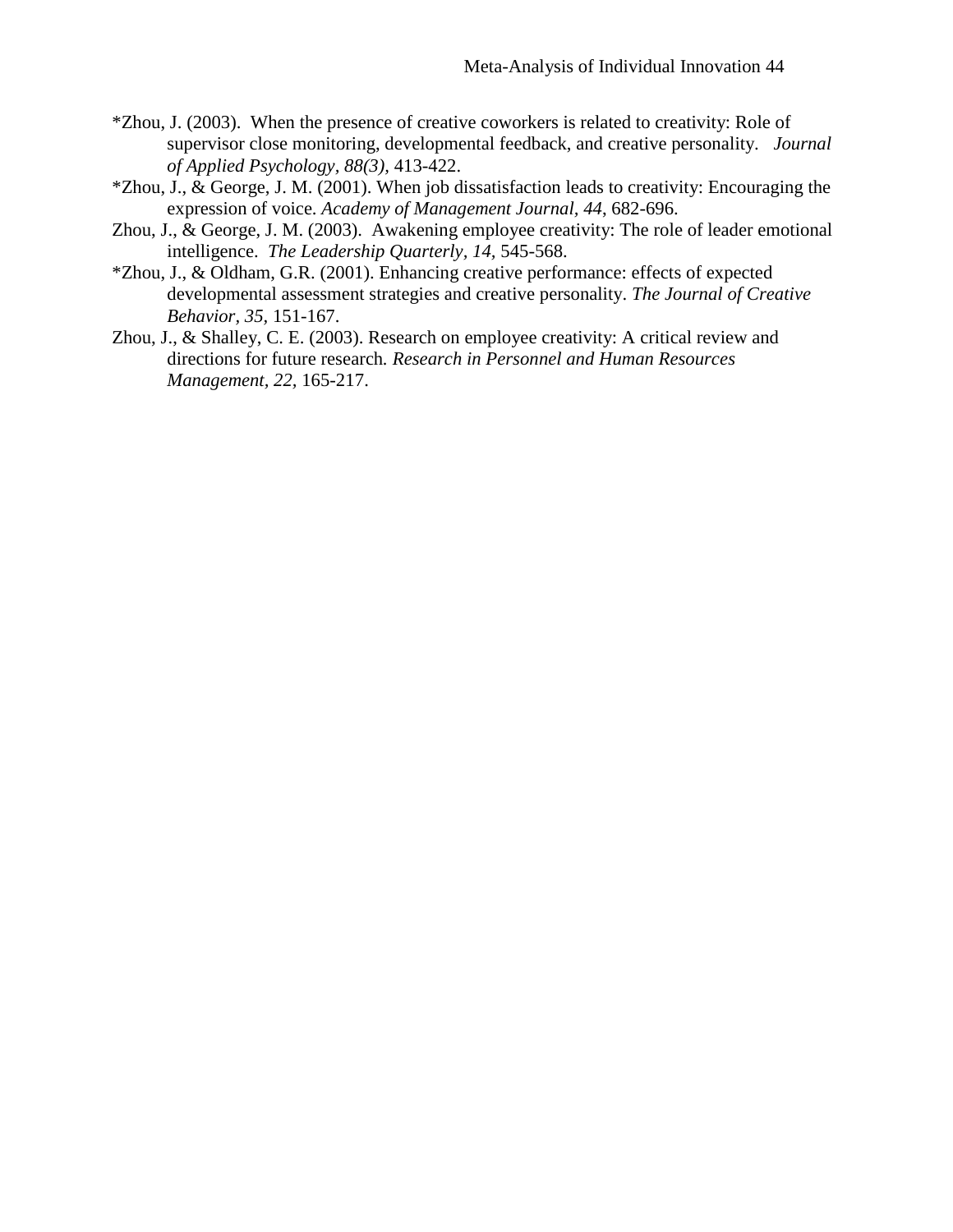\_\_\_\_\_\_\_\_\_\_\_\_\_\_\_\_\_\_\_\_\_\_\_\_\_\_\_\_\_\_\_\_\_\_\_\_\_\_\_\_\_\_\_\_\_\_\_\_\_\_\_\_\_\_\_\_\_\_\_\_\_\_\_\_\_\_\_\_\_\_\_\_\_\_\_\_\_\_\_\_\_\_\_\_\_\_\_\_\_\_\_\_\_\_\_\_\_\_\_\_\_\_\_\_\_\_\_\_\_\_

# Table 1. Cell frequencies of correlations by moderator.

|                                |                | Measure             |                 |                | Sample         |                  |                |                           | <b>Rating Source</b> |                  |                               |
|--------------------------------|----------------|---------------------|-----------------|----------------|----------------|------------------|----------------|---------------------------|----------------------|------------------|-------------------------------|
| Predictor                      | Ideation       | Imple-<br>mentation | Innova-<br>tion | Student        | Working        | Objective        | Self<br>Rating | Super-<br>visor<br>Rating | Peer<br>rating       | Trained<br>rater | Subor-<br>dinate/<br>Customer |
| Openness                       | 3              | $\boldsymbol{0}$    | 6               | $\overline{2}$ | $\overline{7}$ | $\overline{0}$   | $\overline{2}$ | $\overline{4}$            | $\overline{2}$       |                  | $\Omega$                      |
| <b>Creative Personality</b>    |                | $\boldsymbol{0}$    | $\overline{2}$  | 5              | $\overline{4}$ |                  | 3              | 5                         | $\overline{2}$       |                  |                               |
| Education                      | 3              | 1                   | 25              |                | 26             |                  | 9              | 20                        | 1                    |                  |                               |
| Tenure                         | 5              | 3                   | 24              |                | 31             |                  | 10             | 19                        | $\overline{2}$       |                  |                               |
| <b>Intrinsic Motivation</b>    | 10             | $\theta$            | 8               | 6              | 10             | $\overline{2}$   | 4              | 6                         | $\overline{c}$       |                  |                               |
| <b>Extrinsic Motivation</b>    | 3              | $\theta$            | 5               | 2              | 6              |                  | 4              | 3                         | $\Omega$             |                  |                               |
| Job Self-efficacy              | $\overline{2}$ | 1                   | 4               |                | 5              |                  | 4              | $\mathfrak{2}$            | $\Omega$             | $\theta$         |                               |
| Creative Self-efficacy         | $\overline{2}$ |                     | 6               |                | $\tau$         | 0                | 3              | $\overline{4}$            |                      | $\theta$         |                               |
| Job complexity                 | 2              | 1                   | $\overline{7}$  | $\Omega$       | $\,8\,$        |                  | 2              | $\tau$                    | $\theta$             | $\Omega$         |                               |
| Autonomy                       | 4              | 4                   | 21              | 0              | 25             |                  | 11             | 10                        |                      | 2                |                               |
| Role Expectations              | $\overline{2}$ | 2                   | 6               | $\Omega$       | 9              | $\Omega$         | 6              | 3                         | $\Omega$             | $\Omega$         |                               |
| Climate for Innovation         | 6              | 6                   | 13              | $\Omega$       | 24             | 0                | 13             | 9                         |                      |                  |                               |
| Positive climate               | $\overline{4}$ | 1                   | 13              |                | 16             | $\overline{0}$   | 8              | 7                         | $\Omega$             | 2                |                               |
| Resources                      | $\Omega$       | 1                   | 5               | $\Omega$       | 6              | $\overline{2}$   | 3              | $\overline{0}$            | $\Omega$             | $\mathbf{0}$     |                               |
| Supervisor<br>Support(General) | 6              | $\overline{2}$      | 10              |                | 13             | $\overline{2}$   | 9              | $\overline{4}$            | 1                    | $\mathbf{0}$     |                               |
| <b>LMX</b>                     | $\overline{2}$ | 1                   | 5               | $\Omega$       | 6              |                  |                | 5                         | $\overline{0}$       | $\mathbf{0}$     | 0                             |
| Transformational<br>Leadership | 2              | 1                   | $\overline{4}$  |                | 5              | $\boldsymbol{0}$ | 2              | 3                         | $\overline{0}$       |                  | $\Omega$                      |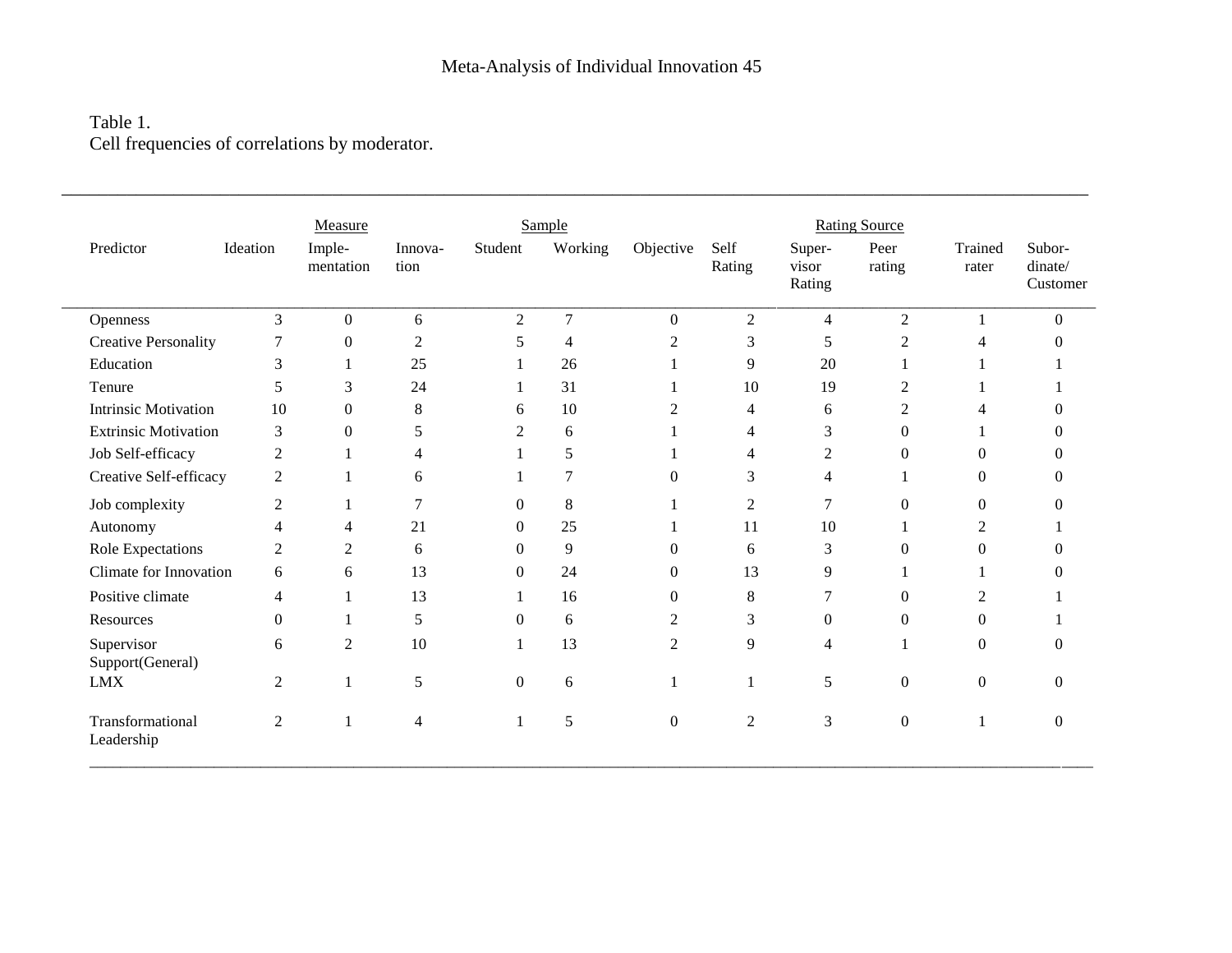| Predictor                      | $\boldsymbol{k}$ | $\boldsymbol{n}$ | $\overline{r}$ | $\hat{\rho}$ | SD $\hat{\rho}$ |            | 80% CV<br>(lower, upper) |         | 95% CI<br>(lower, upper) | $\%$<br>Variance | <b>FSN</b> |
|--------------------------------|------------------|------------------|----------------|--------------|-----------------|------------|--------------------------|---------|--------------------------|------------------|------------|
| <b>Creative Personality</b>    | 9                | 1,159            | .20            | .25          | .20             | $(-.04, )$ | .51)                     | (.10,   | .40)                     | 23               | 27         |
| <b>Openness</b>                | 9                | 1,868            | .19            | .24          | .17             | (.03,      | .45)                     | (.12,   | .36)                     | 23               | 24         |
| Education                      | 27               | 5, 181           | .14            | .15          | .15             | $(-.05,$   | .34)                     | (.08,   | .21)                     | 20               | 47         |
| Tenure                         | 32               | 6,053            | .04            | .05          | .12             | $(-.10,$   | .21)                     | (.00,   | .10)                     | 30               | 3          |
| Intrinsic Motivation           | 16               | 3,417            | .20            | .24          | .14             | (.06,      | .43)                     | (.16,   | .32)                     | 25               | 48         |
| <b>Extrinsic Motivation</b>    | 8                | 1,319            | .11            | .14          | .00             | (.14,      | .14)                     | (.08,   | .19)                     | 151              | 9          |
| Job Self-efficacy              | 6                | 1,257            | .22            | .26          | .16             | (.05,      | .46)                     | (.12,   | .40)                     | 20               | 20         |
| Creative Self-efficacy         | 8                | 1,746            | .28            | .33          | .11             | (.19,      | .46)                     | (.24, ) | .42)                     | 33               | 36         |
| Job complexity                 | 8                | 1,678            | .29            | .32          | .10             | (.20,      | .45)                     | (.24,   | .41)                     | 36               | 38         |
| Autonomy                       | 25               | 4,011            | .27            | .32          | .19             | (.08,      | .56)                     | (.24, ) | .40)                     | 19               | 110        |
| Role Expectations              | 9                | 2,480            | .38            | .44          | .08             | (.34, )    | .55)                     | (.38,   | .51)                     | 35               | 59         |
| Climate for innovation         | 24               | 5,904            | .17            | .18          | .13             | (.02,      | .35)                     | (.12,   | .24)                     | 23               | 57         |
| Positive climate               | 17               | 3,092            | .19            | .23          | .20             | $(-.02, )$ | .49)                     | (.13,   | .34)                     | 16               | 49         |
| Resources                      | 6                | 1,440            | .23            | .27          | .27             | $(-.08,$   | .62)                     | (.04,   | .49)                     | 6                | 22         |
| Supervisor                     |                  |                  |                |              |                 |            |                          |         |                          |                  |            |
| Support(General)               | 14               | 5,417            | .17            | .21          | .05             | (.15,      | .28)                     | (.17,   | .26)                     | 57               | 34         |
| <b>LMX</b>                     | 6                | 1,049            | .25            | .29          | .05             | (.22,      | .36)                     | (.21,   | .37)                     | 69               | 24         |
| Transformational<br>Leadership | 6                | 1,691            | .12            | .13          | .09             | (.02,      | .25)                     | (.04,   | .23)                     | 35               | 8          |

Table 2. *Meta-analysis of the overall relationship between correlates and innovation*

*Note.*  $k$  = number of correlations; N = combined sample size;  $\bar{r}$  = average uncorrected correlation;  $\hat{\rho}$  = estimated true score

correlation corrected for unreliability in the predictor and criterion; SD  $\hat{\rho}$  = standard deviation of the  $\hat{\rho}$  , CV= credibility

interval; CI = confidence interval; % variance = percent variance in the corrected correlations attributable to all artifacts,

FSN = Fail Safe *N*.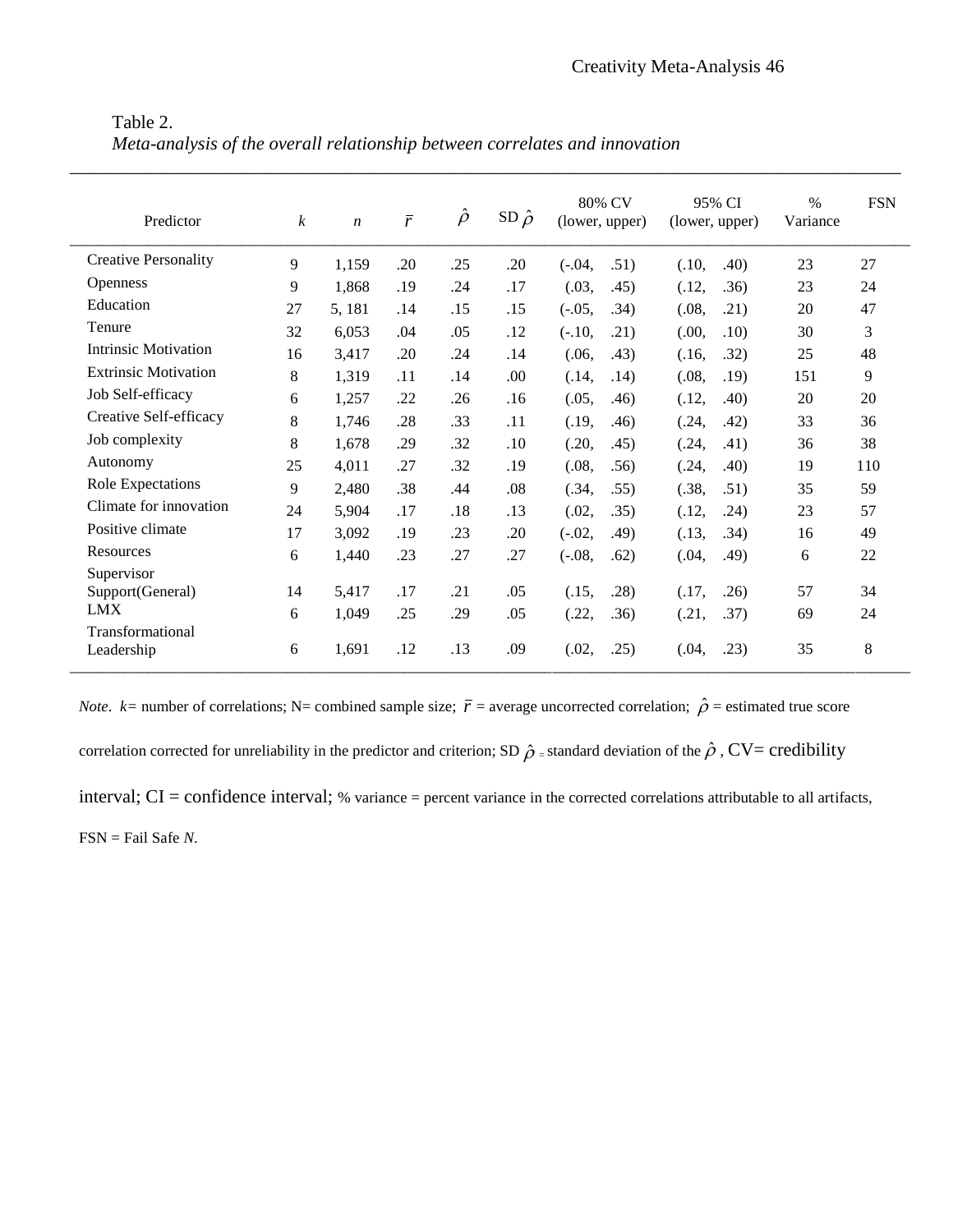# Table 3.

\_\_\_\_\_\_\_\_\_\_\_\_\_\_\_\_\_\_\_\_\_\_\_\_\_\_\_\_\_\_\_\_\_\_\_\_\_\_\_\_\_\_\_\_\_\_\_\_\_\_\_\_\_\_\_\_\_\_\_\_\_\_\_\_\_\_\_\_\_\_\_\_\_\_\_\_\_\_\_\_\_\_\_\_\_\_\_\_\_ Predictor  $k$  *n*  $\overline{r}$  $\hat{\rho}$ SD  $\hat{\rho}$ 80% CV (lower, upper) 95% CI (lower, upper) Sig. Diff. \_\_\_\_\_\_\_\_\_\_\_\_\_\_\_\_\_\_\_\_\_\_\_\_\_\_\_\_\_\_\_\_\_\_\_\_\_\_\_\_\_\_\_\_\_\_\_\_\_\_\_\_\_\_\_\_\_\_\_\_\_\_\_\_\_\_\_\_\_\_\_\_\_\_\_\_\_\_\_\_\_\_\_\_\_\_\_\_\_\_\_\_\_\_\_\_\_\_\_\_\_\_\_\_\_\_\_\_ Openness Ideation 3 778 .26 .34 .13 (.17, .50) (.17, .50) a+ Innovation 6 1,090 .13 .16 .15 (-.03, .36) (.02, .31) b+ Tenure Ideation 5 1,081 -.01 -.01 .00 (-.01, -.01) (-.07, .05) Implementation 3 617 .08 .08 .11 (-.06, .22) (-.07, .23) Innovation 24 4,280 .04 .04 .15 (-.15, .23) (-.03, .11) Education Ideation 3 542 .14 .12 .22 (-.17, .40) (-.16, .39) Innovation 25 4,798 .14 .15 .15 (-.03, .34) (.09, .22) Intrinsic motivation Ideation 10 2,400 .21 .26 .13 (.10, .42) (.16, .35) Innovation 8 1,391 .18 .20 .13 (.03, .38) (.09, .31) Extrinsic motivation Ideation 3 676 .16 .21 .00 (.21, .21) (.15, .27) Innovation 5 643 .09 .11 .00 .11, .11) (.05, .18) Autonomy Ideation 4 675 .13 .19 .25 (-.14, .51) (-.08, .46) Implementation 4 851 .35 .44 .00 .44, .44) (.38, .50) Innovation 21 3,440 .27 .32 .14 (.14, .50) (.25, .39) Supervisor support Ideation 6 2,311 .13 .17 .13 (.01, .33) (.06, .28) Innovation 10 3,468 .19 .23 .02 (.20, .26) (.19, .27) Climate for innovation Ideation 6 2,116 .13 .15 .09 (.03, .27) (.06, .24) Implementation 6 1,070 .30 .37 .00 (.37, .37) (.32, .42) Innovation 13 2,526 .19 .21 .11 (.07, .35) (.14, .28) Positive Climate Ideation 4 1,065 .19 .22 .01 (.21, .24) (.16, .29) Innovation 13 2,027 .19 .23 .25 (-.08, .55) (.09, .38) \_\_\_\_\_\_\_\_\_\_\_\_\_\_\_\_\_\_\_\_\_\_\_\_\_\_\_\_\_\_\_\_\_\_\_\_\_\_\_\_\_\_\_\_\_\_\_\_\_\_\_\_\_\_\_\_\_\_\_\_\_\_\_\_\_\_\_\_\_\_\_\_\_\_\_\_\_\_\_\_\_\_\_\_\_\_\_\_\_\_\_\_\_\_\_\_\_\_\_\_\_\_\_\_\_\_\_\_

*Meta-analysis of the relationship between predictors and innovation by stage of innovation process*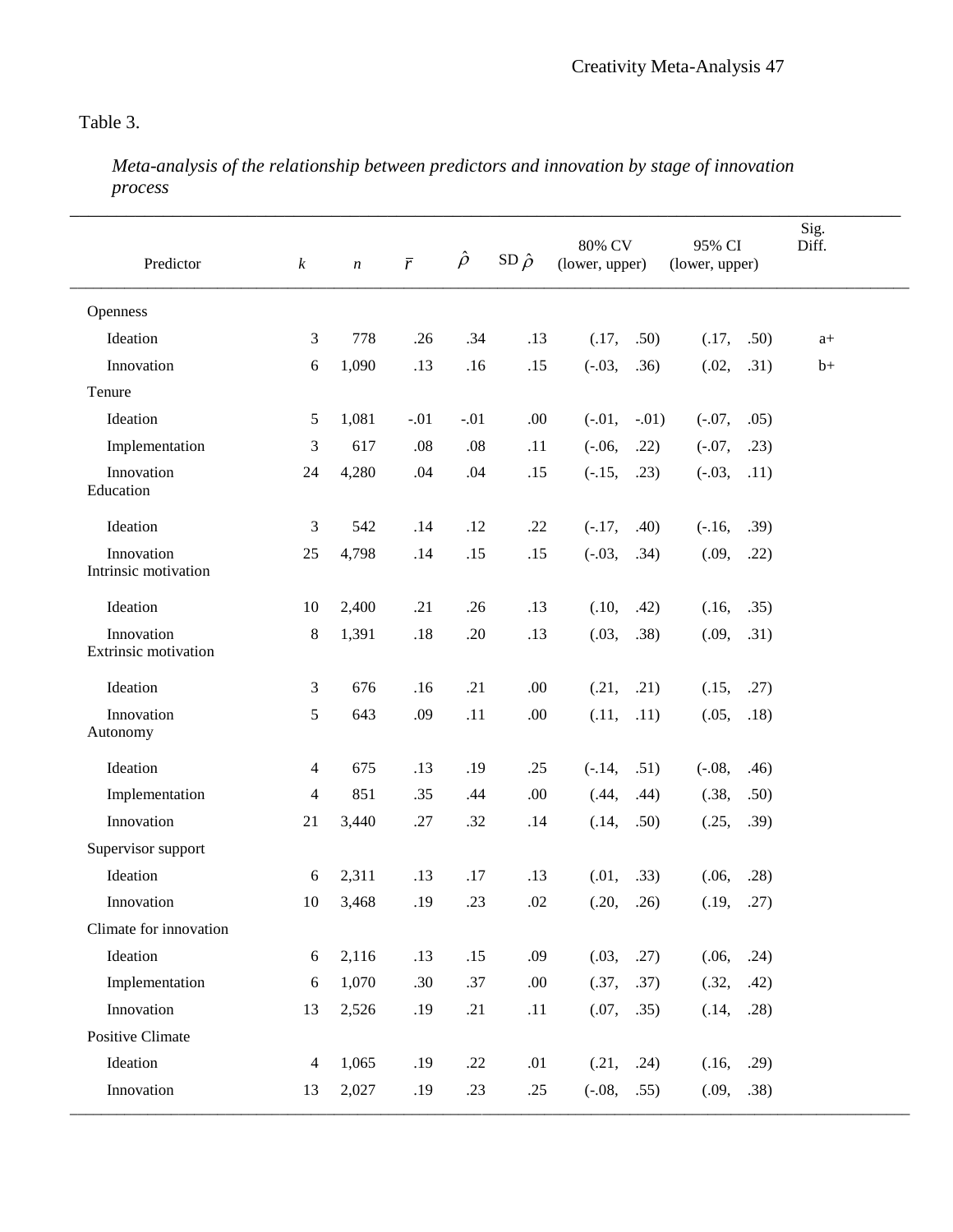*Note.*  $k$  = number of correlations; N = combined sample size;  $\bar{r}$  = average uncorrected correlation;  $\hat{\rho}$  = estimated true score correlation corrected for unreliability in the predictor and criterion; SD  $\hat{\rho}$  = standard deviation of the  $\hat{\rho}$ , CV= credibility interval;  $CI =$  confidence interval.

Letters in the right-hand column indicated means that are significantly different from each other at the .05 level. Those with a '+' denote significance at  $p < .10$ .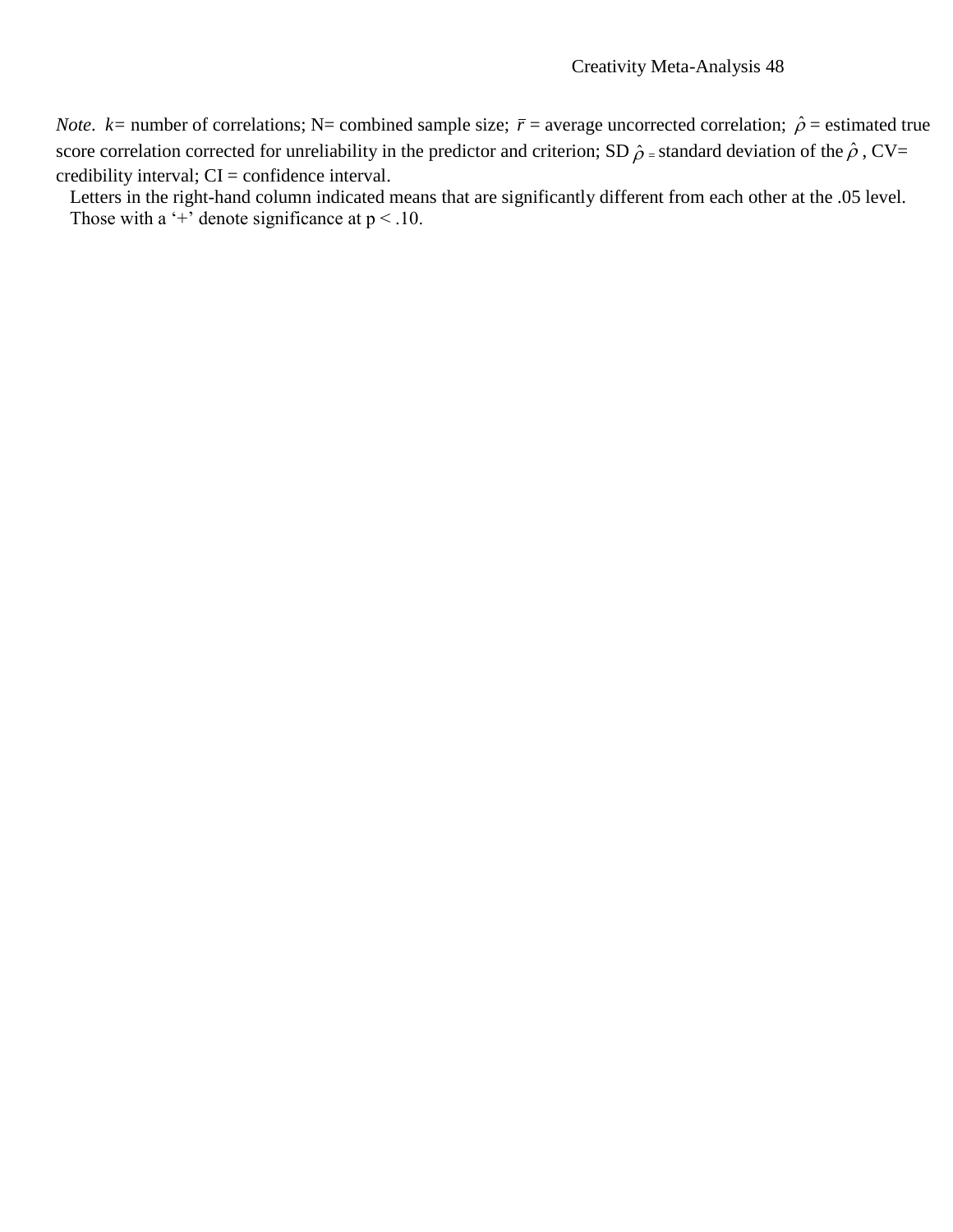# Table 4.

*Meta-analysis of the relationship between predictors and innovation by rating source*

| Predictor                   | $\boldsymbol{k}$ | $\boldsymbol{n}$ | $\bar{r}$ | $\hat{\rho}$ | SD $\hat{\rho}$ | 80% CV<br>(lower, upper) |      | 95% CI<br>(lower, upper) |      | Sig.<br>Diff. |  |
|-----------------------------|------------------|------------------|-----------|--------------|-----------------|--------------------------|------|--------------------------|------|---------------|--|
| <b>Creative Personality</b> |                  |                  |           |              |                 |                          |      |                          |      |               |  |
| Self                        | 3                | 360              | .28       | 0.31         | 0.28            | $(-.05, )$               | .67) | $(-.02,$                 | .64) |               |  |
| Supervisor                  | 5                | 738              | .15       | 0.19         | 0.14            | (.00,                    | .37) | (.03,                    | .34) | a             |  |
| Trained rater               | 4                | 202              | .47       | 0.56         | 0.20            | (.30,                    | .82) | (.32,                    | .80) | b             |  |
| Tenure                      |                  |                  |           |              |                 |                          |      |                          |      |               |  |
| Self                        | 10               | 1,790            | .07       | 0.08         | 0.14            | $(-.11,$                 | .26) | $(-.02,$                 | .18) |               |  |
| Supervisor                  | 19               | 3,811            | .04       | 0.04         | 0.12            | $(-.12,$                 | .20) | $(-.02,$                 | .11) |               |  |
| Education                   |                  |                  |           |              |                 |                          |      |                          |      |               |  |
| Self                        | 9                | 1,526            | .11       | 0.12         | 0.17            | $(-.10,$                 | .33) | $(-.10,$                 | .34) |               |  |
| Supervisor                  | 20               | 3,877            | .16       | 0.17         | 0.13            | (.01, )                  | .34) | (.11,                    | .24) |               |  |
| <b>Intrinsic Motivation</b> |                  |                  |           |              |                 |                          |      |                          |      |               |  |
| Self                        | 4                | 665              | .18       | .20          | .23             | $(-.10,$                 | .49) | $(-.05,$                 | .44) |               |  |
| Supervisor                  | 6                | 1,446            | .16       | .19          | .00.            | (.19,                    | .19) | (.14,                    | .24) |               |  |
| Trained rater               | 4                | 667              | .16       | .20          | .00             | (.20, )                  | .20) | (.16,                    | .23) |               |  |
| <b>Extrinsic Motivation</b> |                  |                  |           |              |                 |                          |      |                          |      |               |  |
| Self                        | $\overline{4}$   | 620              | .11       | .15          | .00.            | (.15,                    | .15) | (.06,                    | .24) |               |  |
| Supervisor                  | 3                | 624              | .14       | $.18$        | .00             | (.18,                    | .18) | (.11,                    | .25) |               |  |
| Creative Self-efficacy      |                  |                  |           |              |                 |                          |      |                          |      |               |  |
| Self                        | 3                | 435              | .39       | .45          | .00.            | (.45, )                  | .45) | (.06,                    | .24) |               |  |
| Supervisor                  | 4                | 1,132            | .25       | .29          | .11             | (.16,                    | .43) | (.11,                    | .25) |               |  |
| Requirements                |                  |                  |           |              |                 |                          |      |                          |      |               |  |
| Self                        | 6                | 2,017            | .38       | .44          | .08             | (.33,                    | .54) | (.36,                    | .52) |               |  |
| Supervisor                  | 3                | 463              | .38       | .47          | .09             | (.36,                    | .58) | (.33,                    | .61) |               |  |
| Autonomy                    |                  |                  |           |              |                 |                          |      |                          |      |               |  |
| Self                        | 11               | 1,882            | .36       | .45          | .19             | (.21, )                  | .69) | (.33,                    | .57) |               |  |
| Supervisor                  | 10               | 1,450            | .23       | .26          | .00             | (.26, )                  | .26) | (.21, )                  | .31) |               |  |
| <b>Supervisor Support</b>   |                  |                  |           |              |                 |                          |      |                          |      |               |  |
| Self                        | 9                | 4,254            | .16       | .20          | .03             | (.17,                    | .24) | (.16,                    | .24) |               |  |
| Supervisor                  | $\overline{4}$   | 952              | .20       | .24          | .03             | (.21, )                  | .27) | (.16,                    | .32) |               |  |
| Climate for Innovation      |                  |                  |           |              |                 |                          |      |                          |      |               |  |
| Self                        | 13               | 3,657            | .21       | .24          | .13             | (.07, )                  | .40) | (.16, )                  | .32) | $a+$          |  |
| Supervisor                  | 9                | 2,087            | $.10\,$   | .11          | $.08\,$         | (.01, )                  | .20) | (.04,                    | .17) | $b+$          |  |
| Positive Climate            |                  |                  |           |              |                 |                          |      |                          |      |               |  |
| Self                        | 8                | 1,154            | .23       | .27          | .25             | $(-.05, )$               | .59) | (.16,                    | .29) |               |  |
| Supervisor                  | 7                | 1,407            | .14       | .16          | .16             | $(-.04, )$               | .37) | (.09,                    | .38) |               |  |

*Note*.  $k$  = number of correlations; N = combined sample size;  $\bar{r}$  = average uncorrected correlation;  $\hat{\rho}$  = estimated true score correlation corrected for unreliability in the predictor and criterion; SD  $\hat{\rho}$  = standard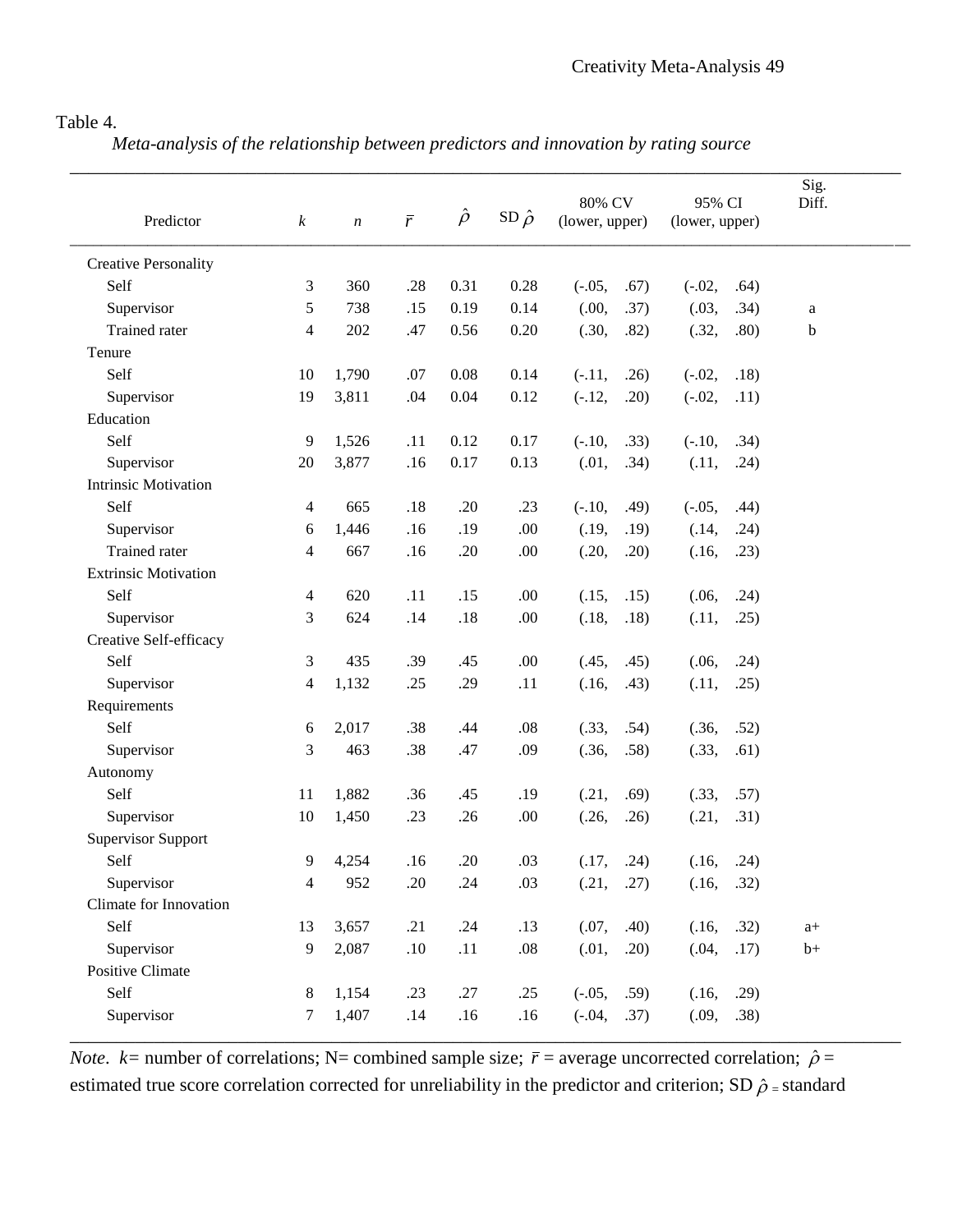deviation of the  $\hat{\rho}$ , CV= credibility interval; CI = confidence interval.  $\hat{\rho}$ . Letters in the right-hand column indicated means that are significantly different from each other at the .05 level. Those with a '+' denote significance at  $p < .10$ .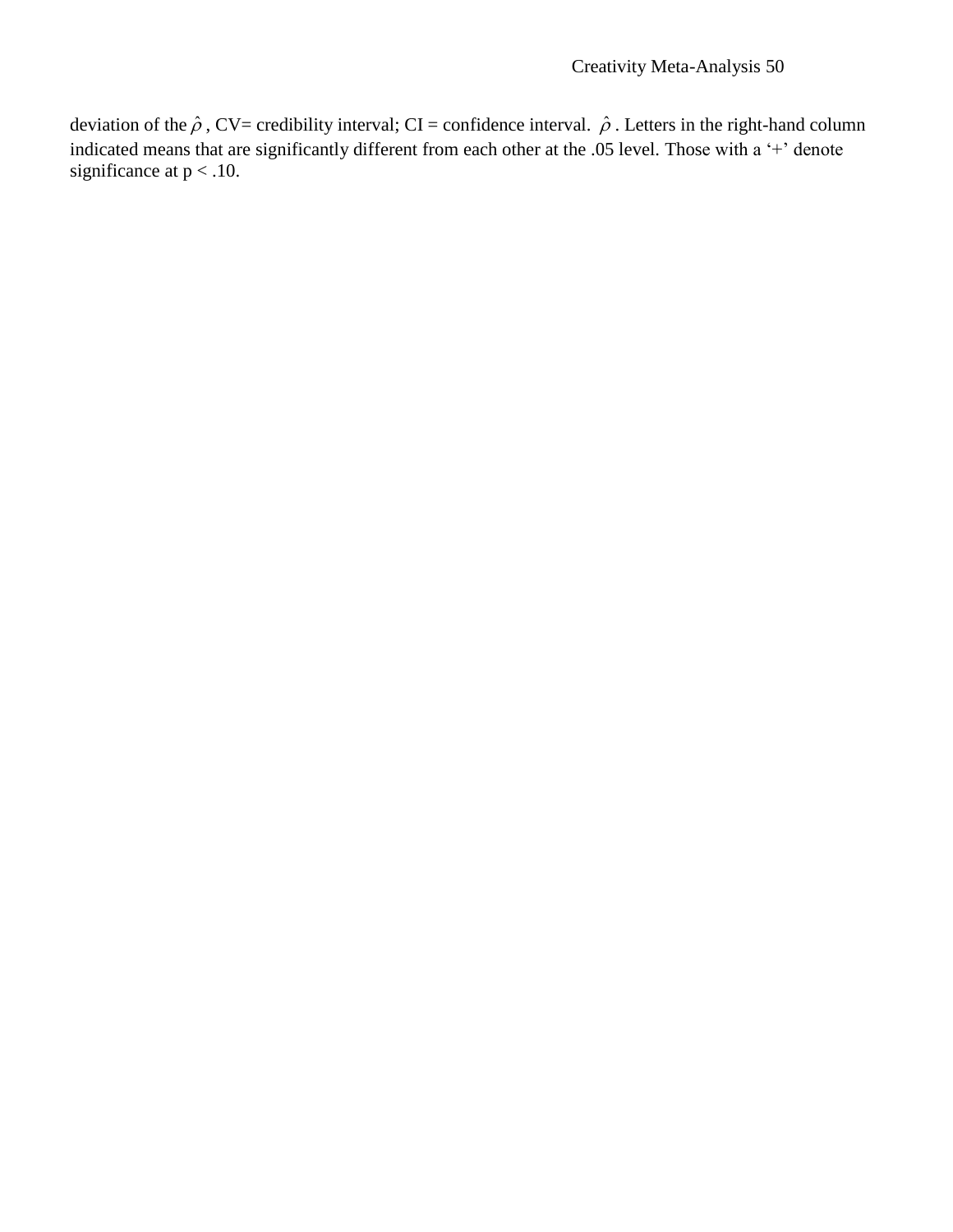| Predictor                   | $\boldsymbol{k}$ | $\boldsymbol{n}$ | $\bar{r}$ | $\ddot{\rho}$ | SD $\hat{\rho}$ | 80% CV<br>(lower, upper) | 95% CI<br>(lower, upper) | Sig.<br>Diff. |
|-----------------------------|------------------|------------------|-----------|---------------|-----------------|--------------------------|--------------------------|---------------|
| <b>Creative Personality</b> |                  |                  |           |               |                 |                          |                          |               |
| <b>Students</b>             | 5                | 588              | .26       | .33           | .25             | (0.01,<br>.66)           | (.09,<br>.58)            |               |
| Employees                   | 4                | 571              | .14       | .16           | .00             | (.16, )<br>.16)          | (.06,<br>.26)            |               |
| Intrinsic Motivation        |                  |                  |           |               |                 |                          |                          |               |
| <b>Students</b>             | 6                | 1,530            | .23       | .29           | .15             | .48)<br>(.10, )          | (.15,<br>.42)            |               |
| Employee                    | 10               | 1,884            | .18       | .21           | .13             | .38)<br>(.04,            | (.11,<br>.31)            |               |

Table 5. *Meta-analysis of the relationship between predictors and innovation by type of sample.*

*Note.*  $k$  = number of correlations; N = combined sample size;  $\bar{r}$  = average uncorrected correlation;  $\hat{\rho}$  = estimated true score correlation corrected for unreliability in the predictor and criterion; SD  $\hat{\rho}$  = standard deviation of the  $\hat{\rho}$ , CV= credibility interval; CI = confidence interval.  $\hat{\rho}$ . Letters in the right-hand column indicated means that are significantly different from each other at the .05 level. Those with a '+' denote significance at  $p < .10$ .